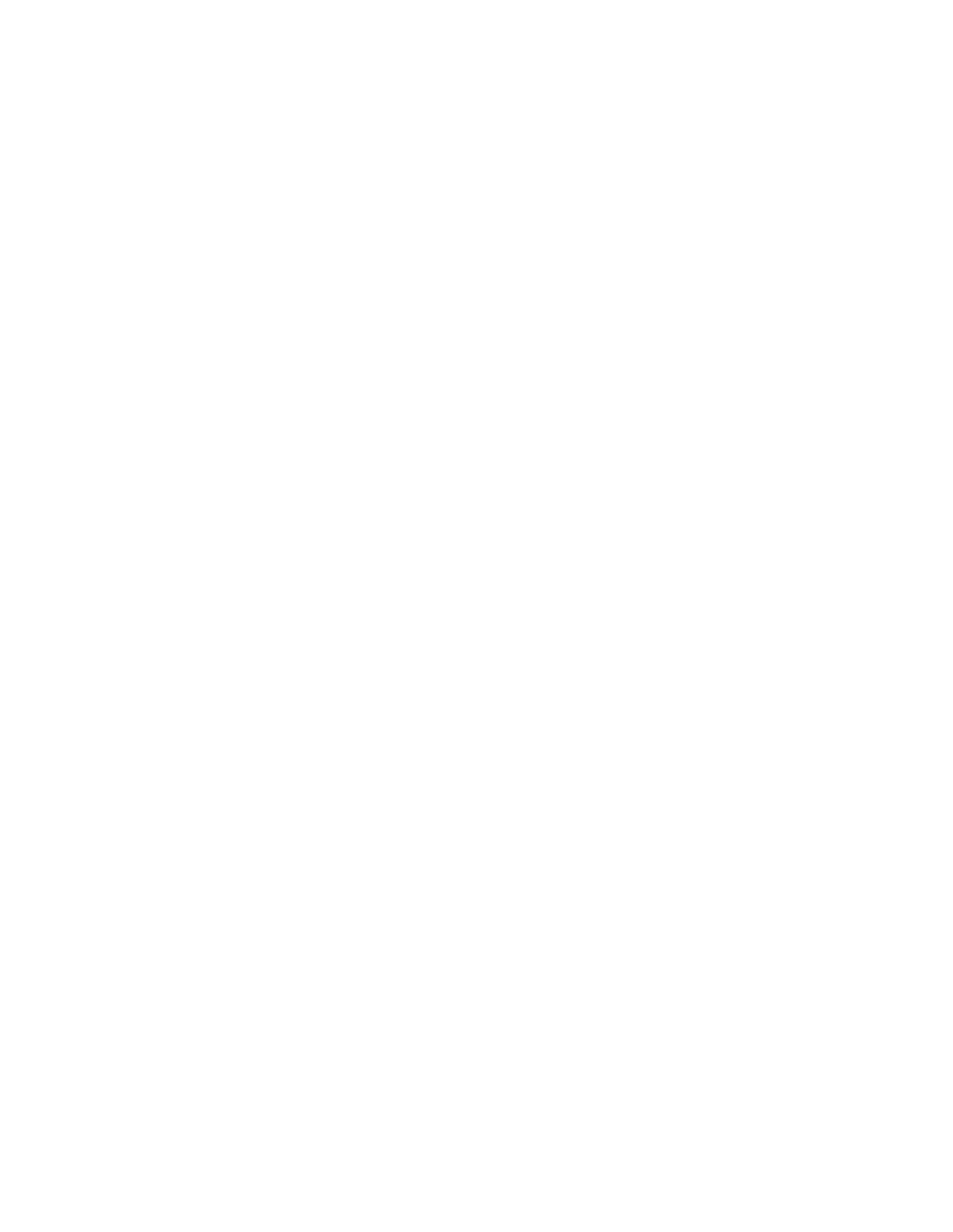# FINANCIAL ANALYSIS AND EVALUATION

TECHNICAL GUIDANCE NOTE

OCTOBER 2019

ASIAN DEVELOPMENT BANK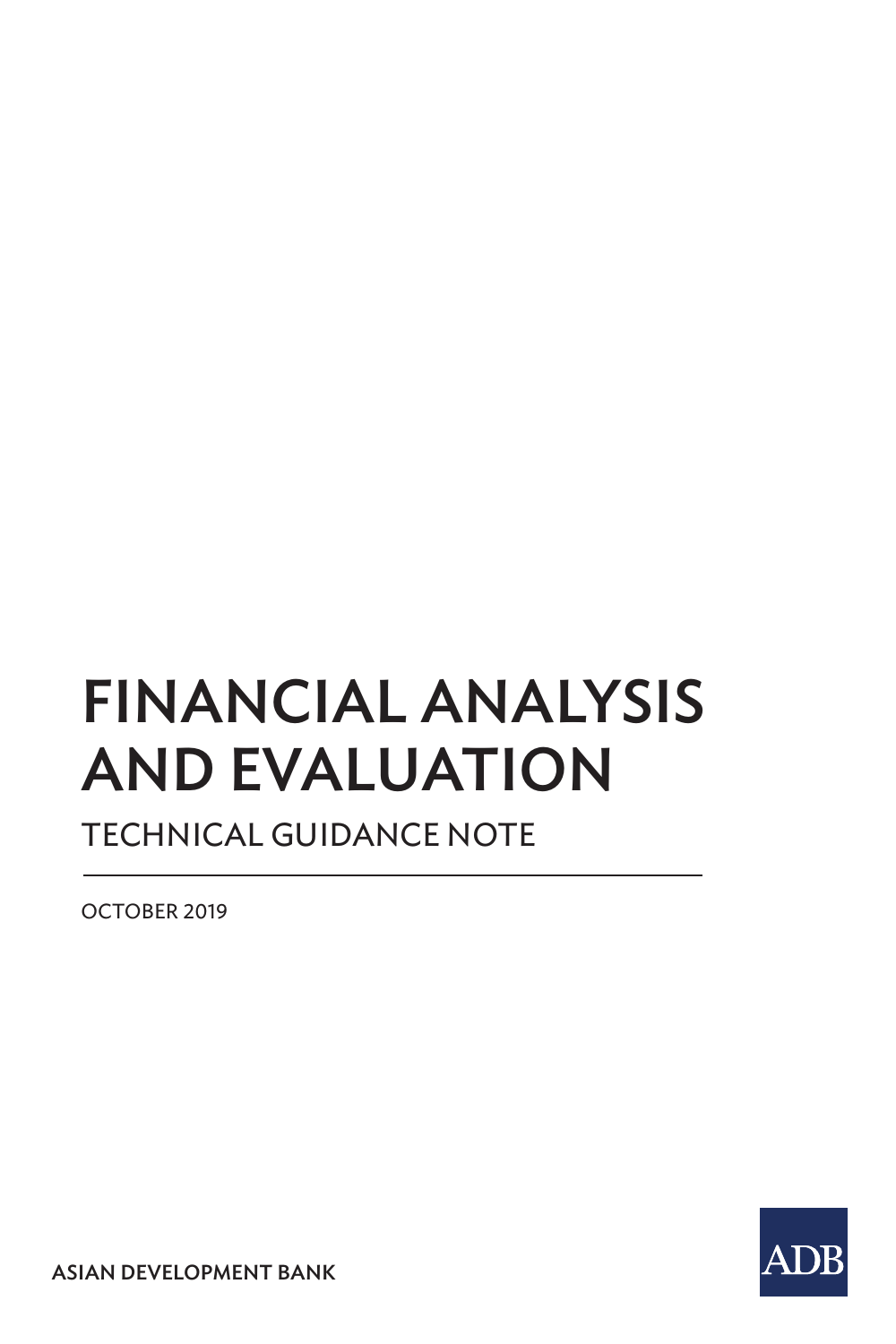

Creative Commons Attribution 3.0 IGO license (CC BY 3.0 IGO)

© 2019 Asian Development Bank 6 ADB Avenue, Mandaluyong City, 1550 Metro Manila, Philippines Tel +63 2 632 4444; Fax +63 2 636 2444 www.adb.org

Some rights reserved. Published in 2019.

ISBN 978-92-9261-820-9 (print), 978-92-9261-821-6 (electronic) Publication Stock No. TIM190489-2 DOI: http://dx.doi.org/10.22617/TIM190489-2

The views expressed in this publication are those of the authors and do not necessarily reflect the views and policies of the Asian Development Bank (ADB) or its Board of Governors or the governments they represent.

ADB does not guarantee the accuracy of the data included in this publication and accepts no responsibility for any consequence of their use. The mention of specific companies or products of manufacturers does not imply that they are endorsed or recommended by ADB in preference to others of a similar nature that are not mentioned.

By making any designation of or reference to a particular territory or geographic area, or by using the term "country" in this document, ADB does not intend to make any judgments as to the legal or other status of any territory or area.

This work is available under the Creative Commons Attribution 3.0 IGO license (CC BY 3.0 IGO) https://creativecommons.org/licenses/by/3.0/igo/. By using the content of this publication, you agree to be bound by the terms of this license. For attribution, translations, adaptations, and permissions, please read the provisions and terms of use at https://www.adb.org/terms-use #openaccess.

This CC license does not apply to non-ADB copyright materials in this publication. If the material is attributed to another source, please contact the copyright owner or publisher of that source for permission to reproduce it. ADB cannot be held liable for any claims that arise as a result of your use of the material.

Please contact pubsmarketing@adb.org if you have questions or comments with respect to content, or if you wish to obtain copyright permission for your intended use that does not fall within these terms, or for permission to use the ADB logo.

Corrigenda to ADB publications may be found at http://www.adb.org/publications/corrigenda.

Note: In this publication, "\$" refers to United States dollars.

Cover design by Josef Ilumin.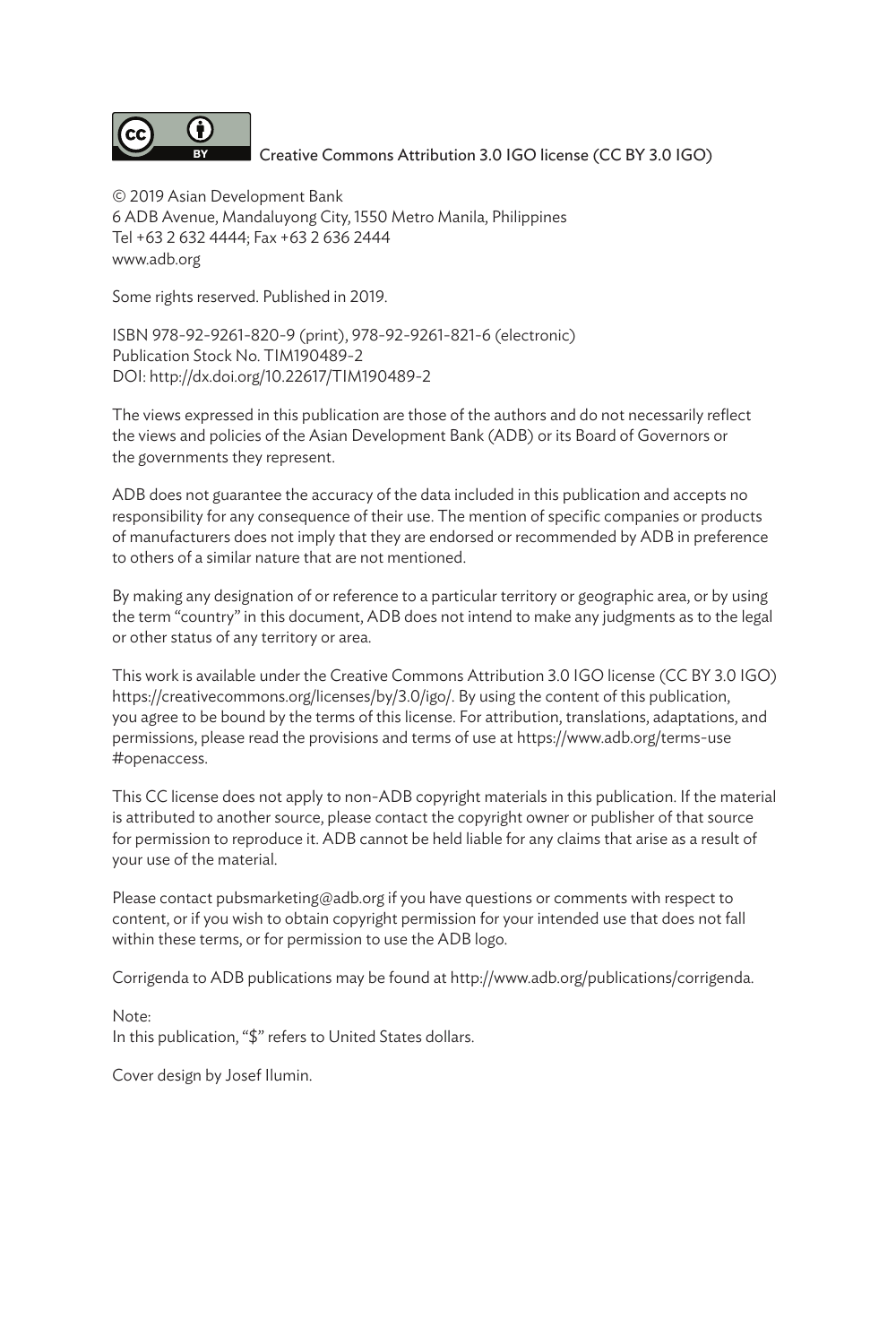## **CONTENTS**

| <b>Tables</b> |                                                        |                                                             | iv           |  |  |  |
|---------------|--------------------------------------------------------|-------------------------------------------------------------|--------------|--|--|--|
|               |                                                        | <b>About This Publication</b>                               | v            |  |  |  |
|               | Acknowledgments                                        |                                                             | vii          |  |  |  |
|               | <b>Abbreviations</b>                                   |                                                             | viii         |  |  |  |
|               | <b>Executive Summary</b>                               |                                                             | ix           |  |  |  |
| I.            | Introduction                                           |                                                             | $\mathbf{1}$ |  |  |  |
| Н.            |                                                        | <b>Policy Requirements</b>                                  | 3            |  |  |  |
| III.          | <b>Financial Analysis</b>                              |                                                             |              |  |  |  |
| IV.           | <b>Financial Cost-Benefit Evaluation</b>               |                                                             |              |  |  |  |
| V.            | <b>Financial Covenants</b>                             |                                                             |              |  |  |  |
| VI.           |                                                        | <b>Reporting and Monitoring</b>                             | 24           |  |  |  |
|               | Appendix 1:                                            | <b>Definitions</b>                                          | 27           |  |  |  |
|               |                                                        | Appendix 2: Sector-Specific Considerations                  | 31           |  |  |  |
|               | Appendix 3:                                            | <b>Basic Financial Statements</b>                           | 33           |  |  |  |
|               | <b>Definitions of Financial Ratios</b><br>Appendix 4:  |                                                             |              |  |  |  |
|               | Appendix 5:<br><b>Weighted Average Cost of Capital</b> |                                                             |              |  |  |  |
|               | Appendix 6:                                            | <b>Risk and Sensitivity Analysis</b>                        | 41           |  |  |  |
|               | Appendix 7:                                            | <b>Financial Performance Indicators and Draft Covenants</b> | 46           |  |  |  |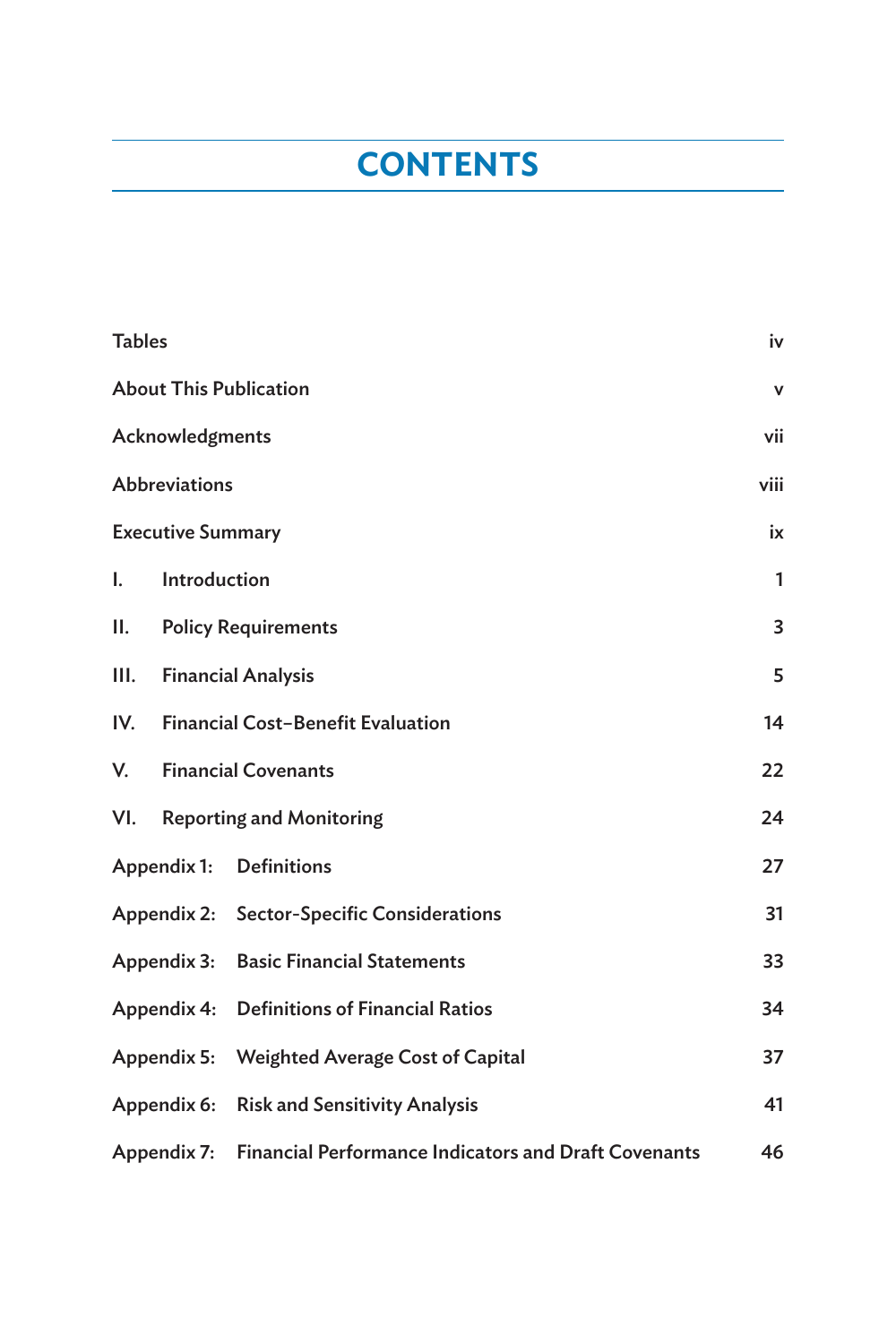## **TABLES**

|                       | <b>Fiscal Analysis of Operations and Maintenance Allocations</b> |    |
|-----------------------|------------------------------------------------------------------|----|
| $\mathbf{2}^{\prime}$ | <b>Present Value of Money</b>                                    | 19 |
| 3                     | <b>Calculating Net Present Value</b>                             | 20 |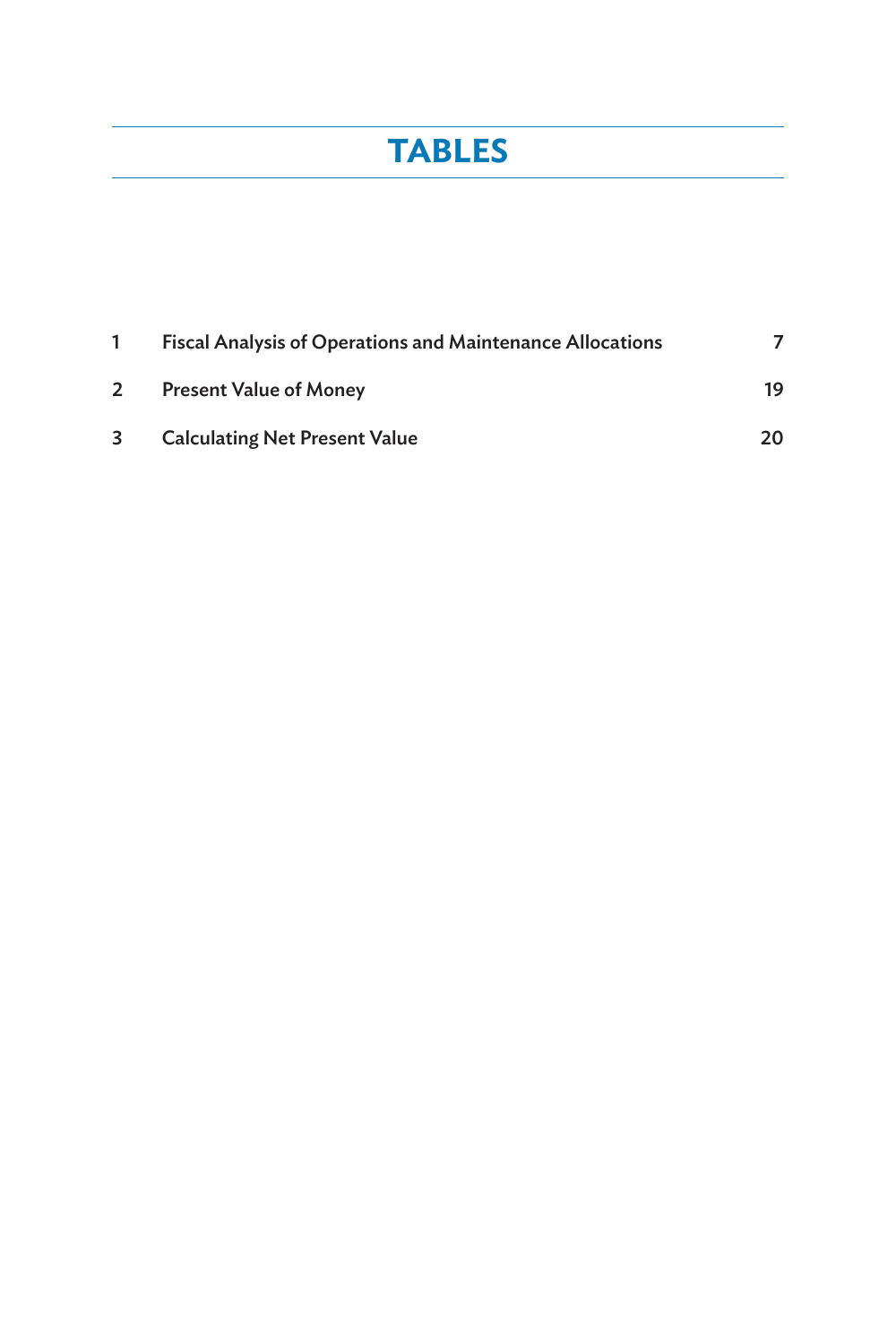## **ABOUT THIS PUBLICATION**

This guidance note was issued to facilitate Asian Development Bank (ADB) staff and consultants as well as staff of executing agencies and/or implementing agencies in conducting the financial analysis and evaluation required during processing, In conducting the miancial analysis and evaluation required during processing,<br>implementation, change of scope, and completion of projects financed under sovereign-backed loans by ADB. iplementation, change of scope, and completion or projects imanced under



**The following is a list of guidance materials on financial the following is a list of guidance materials on financial due diligence issued by the Procurement, Portfolio, and due diligence issued by the Procurement, Portfolio, Financial Management Department, ADB and shows and Financial Management department, adb, and their applicability in the ADB project cycle. shows their applicability in the adb project cycle:** 

|                                                                                            |             | Medium-Term<br><b>Strategic Planning</b> | Processing                |                 |            | Implementation | Project<br>Closing |
|--------------------------------------------------------------------------------------------|-------------|------------------------------------------|---------------------------|-----------------|------------|----------------|--------------------|
|                                                                                            | <b>CPS</b>  | <b>COBP</b>                              | Concept<br>Stage          | Fact<br>Finding | <b>RRP</b> | Reporting      | <b>PCR</b>         |
| Guidelines on<br>the financial<br>management<br>and analysis of<br>projects                | ×           | ×                                        |                           |                 |            |                |                    |
| Handbook for<br>borrowers on<br>the financial<br>management<br>and analysis of<br>projects | $\mathbf x$ | ×                                        |                           |                 |            |                |                    |
| Financial analysis<br>and evaluation                                                       | $\mathbf x$ | $\mathbf x$                              |                           |                 |            |                |                    |
| Financial<br>management<br>assessment                                                      | ×           | $\mathbf x$                              |                           |                 |            | ×              | ×                  |
| Guidance on<br>using the APFS<br>checklist                                                 | ×           | ×                                        | $\boldsymbol{\mathsf{x}}$ | $\mathbf x$     | ×          |                |                    |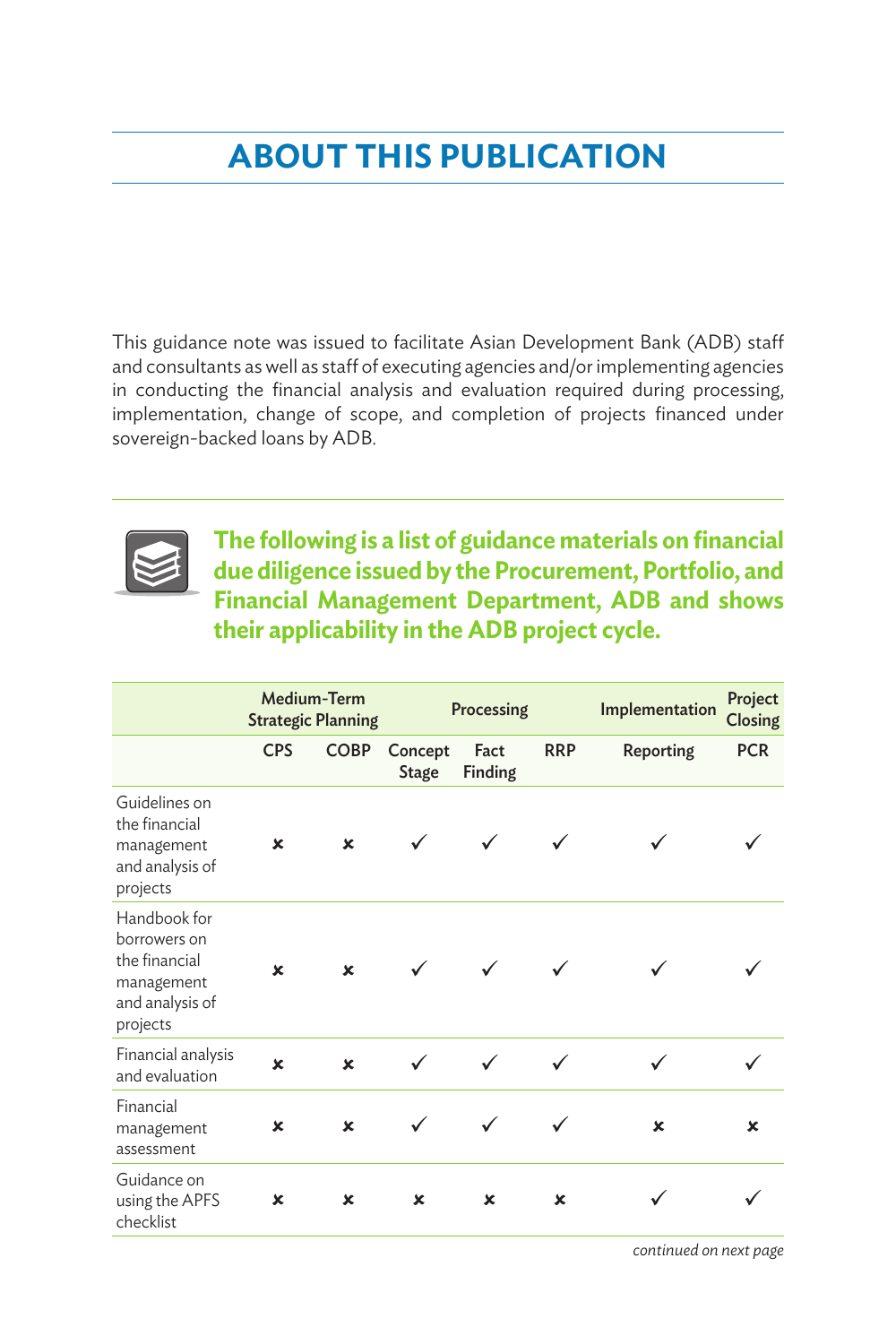#### vi About This Publication

#### Table continued

| <b>Medium-Term</b><br><b>Strategic Planning</b> |                | Processing       |                 |                | Implementation | Project<br>Closing |
|-------------------------------------------------|----------------|------------------|-----------------|----------------|----------------|--------------------|
| <b>CPS</b>                                      | <b>COBP</b>    | Concept<br>Stage | Fact<br>Finding | <b>RRP</b>     | Reporting      | <b>PCR</b>         |
| ×                                               | $\mathbf x$    |                  | $\checkmark$    |                | x              | ×                  |
| ×                                               | $\pmb{\times}$ | ×                | ×               |                |                |                    |
|                                                 |                | $\pmb{\times}$   | ×               | $\pmb{\times}$ | x              | ×                  |
|                                                 |                |                  |                 |                |                |                    |

.<br>APFS = audited project financial statement, COBP = country operations business plan, CPS = country partnership strategy, PCR = project completion report, RRP = report and recommendation of the President. APFS = audited project financial statement, COBP = country operations business plan,



**Example 20 Objective**<br>This guidance note is intended to assist readers by elaborating and explaining how to perform Financial analysis and evaluation of ADB's sovereign-financed projects. is guidance note is intended to assist readers by elaborating and explaining how to pe aindiariariary sis is guidance no<br>ancial analysis



#### **living Document**<br> **living Document**  $\blacksquare$  Living Document and will be a living document and will be required.

**This guidance note is intended to be a living document and will be revised as required.** is guidance note is intended to be a living document and will be revised as require



#### **the reader <b>the reader the reader the reader the reader th** In many circumstances, readers are expected to use this guidance note in a manner unique note in a manner unique  $\alpha$

**Example 1 He Reader**<br>Readers are expected to use this guidance note according to their needs. For consistency purposes, throughout the document, it is assumed that the reader is a professional, with basic financial knowledge, who is involved in activities financed in whole or in part by an ADB sovereign-backed loan or grant, or by ADB-administered funds.  $\mathcal{L}$  is a professional involved in activities finance or in  $\mathcal{L}$  in part by an ADB loan ADB loan ADB loan ADB loan ADB loan ADB loan ADB loan ADB loan ADB loan ADB loan ADB loan ADB loan ADB loan ADB loan ADB loan aders are expected to use this guidance note according to their needs. For consiste or grant, or by ADB-administered funds.



and ADB.

Frequently asked questions, clarifications, examples, additional information, links to training, and other useful resources are available on the ADB website.



## **Legal and Order of Priority legal and order of Priority legal and order of Priority**

In the event of any discrepancy between this guidance note and legal agreements, the latter will prevail. The legal agreement governs the legal relationship between the borrower and ADB. and ADB.  $\mathcal{L}_{\text{L}}$ latter will prevail. The legal agreement governs the legal relationships between the borrower th<br>DR and ADB.  $\Delta$ B. l prevail. The legal agreement governs the legal relationship between the borrower a<br>N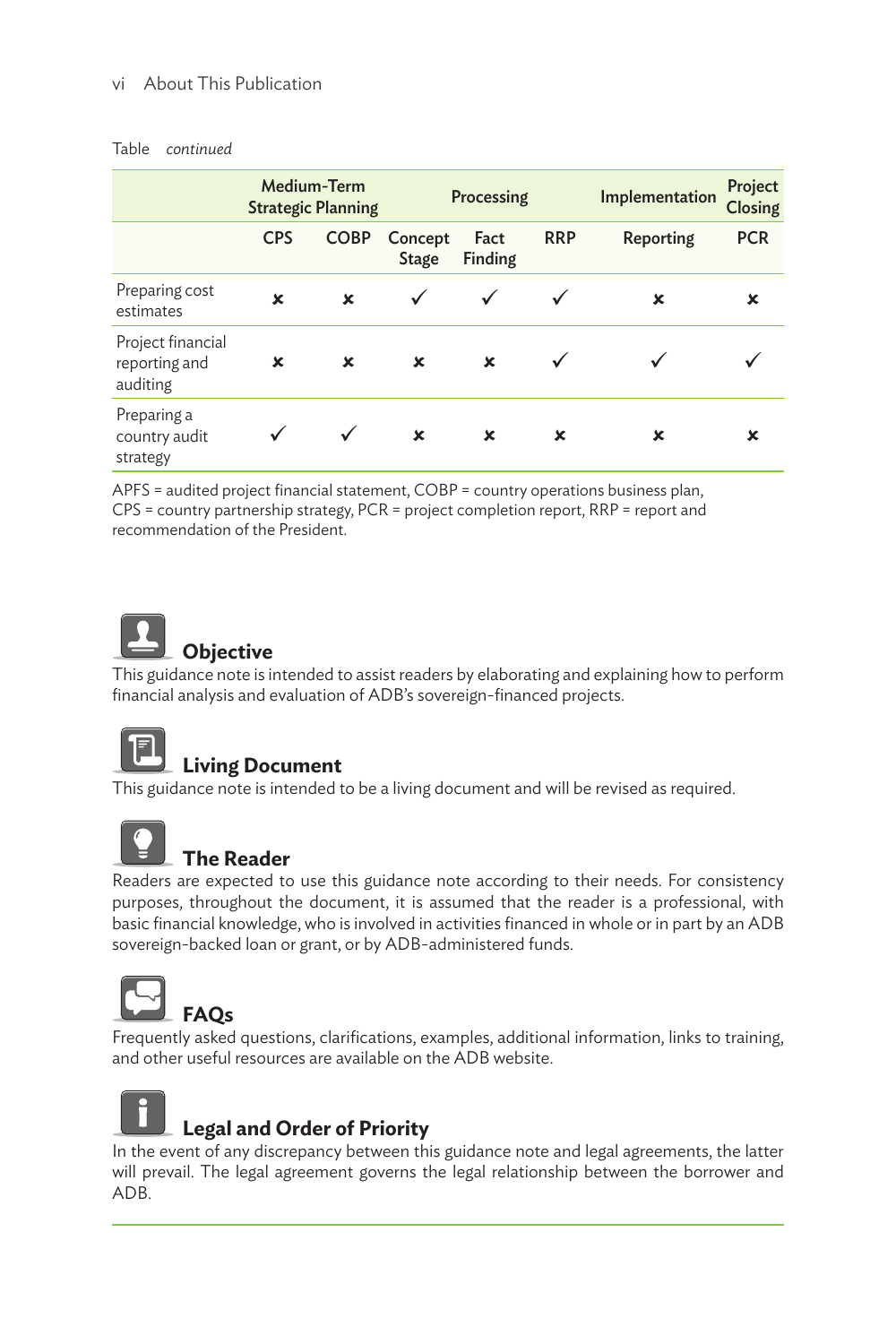## **ACKNOWLEDGMENTS**

This guidance note was drafted by a team of staff of the Public Financial Management division of the Procurement, Portfolio and Financial Management Department under the guidance of Public Financial Management division director Aman Trana. The core team is comprised of Srinivasan Janardanam, Maria Joao Kaizeler, Mocktar Adamou-Ndiaye, and Ashima Bali. Teresita L. Contreras and Cecilia Peralta provided administrative and secretarial support.

The team gratefully acknowledges the valuable technical inputs of M. C. Srikanth, consultant, in the drafting of this guidance note. Copyediting was done by Levi Lusterio; proofreading by Lawrence Casiraya; and layout, cover design, and typesetting by Principe Nicdao. Detailed comments received during interdepartmental review from departments of Central and West Asia; East Asia; South Asia; Southeast Asia; Pacific; Sustainable Development and Climate Change; Strategy, Policy, and Partnerships; Independent Evaluation; Economics Research and Regional Cooperation; Controllers; Office of General Counsel; and various sector and thematic groups are gratefully acknowledged.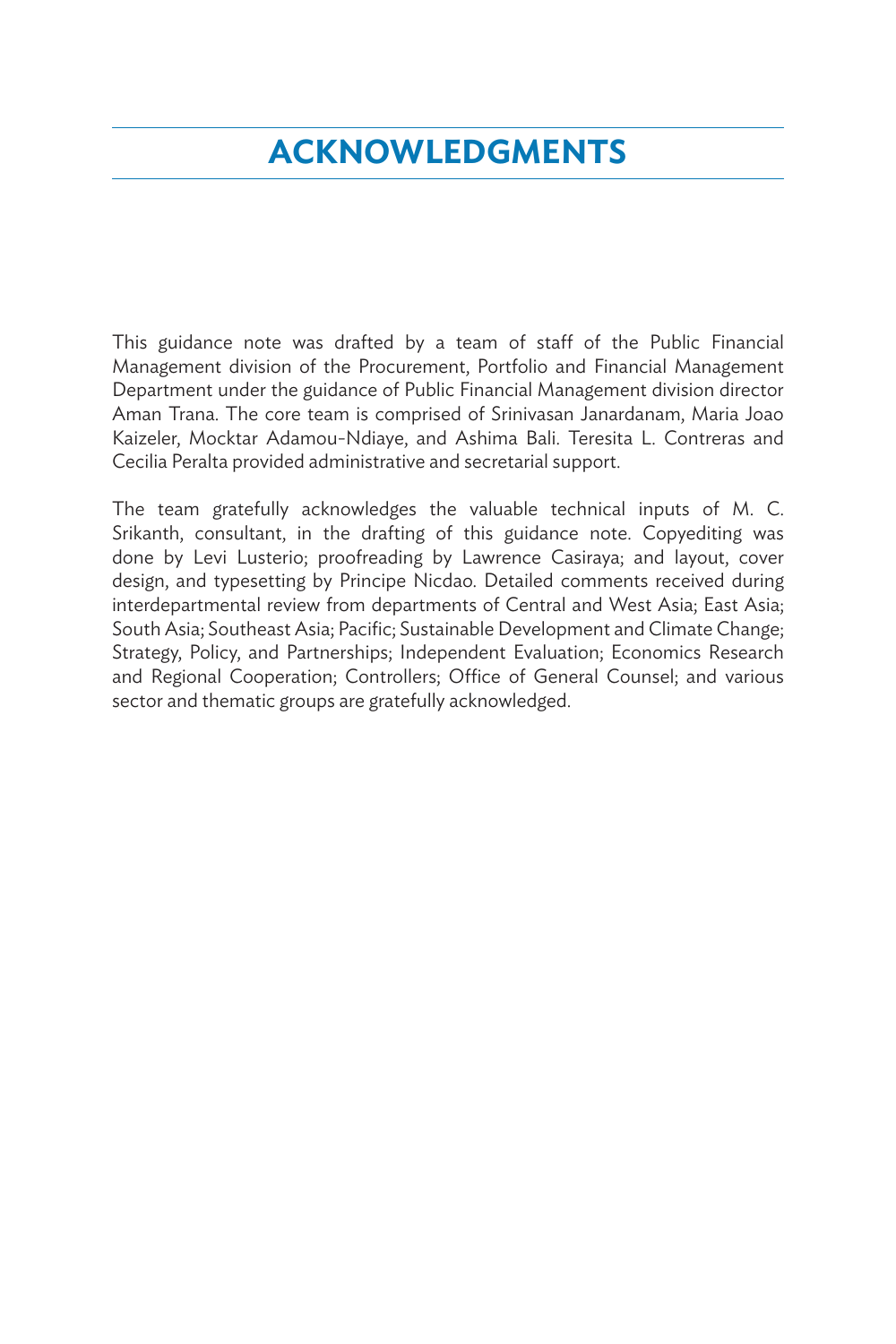## **ABBREVIATIONS**

| ADB          | Asian Development Bank                     |
|--------------|--------------------------------------------|
| <b>DMC</b>   | developing member country                  |
| <b>FIRR</b>  | financial internal rate of return          |
| <b>FNPV</b>  | financial net present value                |
| GGSU         | general government sector unit             |
| <b>LIBOR</b> | London Interbank Offered Rate              |
| <b>OM</b>    | operations manual                          |
| O&M          | operations and maintenance                 |
| <b>RRP</b>   | report and recommendation of the President |
| <b>TGN</b>   | technical guidance note                    |
| <b>WACC</b>  | weighted average cost of capital           |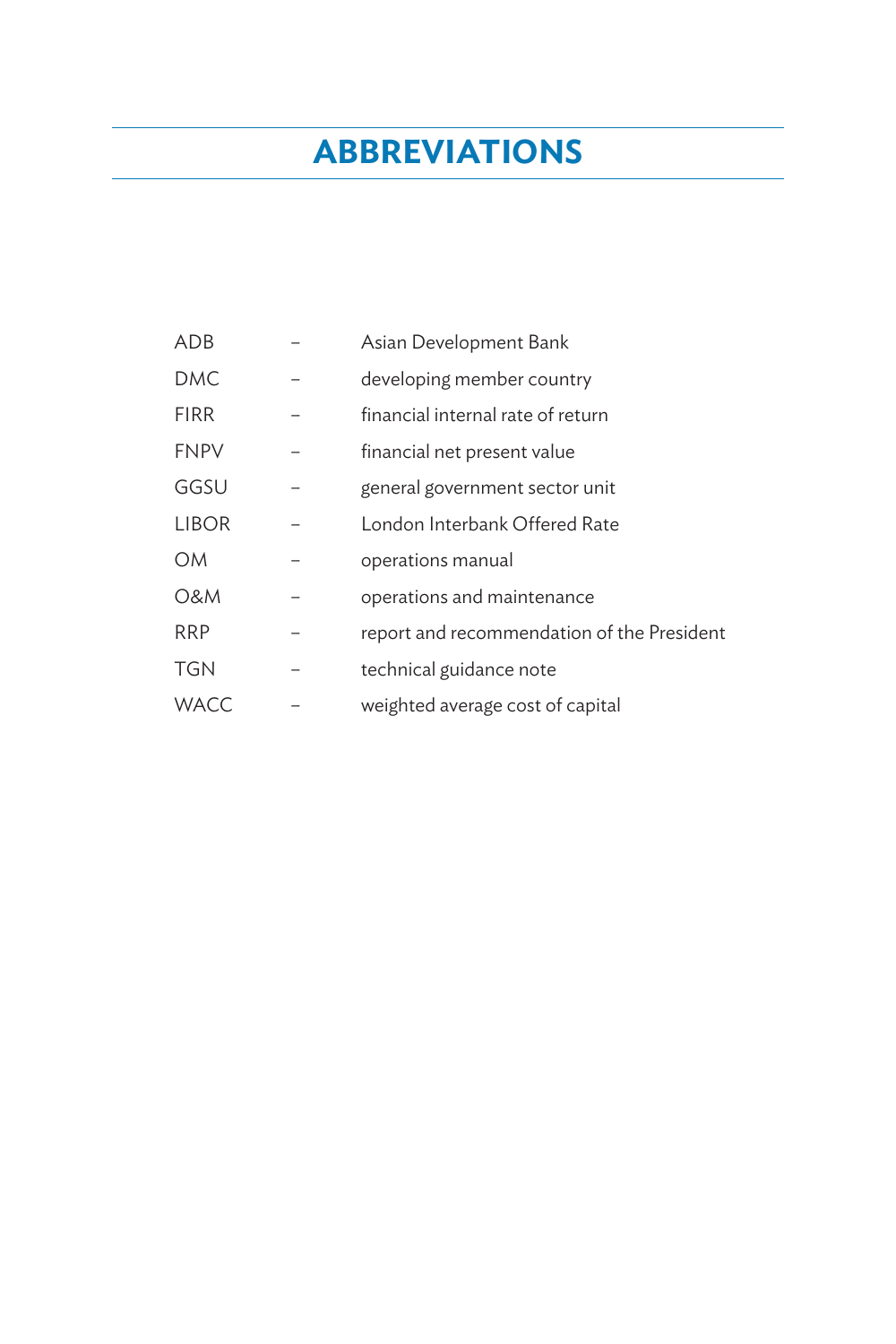## **EXECUTIVE SUMMARY**

The Agreement Establishing the Asian Development Bank (ADB) requires staff to "take the necessary measures to ensure that the proceeds of any loan made, guaranteed, or participated in by the bank are used only for the purposes for which the loan was granted and with due attention to considerations of economy and efficiency" (Article 14.11). It also states that staff "should pay due regard to the prospects that the borrower and its guarantor, if any, will be in a position to meet their obligations under the loan contract" (Article 14.6).

Project financial analysis and evaluation are key steps in the financial due diligence process to ensure that ADB operations comply with this mandate and contribute to the broad objectives of poverty reduction, inclusive economic growth, environmental sustainability, and regional integration.

ADB's Strategy 2030 envisages that ADB will sustain its efforts to eradicate extreme poverty, and expand its vision to achieve a prosperous, inclusive, resilient, and sustainable Asia and the Pacific. One of the seven operational priorities is strengthening governance and institutional capacity.

Project financial analysis and evaluation is performed to ensure efficient allocation of limited ADB resources. By assessing whether the proposed project intervention is the best use of the scarce ADB funds, robust financial analysis and evaluation will contribute to the overall ADB objective of achieving a prosperous, inclusive, resilient, and sustainable Asia and the Pacific.

Financial analysis and evaluation are essential elements of the financial due diligence required to be performed for all project investment proposals. Financial analysis provides a sound analytical basis to conclude whether the executing agency and/or implementing agency is financially capable to implement the project, and operate and maintain it in a financially sustainable manner over the project's economic life. Financial evaluation assesses the project's inherent financial viability without any reliance on external support, and whether, during the operational phase, it will generate adequate cash resources for the project owner to operate and maintain the investment, and service the capital. A project that requires external support (e.g., viability gap funding or revenue subsidy) for operations and maintenance or capital servicing is not intrinsically viable and should be assessed for financial sustainability.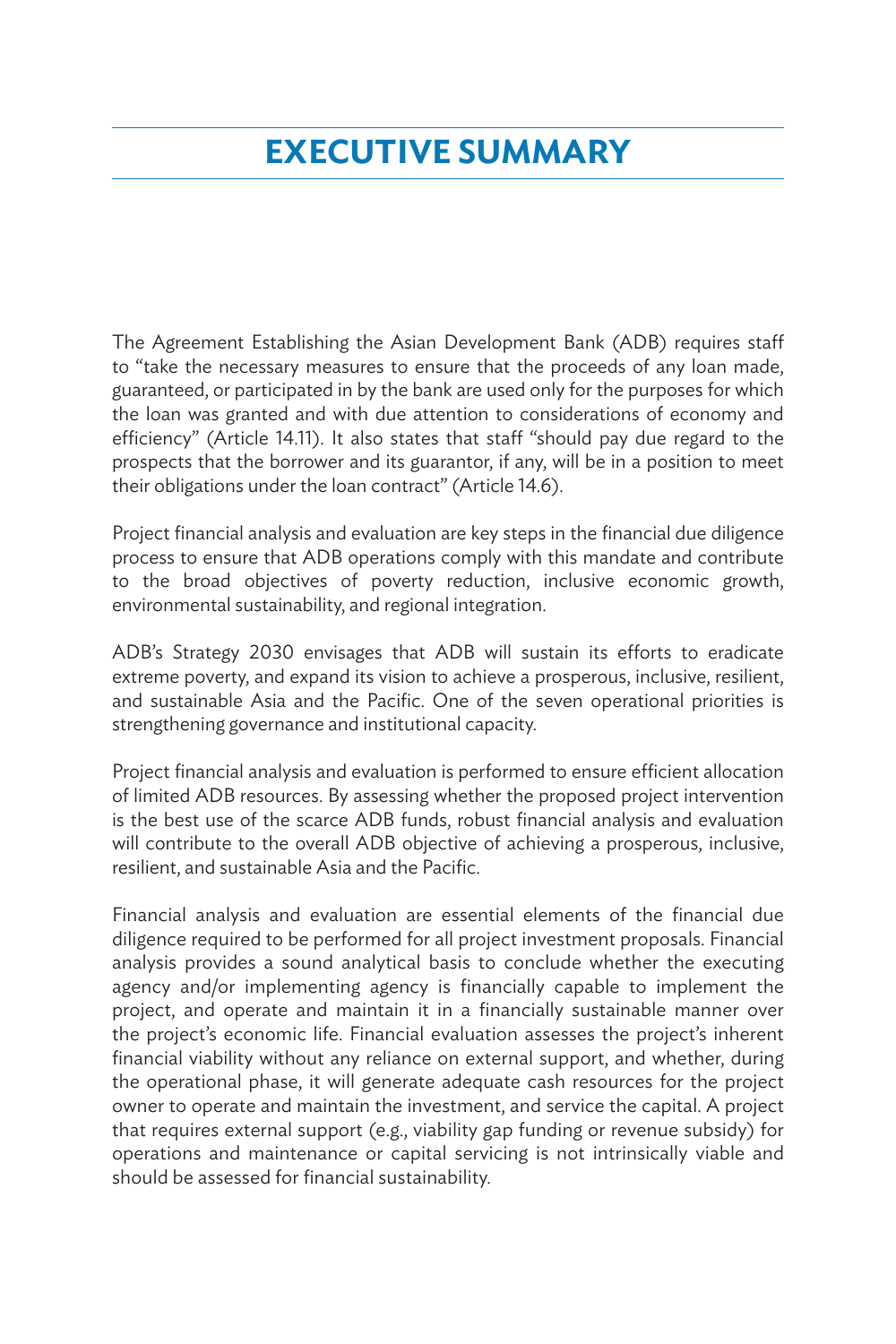#### x Executive Summary

The process of financial analysis and evaluation may identify significant risks to project viability or sustainability. In such cases, suitable financial performance indicators need to be identified that can serve as early warning signals about the occurrence of potential risk events and incorporated as covenants in the legal agreements to be monitored throughout project implementation.

The conclusions from the financial analysis and evaluation process should be described succinctly in the report and recommendation of the President (RRP) along with the key risks and mitigation measures, with details in the financial analysis link document. The identified financial covenants should be incorporated in the legal agreements. The RRP should articulate the rationale to continue with a project where substantial or high risks to financial viability or sustainability are identified.

Emphasis should be on proactive implementation of risk mitigation measures monitored during implementation through regular project review missions, periodic progress reports, annual audited project and entity financial statements, and auditors' opinions on compliance with covenants. At project completion, the financial analysis and evaluation should be updated to assess actual accomplishment against appraisal estimates. Any lessons learned or recommendations for future operations should be included in the project completion report.

Robust financial analysis and evaluation is an integral part of good project design and will help achieve Strategy 2030's seven operational priorities across all sectors. These projects, if implemented as designed, will enhance the likelihood of a financially sustainable project that can achieve its intended development impact and deliver the designed services to the beneficiary population over the economic life.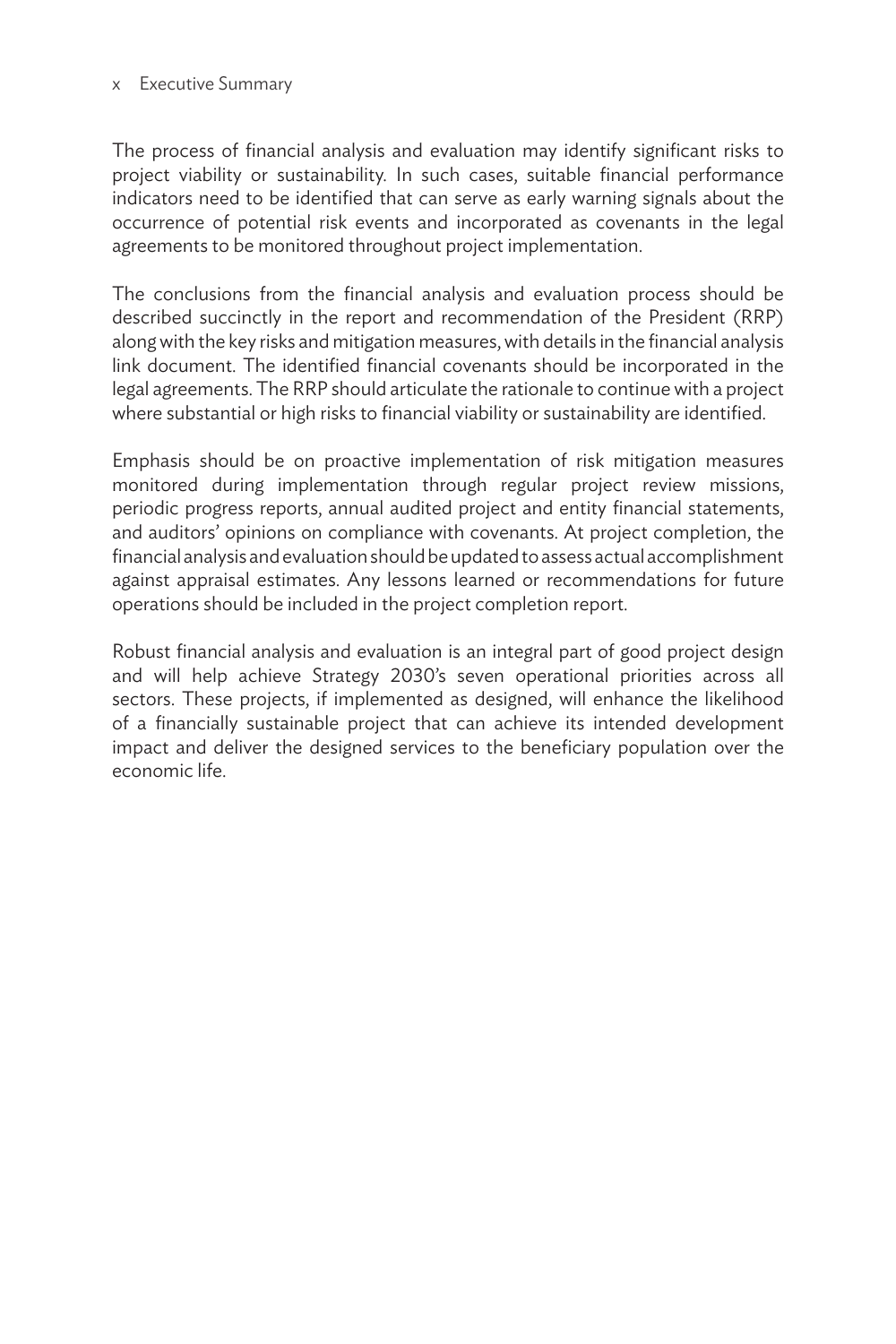## **I. Introduction**

1.1 ADB's Strategy 2030 envisages that ADB will sustain its efforts to eradicate extreme poverty, and expand its vision to achieve a prosperous, inclusive, resilient, and sustainable Asia and the Pacific.<sup>1</sup> One of the seven operational priorities of Strategy 2030 is strengthening governance and institutional capacity to support developing member countries (DMC) improve governance and create an enabling environment for sustainable growth. Project financial analysis and evaluation are two key steps in the due diligence process to assess the capacity and sustainability of executing agencies and/or implementing agencies, ensure that ADB's interventions will remain sustainable, and contribute to the broad objectives of poverty reduction, inclusive economic growth, environmental sustainability, and regional integration.

1.2 Financial analysis and evaluation of projects are two key steps in ADB's due diligence process for ensuring prudent use of ADB's resources and for identifying and mitigating risks to project and entity sustainability. ADB, as a financial institution with a development mandate, has a fiduciary responsibility to ensure that all investment projects it supports are subjected to the highest standards of financial due diligence so that their implementation complies with the requirements for economy and efficiency.

1.3 All sovereign project investment proposals supported by ADB need to be assessed for financial sustainability and economic viability. $2$  Both analyses are performed with the same objective—to assess whether the proposed project intervention is the best use of limited ADB resources. Economic analysis measures the impact of the project on the national economy, while financial analysis focuses on the adequacy of financial returns to the project owners and operators to allow sustainable operation of the project during its economic life.<sup>3</sup> A financially unsustainable project is unlikely to deliver the anticipated economic benefits.

1.4 A project should only be considered by ADB as acceptable for investment if it is economically viable, and either (i) inherently financially viable without any external support or (ii) credible arrangements are in place for external financial support during its operational phase for its sustainable operation.

<sup>1</sup> ADB. 2018. *Strategy 2030: Achieving a Prosperous, Inclusive, Resilient, and Sustainable Asia and the Pacific*. Manila.

 $2^{2}$  For economic viability assessments, refer to the guidelines for economic analysis of projects (ADB. 2017. *Guidelines for Economic Analysis of Projects*. Manila).

<sup>&</sup>lt;sup>3</sup> Project owners own the project assets, while project operators are responsible for operation and service delivery. In some cases, ownership and operation are with different entities.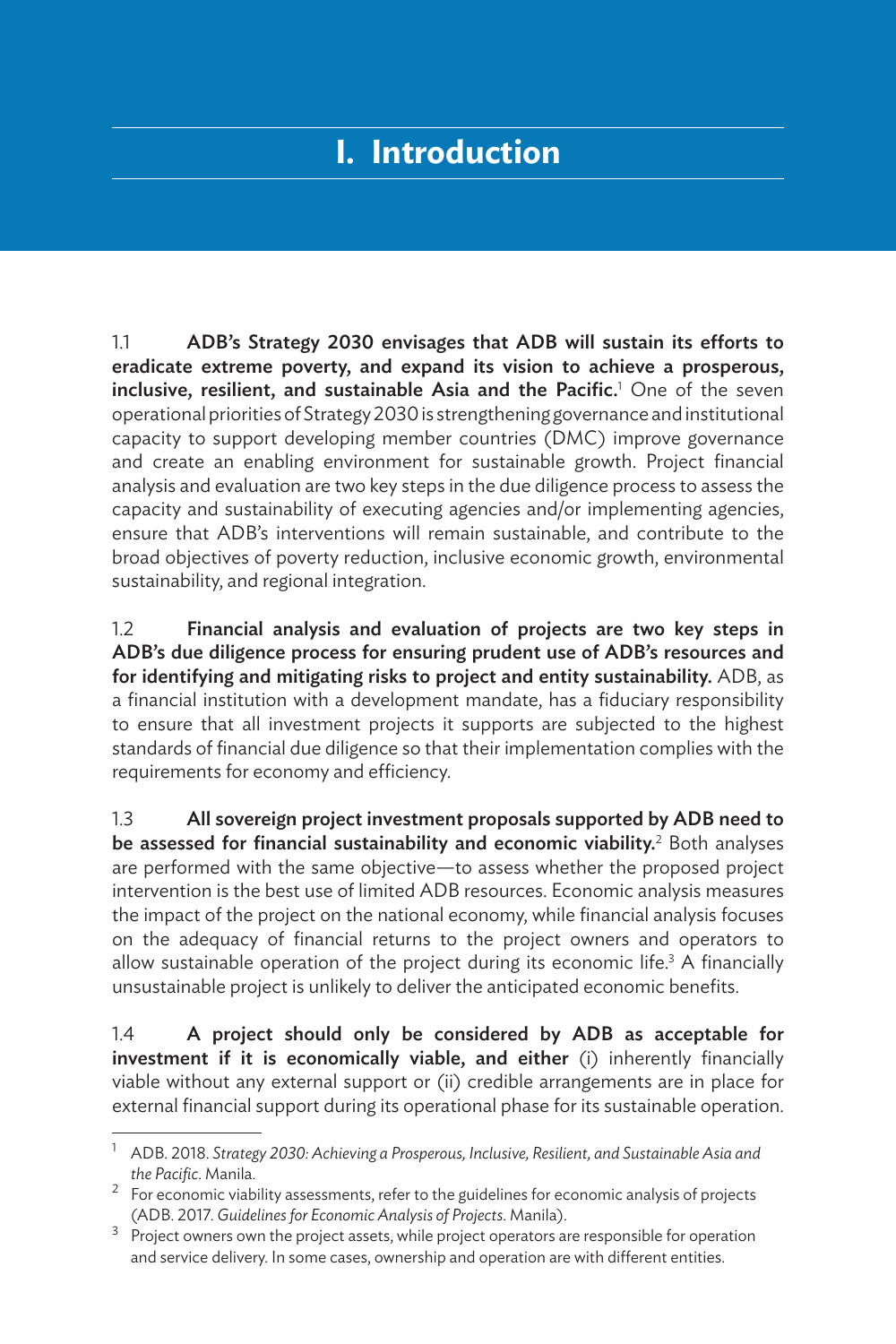#### 2 Financial Analysis and Evaluation

Financial analysis and evaluation are highly skilled tasks and should be performed by experienced finance professionals with thorough knowledge of the country, sector, and project.

1.5 Financial analysis and evaluation are required for all sovereign investment projects (whether loan- or grant-financed). These analyses help establish whether a project is intrinsically viable, i.e., has potential to generate sufficient internal cash resources to fully cover all costs, including debt service. Projects that are not intrinsically viable will need external support for operations and maintenance (O&M) and/or debt servicing to be sustainable. The extent and nature of the analysis varies with the financing modality and nature of the project.

1.6 This technical guidance note (TGN) provides guidance on how to perform financial analysis and evaluation of ADB's sovereign investment projects.<sup>4</sup> Based on the analysis, key financial performance indicators should be identified to serve as early warning signals about the occurrence of potential risk events and incorporated as covenants in the legal agreements to be monitored throughout project implementation. This TGN is for ADB's staff and consultants, and for the staff of executing agencies and/or implementing agencies of ADB's sovereign projects. Definitions of key concepts are listed in Appendix 1.

1.7 The financial analyst should obtain reliable information through a combination of desk research and field research. Initial preparation would include gathering existing information available from a variety of secondary sources—such as past ADB assessments, assessments by other development partners, information available from online financial data libraries, reports from the executing agency and/or implementing agency on existing projects, etc. This should be supplemented by field research that can include information obtained through consultants and directly from the executing agency and/or implementing agency through interviews, government budget records, etc. The financial specialist needs to exercise professional judgment in obtaining the information and assessing its credibility and consistency. Project teams should ensure that, at the time of project approval, they secure a full working model of the financial analysis and evaluation.<sup>5</sup>

1.8 Financial due diligence of ADB projects broadly comprises several interlinked activities. These include (i) financial management assessment; (ii) preparation of cost estimates and financing plan; (iii) financial analysis; (iv) financial evaluation; and (v) designing funds flow, accounting, and auditing requirements. Each of these aspects will affect the others (e.g., financial management capacity will affect all the other aspects of financial due diligence, cost estimates and financing plan affect financial viability, etc.). This TGN focuses on the activity of financial analysis and evaluation.

<sup>&</sup>lt;sup>4</sup> This TGN does not apply to ADB's nonsovereign operations and to economic analysis of ADB's projects.

 $^5$  As majority of financial analysis and evaluation work are performed by consultants, it is imperative the ADB project team hold full working models for supervision and revision during project implementation, changes of scope, and for reassessment at project completion.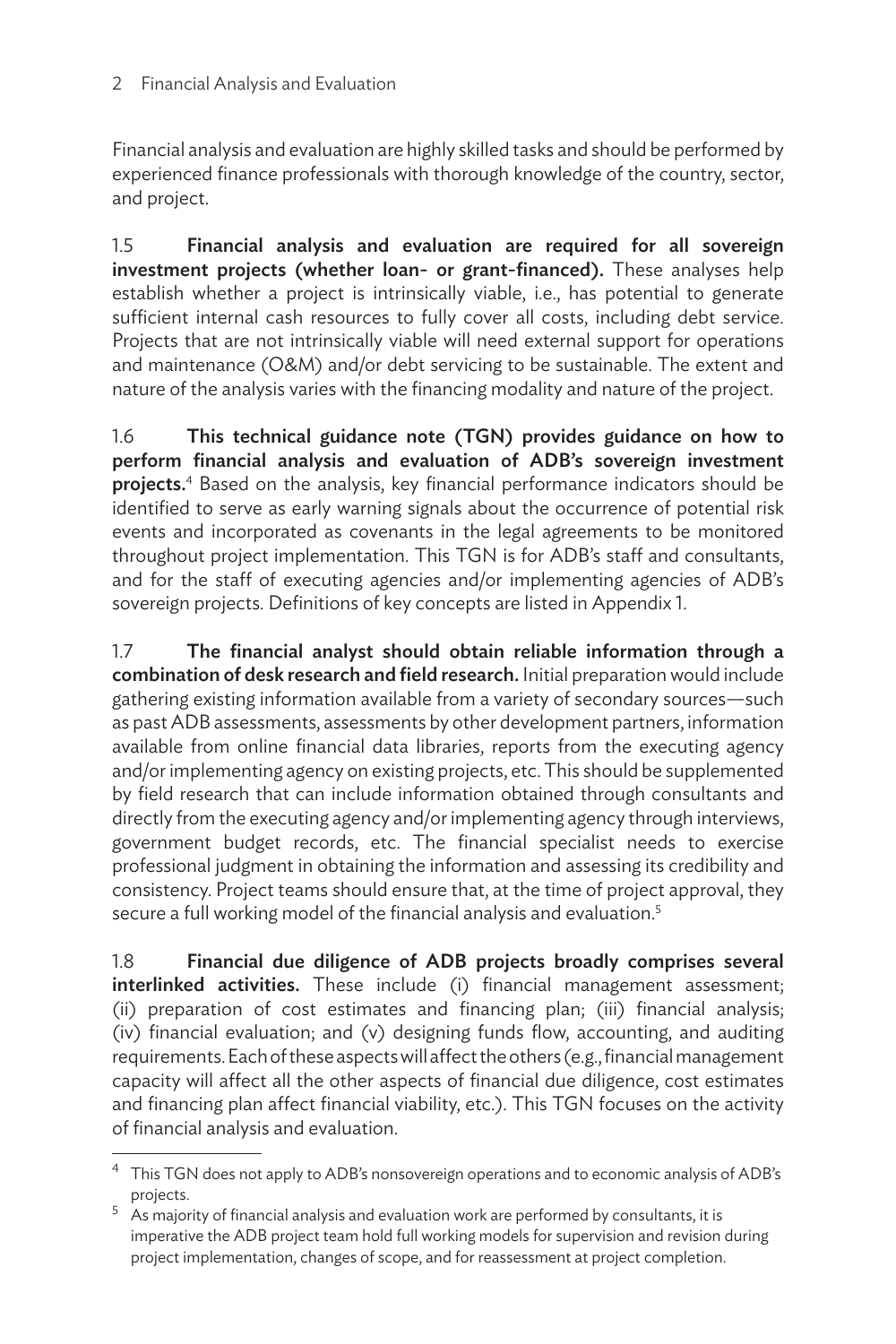## **II. Policy Requirements**

2.1 The requirement for performing financial analysis and evaluation of ADB's sovereign investment projects derives from three key provisions in the Agreement Establishing ADB (the Charter).<sup>6</sup> Article 14 (vi) of the Charter provides that, in making or guaranteeing a loan, the bank shall pay due regard to the prospects that the borrower and the guarantor, if any, will be in a position to meet their obligations under the loan contract.<sup>7</sup> Article 14 (xi) requires ADB to take necessary measures to ensure that the proceeds of any loan made, guaranteed, or participated in by ADB are used only for the purposes for which the loan was granted, and with due attention to considerations of economy and efficiency. Moreover, Article 14 (xiv) of the Charter provides that ADB shall be guided by sound banking principles in its operations.

2.2 Operations Manual (OM) Section D11 governs the business processes for ADB's sovereign operations and identifies financial due diligence as one of the key due diligence activities during project processing. $8$  OM G2 explains the purpose, requirements, and responsibilities for financial analysis, and where applicable, for financial evaluation of the project (or project components).<sup>9</sup> Financial analysis is the transformation of financial data into a form that can be used to evaluate an entity's historical financial position and performance and estimate its future status. Financial evaluation is the process of comparing the financial benefits of a project or a project component as indicated by the financial internal rate of return (FIRR) with the financial cost as indicated by the weighted average cost of capital (WACC). Sufficient analysis is to be performed to determine whether the project is financially viable and sustainable. The extent and nature of the analysis varies with the type of entity and financing modality.

#### 2.3 The nature of the financial analysis to be performed depends on the nature of the executing agency and/or implementing agency. The objective of

<sup>6</sup> ADB. 1966. *Agreement Establishing the Asian Development Bank*. Manila.

DMC capacity may be assessed as part of higher-level country assessments (whether as borrower or guarantor), which would set the country eligibility for receiving ADB loans and grants from ordinary capital resources, concessional loans, or grants. For borrowers other than DMCs, such assessments are usually part of project level assessments.

<sup>8</sup> ADB. 2017. *Operations Manual, Section D11–Sovereign Operations*. Manila; ADB. 2014. *Operations Manual, Section G2–Financial Management, Cost Estimates, Financial Analysis, and Financial Performance Indicators*. Manila.

<sup>9</sup> The scope of financial due diligence includes preparation of cost estimates and financing plan; financial management assessment; financial evaluation and analysis; developing funds flow, accounting, and auditing arrangements; and identifying financial covenants.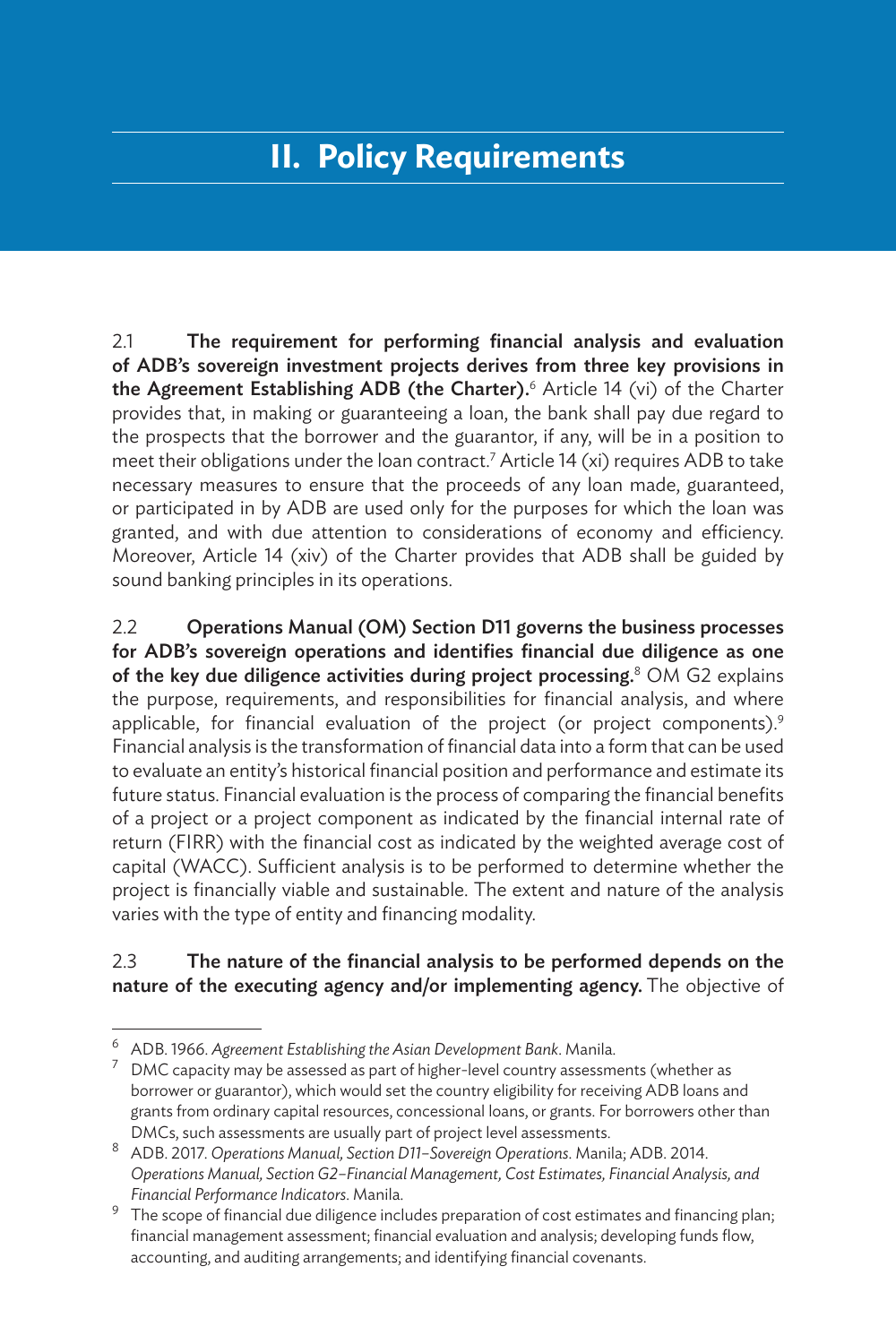financial analysis is to assess the likelihood of effective operation of the entire network of assets managed by the executing agency and/or implementing agency including the ADB-supported project or project component, to deliver the intended volume and quality of services over the economic life.

2.4 Where the executing agency and/or implementing agency is a general government sector unit (GGSU), the financial analysis focuses on assessing whether it will have adequate cash resources to finance the recurrent costs of operating its overall network of assets including the ADB-supported project or project component.

2.5 Where the executing agency and/or implementing agency is a public corporation, a private sector corporation, or other nongovernment entity, a financial analysis of historical and projected financial statements of the executing agency is performed to establish the financial capacity of the executing agency and/or implementing agency to operate and maintain the network of assets and, if required, service the capital.<sup>10</sup>

2.6 A financial evaluation is required to assess financial viability in cases where a project or a project component is intended to recover all costs without any external support. The financial evaluation is performed in real terms at the project/component level, after excluding the impact of inflation, on an after-tax basis. This is required at the project/component level.

2.7 Financial covenants are incorporated in the legal agreements to mitigate risks to entity financial sustainability and/or project viability. The objective of such covenants is to provide early warning signals of deteriorating financial performance, thereby providing an opportunity for the government or other stakeholders to take prompt corrective action to prevent likely adverse impact on entity or project performance. The covenants should be timebound, measurable, and monitorable. Identification of suitable covenants should consider financial policies pertaining to the country, sector, project, and executing agencies and/or implementing agencies. Sufficient analysis should be performed to provide a reasonable basis to assume that they are achievable.

 $10$  A GGSU is primarily engaged in nonmarket operations (examples are ministries and departments). Public or private corporations or nongovernment entities are created for producing goods or services for the market. Please refer to OM G2 for a more detailed description.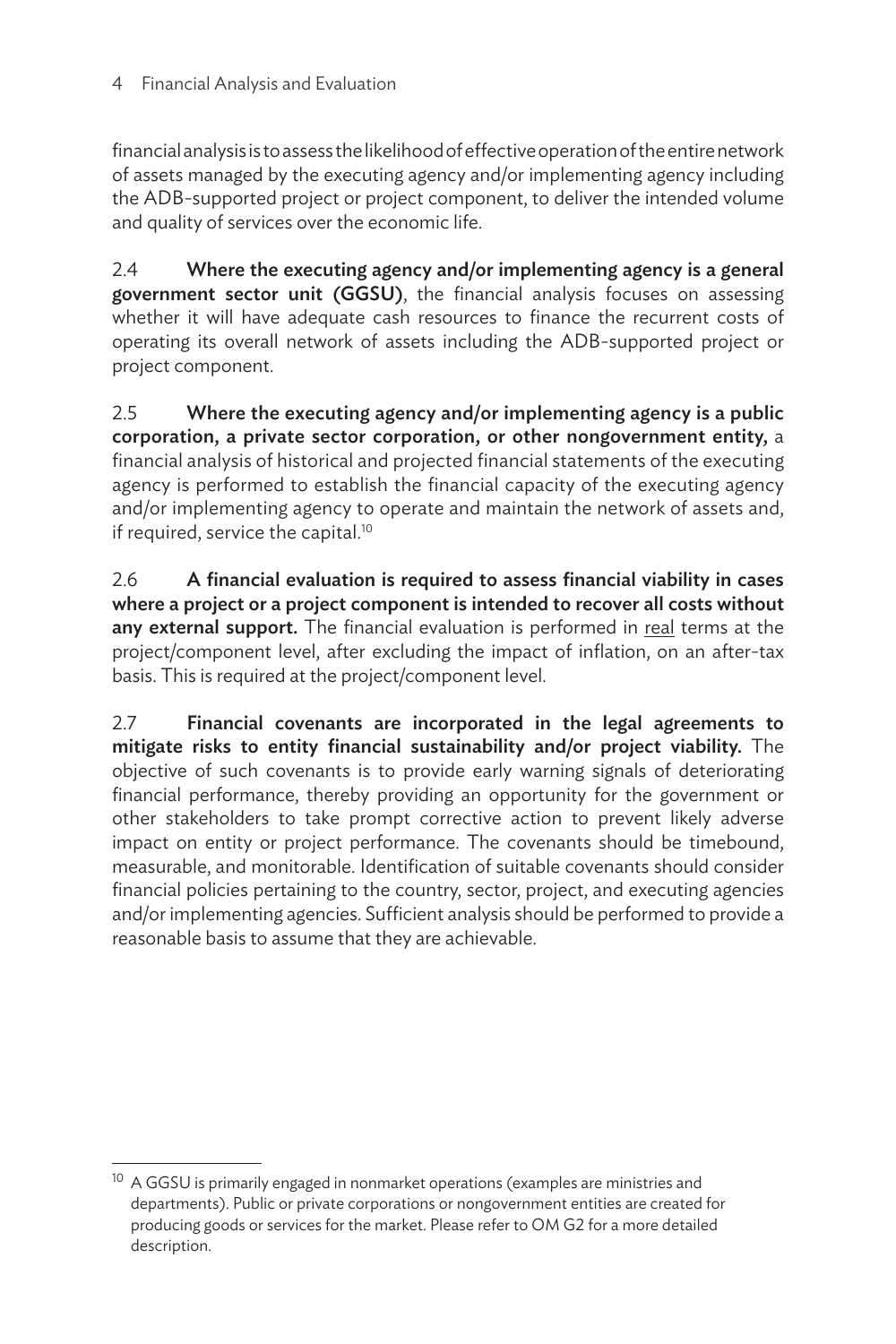## **III. Financial Analysis**

3.1 Most projects supported by ADB are subject to financial analysis as described in this TGN, with one exception. The financial analysis of policybased loans is beyond the scope of this TGN, as it is based on fiscal assessment of government finances and usually performed by public financial management experts. For all other projects, including results-based lending, the extent and nature of the financial analysis is determined by the nature of the project, the sector, and the executing agency and/or implementing agency. For projects under a project readiness facility, limited financial analysis may be required if the executing agency and/or implementing agency is not a GGSU, to establish the capacity of the executing agency and/or implementing agency to repay the readiness loan.<sup>11</sup>

3.2 Financial analysis should be performed for the entire network of assets managed by the executing agency and/or implementing agency. This analysis should assess the capacity of the executing agency and/or implementing agency to finance the total recurrent costs to operate and maintain the entire network of assets to deliver the designed quality and quantity of services, including the ADBsupported project or project components. Financial analysis of an executing agency and/or implementing agency is carried out to obtain reasonable comfort that it has adequate financial capability to implement, operate, and maintain the ADBsupported project in addition to its existing operations and deliver the full range of network services. The analysis may need to be extended beyond the executing agency and/or implementing agency to include the government fiscal capacity as well. Appendix 2 presents sector-specific considerations on financial analysis of major sectors and subsectors in which ADB operates.

3.3 The financial analysis should be performed in nominal terms in the presentation currency, and not in the loan currency.<sup>12</sup> Financial statements are usually presented in the principal currency in which the executing agency and/or implementing agency earns and incurs all its revenues and costs, which is defined as the "presentation currency" in both the International Financial Reporting Standards

 $11$  Where a project readiness facility or PRF loan does not lead to an ensuing investment project, the executing agency and/or implementing agency will need to repay the PRF loan from its

general resources.<br><sup>12</sup> Presenting the financial analysis in the loan currency would be misleading, as it makes an implicit (and incorrect) assumption that all revenues and costs will move in line with exchange rate movements. In some countries, particularly in the Pacific region, the financial statements are presented in Australian or New Zealand dollars. In such cases, the presentation currency would be A\$ or NZ\$.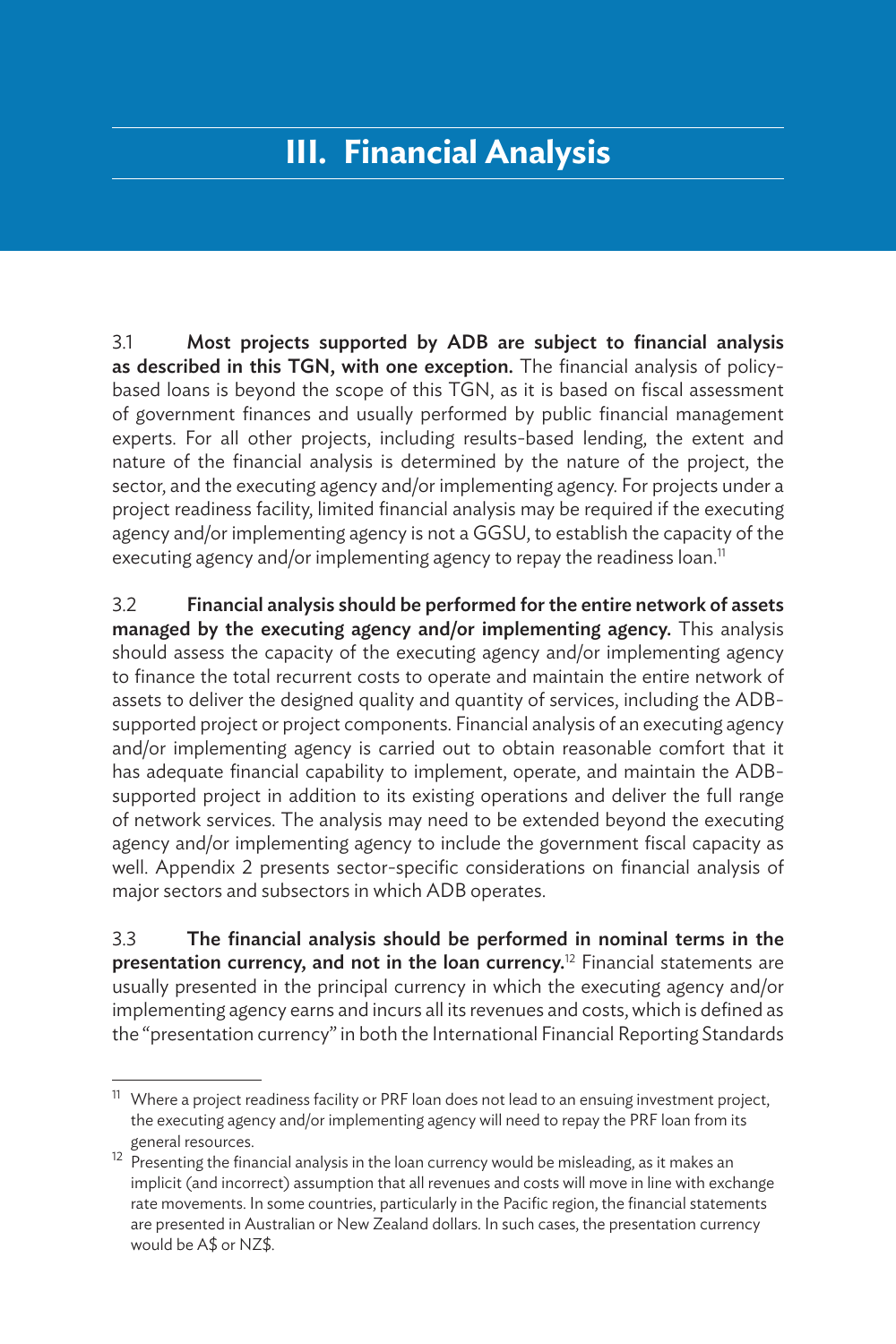and International Public Sector Accounting Standards.<sup>13</sup> The presentation currency would be the national currency in most cases.

3.4 The nature of the financial analysis to be performed depends on the nature of the executing agency and/or implementing agency. There are two broad methods for conducting financial analysis: (i) incremental recurrent cost analysis and (ii) financial statement analysis. Where the executing agency and/or implementing agency is a GGSU, the financial analysis involves assessing whether it will have adequate cash resources to finance incremental recurrent costs.<sup>14</sup> Where the executing agency and/or implementing agency is a public corporation, or a private sector or other nongovernmental entity, the financial analysis is based on an analysis of historical and projected financial statements.15

## A. Incremental Recurrent Cost Analysis

3.5 The incremental recurrent cost analysis consists of estimating the projected recurrent cost requirements to operate and maintain the total network of assets managed by the executing agency and/or implementing agency, including the incremental requirements arising from the ADB-supported project and the capacity of the executing agency and/or implementing agency to finance it from its budget appropriation. GGSUs are not responsible for debt service and are usually required to transmit all revenue collections to the national Treasury. They depend on budgetary appropriations to operate and maintain their network and deliver services (including the ADB-supported project). The focus is on the unconstrained network recurrent cost requirements, and the budget allocation and execution capacity of the executing agency and/or implementing agency. Projections should be prepared for the duration of project implementation, and for another 3 to 5 years, or until the project attains full capacity, whichever comes earlier.

3.6 GGSUs should make their budget requests based on the unconstrained network-level O&M requirements. Unconstrained network recurrent costs are those that are required, based on technical or normative requirements pertaining to the network, to operate and maintain the network for optimum service delivery over its economic life. The quality and credibility of unconstrained network O&M cost estimation is improved if the executing agency and/or implementing agency has an Asset Management System. Such a system documents the asset location,

<sup>&</sup>lt;sup>13</sup> Issued by the International Financial Reporting Standards Foundation, and the International Public Sector Accounting Standards Board, respectively.

 $14$  Recurrent costs refer to the regular operating costs that an entity incurs to operate and/or maintain an asset. These costs may either be variable, such as electricity or water or heating or cooling costs, consumables, etc.; or fixed, such as staff salaries, office rentals, and other establishment costs.

<sup>&</sup>lt;sup>15</sup> Where an entity is a group consisting of a holding company and one or more subsidiaries, the consolidated financial position of the group should be assessed.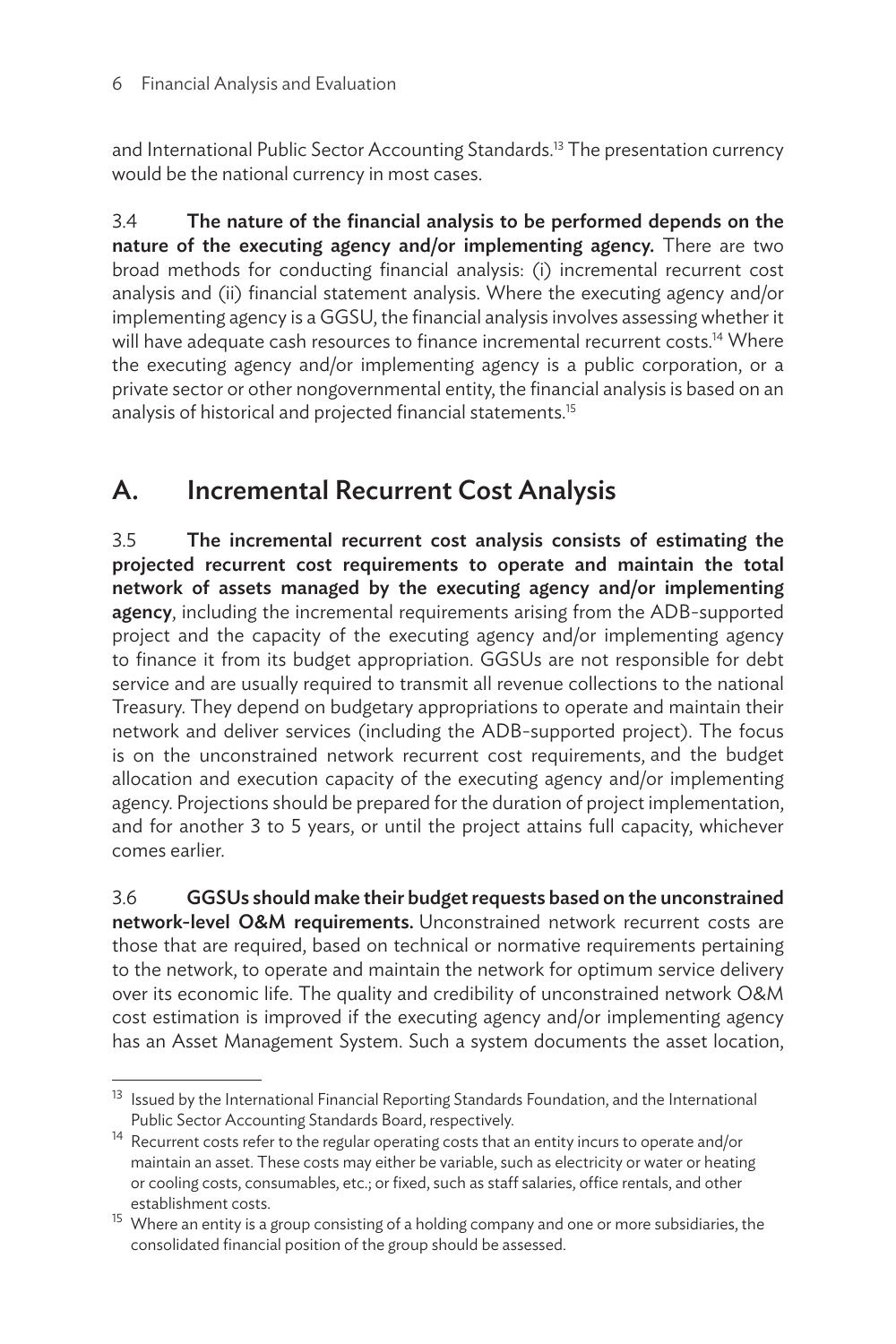age, physical condition, historical O&M, and recommended O&M, and can help provide objective estimates of O&M requirements and asset replacements. Budget appropriation may be lower due to fiscal constraints, and budget utilization or execution needs to be compared with the unconstrained requirement to establish the level of funding of unconstrained O&M requirements.

3.7 The analysis should compare the unconstrained network O&M requirements with budget allocation and execution. It is a fallacy to compare the incremental recurrent cost requirement for the ADB-supported project as a percentage of the total O&M budget requirement of the entity to assess likelihood of availability. Given the small size of the project's incremental recurrent cost relative to the total network recurrent cost, in such cases the inevitable (and possibly fallacious) conclusion would be that the small percentage of increase in budget needs is likely to be met. Executing agencies and/or implementing agencies are always allocated a consolidated budget for the entire network that they manage, and it is unreasonable to expect that the ADB-supported project would be fully funded for O&M, while other parts of the same network remain underfunded.

3.8 To establish financial sustainability, the projected budget requirements, including the ADB project, should be compared with the projected budget allocation and execution. A simplified example of fiscal analysis is in Table 1.

| Item                                                                               | Year 1<br>without ADB<br>project | Year <sub>2</sub><br>with ADB<br>project | <b>Difference</b><br>$(\%)$ |  |  |
|------------------------------------------------------------------------------------|----------------------------------|------------------------------------------|-----------------------------|--|--|
| Unconstrained O&M requirement                                                      | 1,000                            | 1,100                                    | 10.00                       |  |  |
| Allocation                                                                         | 800                              | 825                                      | 3.12                        |  |  |
| Utilization or execution                                                           | 700                              | 750                                      | 5.00                        |  |  |
| O&M shortfall (to unconstrained<br>requirement)                                    | 30%                              | 32%                                      |                             |  |  |
| Other information                                                                  |                                  |                                          |                             |  |  |
| Increase in budget                                                                 |                                  | 3.12%                                    |                             |  |  |
| Annual inflation                                                                   |                                  | 5.00%                                    |                             |  |  |
| Inflation-linked increase in O&M requirement<br>for existing network in Year 2 (A) |                                  | 50                                       |                             |  |  |
| Incremental requirement for ADB project in Year 2 (B)                              |                                  | 50                                       |                             |  |  |
| Total increase in O&M requirement in Year $2(A + B)$                               |                                  | 100                                      |                             |  |  |

#### Table 1: Fiscal Analysis of Operations and Maintenance Allocations (local currency million)

ADB = Asian Development Bank, O&M = operations and maintenance.

Source: Asian Development Bank.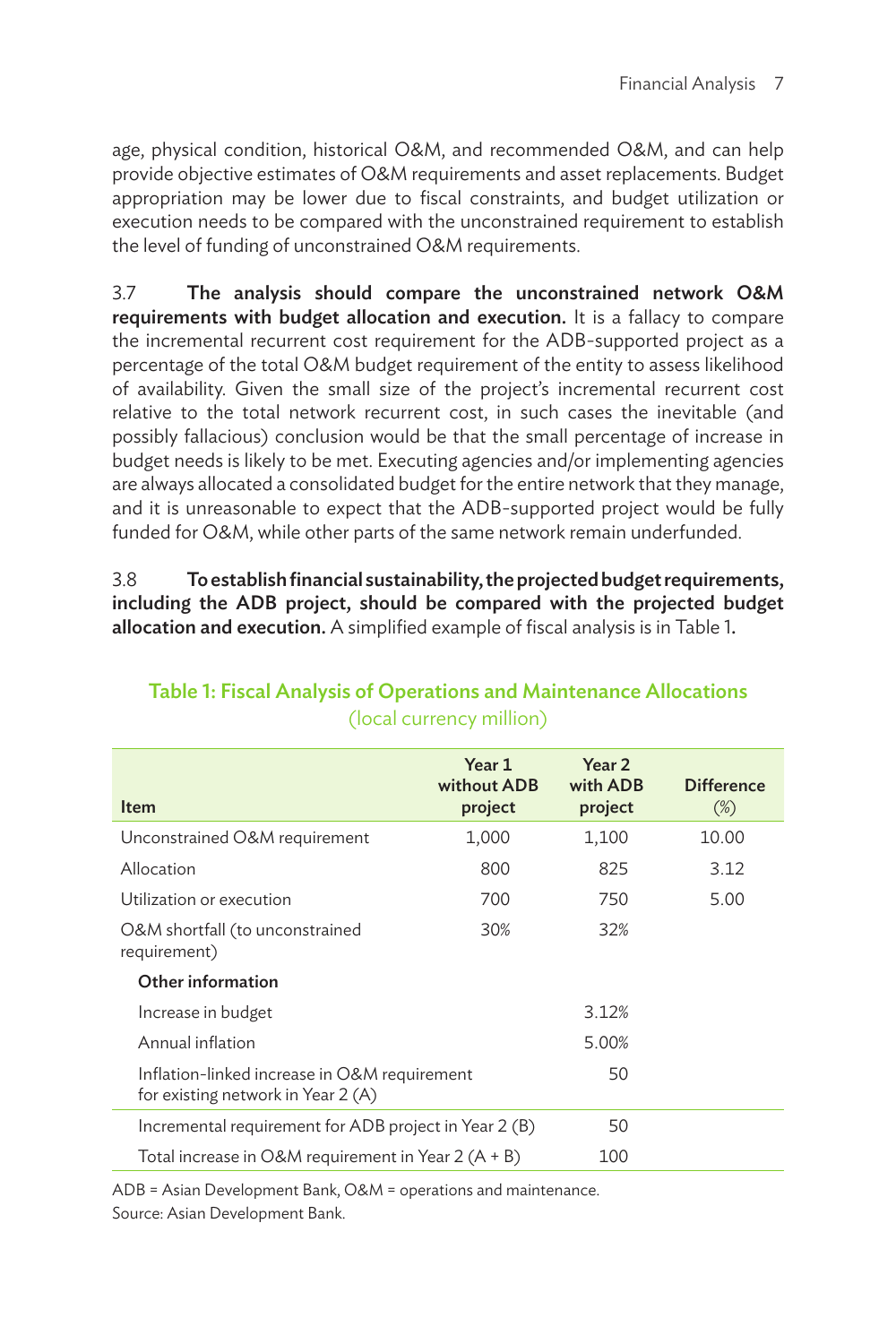3.9 Inadequate O&M of the network leads to progressive build-up of a maintenance backlog, and could shorten the economic life of the network compared to the design life. As can be seen from Table 1, the historical execution shortfall against the unconstrained O&M requirement in the base year is 30% (1 – [700/1,000]). In Year 2, in the "with project" scenario, the unconstrained O&M requirement increases by 100, but the budget allocation is increased by only 25, which is lower than the inflation-induced requirement. The execution shortfall increases from 30% (1 – [700/1,000]) to 32% (1 – [750/1,100]). Though the ADB project requires only 4.5% (50/1,100) of the unconstrained O&M requirement, allocation is 25% lower (1 – [825/1,100]), and the execution of 32% (1 – [750/1,100]) is even lower. In this scenario, the available evidence indicates that O&M of the ADB project may not be fully funded and/or executed, which adversely affects the likely sustainability of the ADB project.

3.10 In some cases, the project facilities may be developed by one agency, but transferred to a different agency for O&M. In such a case, the analysis needs to focus on the agency that will be responsible for O&M. If more than one agency should have responsibility for O&M, the analysis should consider all such agencies.

3.11 Financial analysis must be performed before an investment decision is made and correct level of risk must be highlighted. When the analysis concludes that the GGSU is unlikely to receive adequate resources to meet its unconstrained network O&M requirements, the project sustainability is exposed to substantial risk. This will guide the project team to policy dialogue with the government to identify measures to address this risk. The risk, together with the proposed mitigation measures, needs to be disclosed in the due diligence section of the report and recommendation of the President (RRP), the summary of risks table in the RRP, and in the risk assessment and risk management plan. The RRP should clearly justify the decision to continue with the project despite the sustainability risk.<sup>16</sup> Covenants may be developed and incorporated into the legal agreements to mitigate such risks and should be monitored for compliance during implementation.

## B. Financial Statements Analysis

3.12 Where the executing agency and/or implementing agency is a public or private corporation, or a nongovernment organization, the financial analysis takes the form of financial statements analysis. Such entities present the results of their financial activities in three key financial statements: balance sheet/statement of financial position, income statement, and cash flow statement. The information presented in these financial statements needs to be analyzed to assess whether the entity is financially capable to implement the project, operate and maintain its total

<sup>&</sup>lt;sup>16</sup> ADB may invest in an economically feasible project and identify ways to achieve entity financial sustainability even if the project is not financially viable. Failure to achieve this could pose serious risk to the overarching objective of achieving development impact.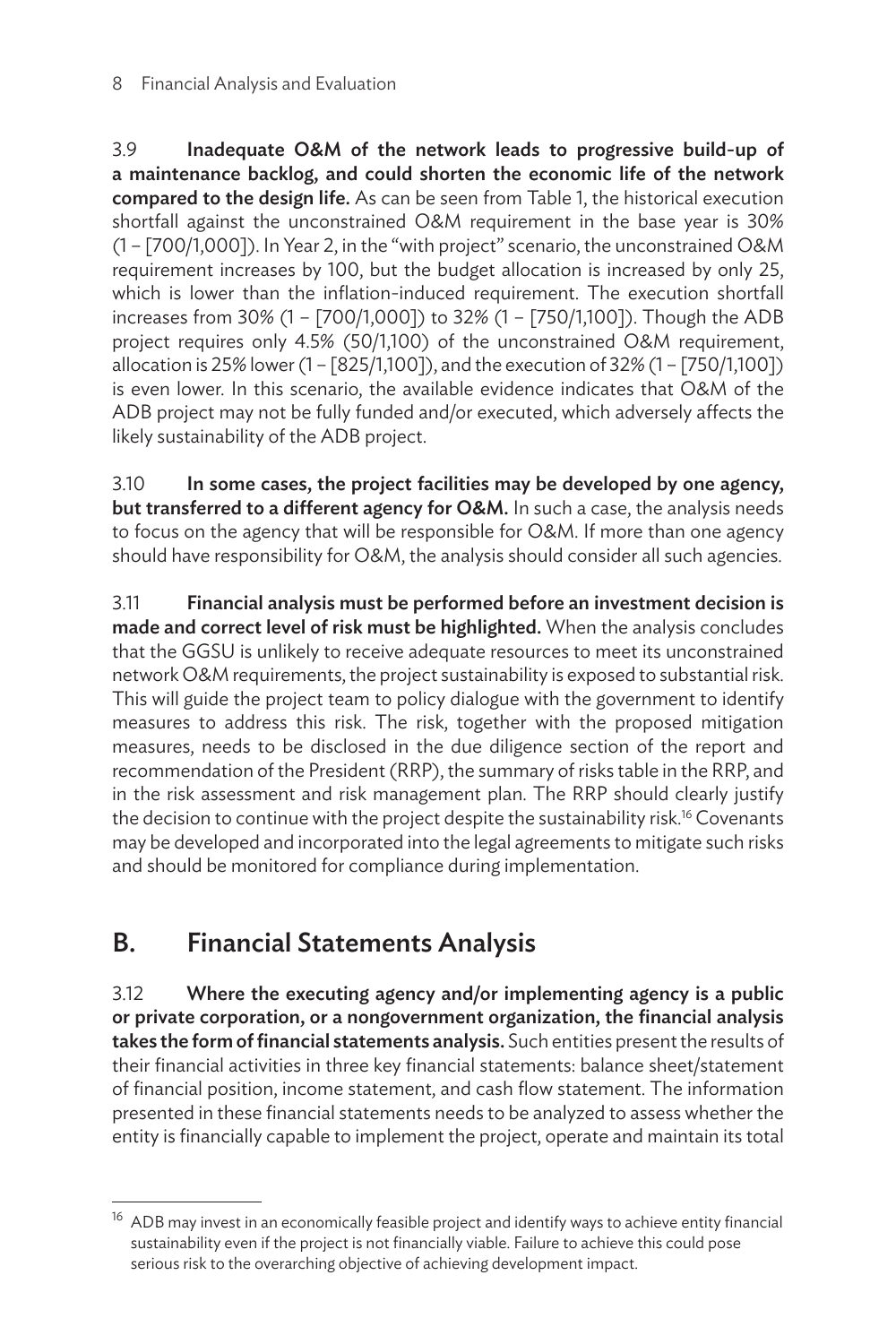network of assets including the project assets, and continue as a going concern.<sup>17, 18</sup> A brief description of each of the financial statements is in Appendix 3.

3.13 The financial statements of the executing agency and/or implementing agency need to be analyzed and cover both the historical and projected financial performance of the entity. A financial model, comprising historical and projected financial statements, should be prepared to assess the impact of the proposed project on the entity's financial performance and financial position.19

3.14 The historical financial performance should be analyzed to assess the current financial state of the entity. The analysis should include an analysis of significant movements in the entity's financial position and operation to identify any trends. The period for which the review is conducted depends on the country, sector, and institutional context.<sup>20</sup> At least 3 years of audited financial statements should be reviewed, depending on the circumstances.<sup>21</sup> Where the entity has been in operation for less than 3 years, the available financial statements should be reviewed from the date of its formation. Professional judgment is required in selecting the historical review period, which may extend to 5 or even more years to cover an entire economic cycle. The review should consider the financial reporting and auditing standards applied and the findings in audit reports.<sup>22</sup>

3.15 Financial performance is affected by many factors, such as corporate governance; management strategies; changes in shareholders or management; management actions; industry position; competition; price elasticity; quality of technology; government subsidy and budget allocation; regulations; political interference; and force majeure events such as likelihood and impact of drought, extreme weather conditions, and flooding. Additional research would be required, including review of other materials such as business plan, credit rating reports, investor reports, and other investigations as may be warranted under the circumstances. Operating and financial performance metrics and financial ratios are used to compare the performance against benchmarks or peer companies in the same sector, or similar projects.

An entity is assumed to continue as a going concern if it is expected to continue in business for the foreseeable future.

<sup>&</sup>lt;sup>18</sup> The Introduction to Fundamental Analysis by Investopedia may be used as guide when conducting financial statement analysis. https://www.investopedia.com/fundamentalanalysis-4689757.

<sup>&</sup>lt;sup>19</sup> For entities newly formed as part of the ADB project, a historical analysis cannot be performed, and only projected financial performance can be analyzed based on a business plan.

 $20$  Where the entity presents a consolidated financial statement, it should be analyzed. If the entity is a controlled entity, the impact of support from the controlling entity (or the need to provide support to other entities in the group) should be taken into consideration.

<sup>21</sup> In rare cases, audited financial statements may not be available. In such instances, the unaudited statements should be used for the analysis, while recognizing the risks of not having an audit review.

 $22$  Where the audit opinion is not clean, or where the financial reporting and auditing standards used are other than the international standards, the analyst shall consider the impact of such elements on the relevance and reliability of the financial statements for the use during financial performance analysis.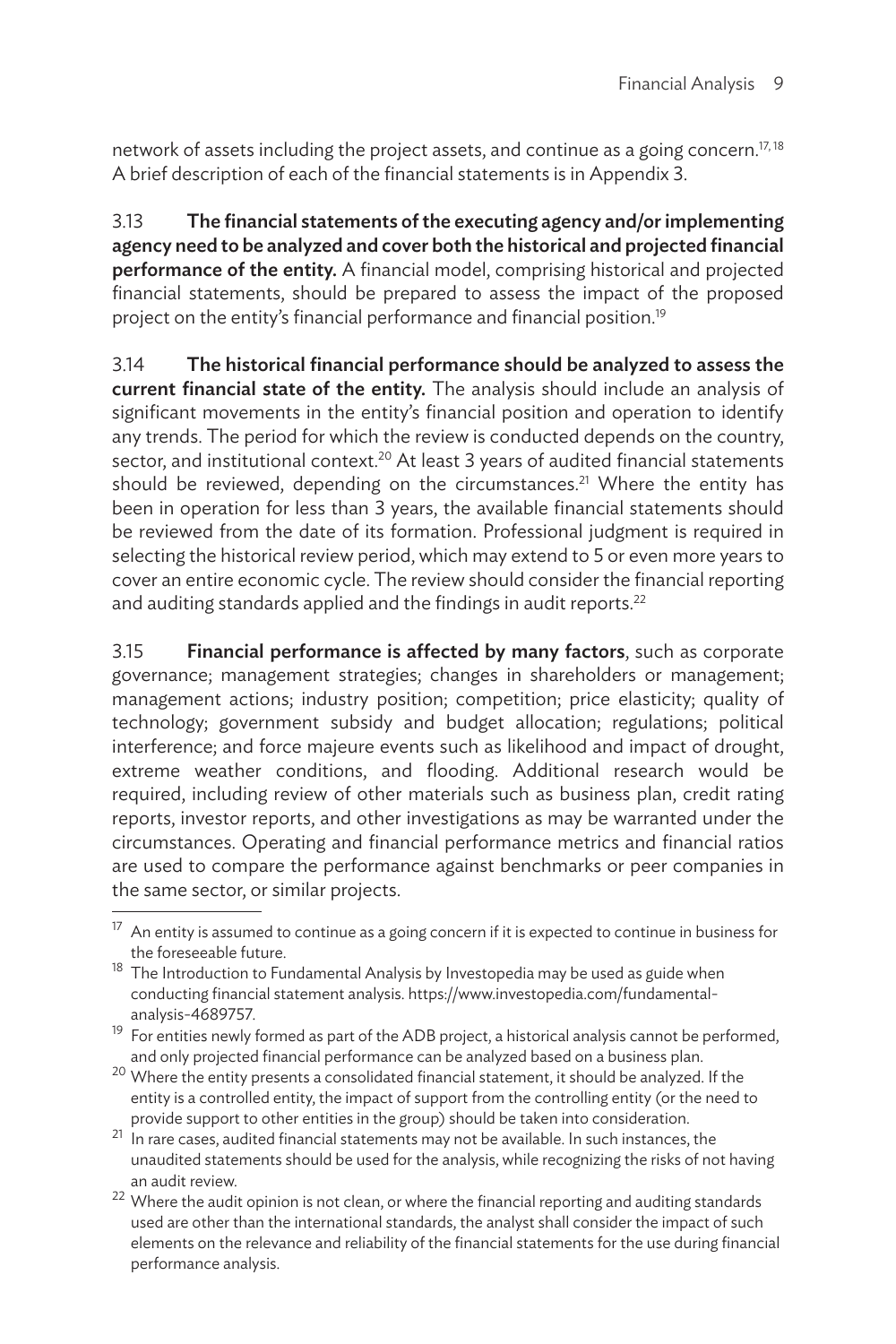3.16 The projected financial statements should reflect the financial impact of the project on the entity. The projected financial performance of the entity should cover at least 3 to 5 years beyond the implementation of the ADB-financed project, or until the project attains full capacity or enters a steady state, whichever is earlier.<sup>23</sup> The business plan of the entity should be the basis for such projections. The projections will reflect the impact of the entity's anticipated market developments for the whole business (and not just the ADB project), management strategy, plans for capacity expansion, investment, borrowing, and additional equity infusion. The financial projections need to be updated at project completion, or after any material change in the project scope to assess and reconfirm financial sustainability.

3.17 The underlying management assumptions and estimates for financial projections should be validated for reasonableness and likelihood of achievement. The quality of the assumptions has a material impact on the result of the financial analysis. Key assumptions include economic life, depreciation rate, level of borrowings and the cost, repayment structure, funding sources, capital investment plans, growth rates, supply and demand assessments, etc. The analyst shall employ various tools and reliable information, including but not limited to, relevant market data generated by economists, financial analysts, public and private research organizations, published industry averages, previous examples, or consult with the Public Financial Management division for necessary guidance and referrals.

3.18 The approach to forecasting is centered on the income statement and cash flow statement. The income statement should be projected starting with historical data, with assumptions regarding future revenue and expenditure items with adequate granularity. The potential impact of foreign exchange, tax, and interest rate fluctuations needs to be considered.

3.19 The cash flows are divided into three components: (i) cash flow from operations, which is derived from the net income after taxes (indirect method) adjusted for noncash transactions and movements in working capital; (ii) investment cash flow; and (iii) financing cash flows. Assumptions are required for the behavior of many variables such as additional equity or grant receipts, additional borrowings (with tenor and costs), dividend payment policy, investment and asset replacement requirements, turnover of accounts receivable and payable, inventory turnover, etc.

3.20 Several methods are available for conducting financial analysis. The following examples may be used in isolation or in combination with other methods:

> (i) Common-size analysis—comparing the behavior of one financial parameter against a base parameter or variable. This analysis allows analysts to spot trends over time and against peers.

<sup>&</sup>lt;sup>23</sup> For financial intermediation loans that comprise onlending directly to subborrowers or through other financial intermediaries, the analysis may be limited to the implementation period of the ADB loan.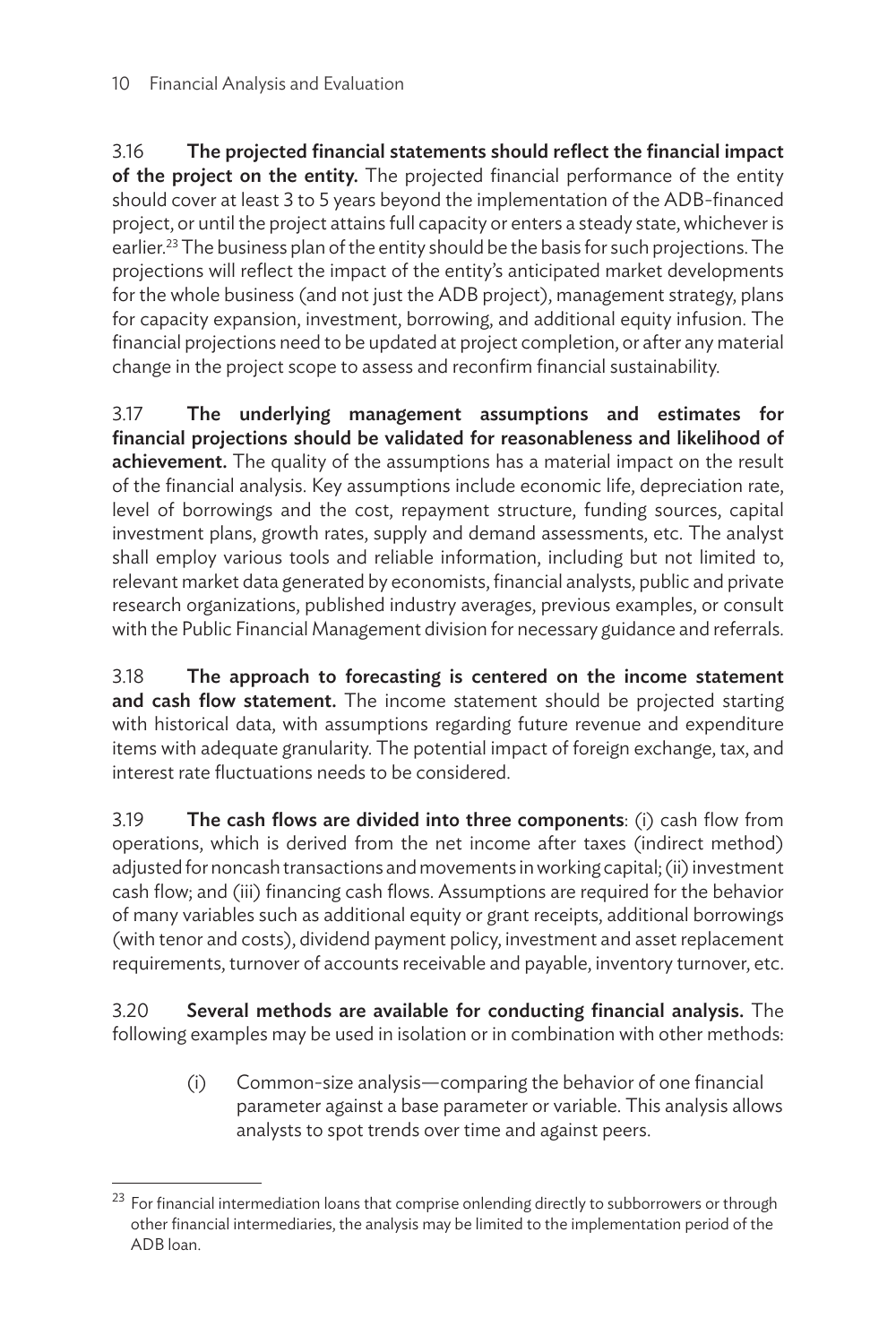- (ii) Comparative ratio analysis—use of financial ratios and variance analysis to compare movements from one period to another.
- (iii) Peer comparison—comparing performance of the entity against entity/entities in the same sector or entities of similar nature or size.
- (iv) Benchmarking—comparing performance of the entity against industry norms.

3.21 Financial ratios are helpful in analyzing financial data of entities and identify correlations between different financial variables. Refer to Appendix 4 for an illustrative list of commonly used financial ratios. The broad categories of financial ratios are:

- (i) Operating performance ratio—evaluates how efficiently and effectively a company is using its resources to generate sales and increase shareholder value. The better these ratios are, the better it is for shareholders.
- (ii) Profitability ratios—assess the entity's ability to generate earnings as compared to its expenses and other costs incurred during the reporting or projection period.
- (iii) Debt ratios—measure the capital structure of the entity and help assess if the capital structure is optimal given the industry. If the debt ratio exceeds the industry average or the optimal structure for the entity, it would be indicative of higher financial risk.
- (iv) Solvency ratios—show whether the entity's cash flow is sufficient to meet its debt service obligations for long-term liabilities. The lower a company's solvency ratio, the greater the risk that it may be unable to meet its long-term debt service obligations in a timely manner.
- (v) Liquidity ratios—determine an entity's ability to meet its shortterm obligations in the ordinary course of business.

3.22 Financial analysis reveals trends in ratios over the historical and the projected period, which can identify potential financial weaknesses and strengths. An entity's financial capacity can be assessed by its ability to match or exceed the benchmark or threshold set for various financial ratios. This threshold can be set at market or industry acceptable levels, or can be entity-specific and thus different from the market standards. However, industry norms and good practices help define a standard among similar entities and projects, especially with the selection of financial ratios and the assignment of threshold. Ratio analysis requires a high degree of professional judgment coupled with experience and knowledge of the sector and country.

3.23 Key nonfinancial performance indicators that vary by sector should also be considered. For example, electricity sector projects require an assessment of the commercial and technical losses and water sector projects require an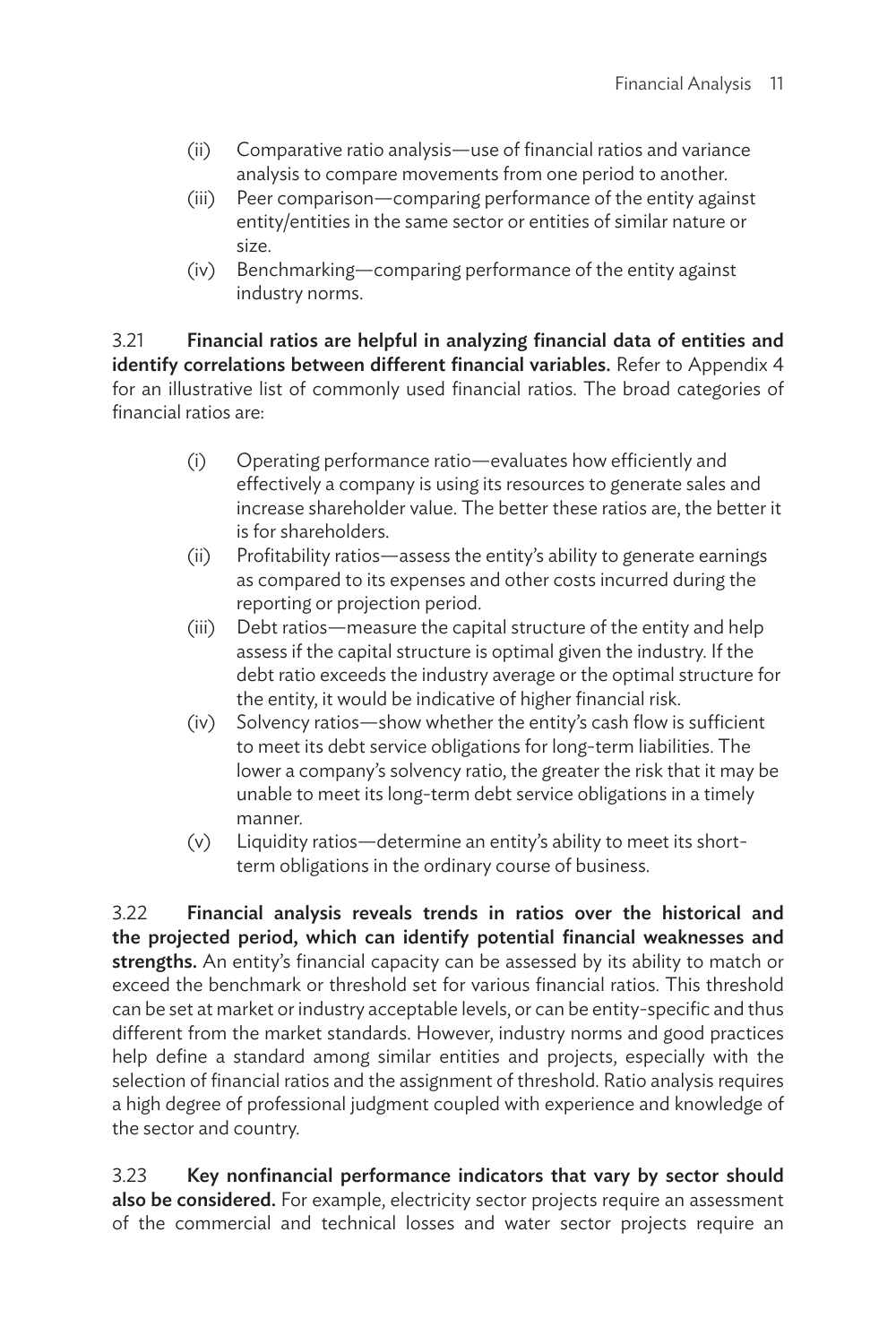assessment of the nonrevenue water. Reasonable assumptions need to be made regarding the movement of these critical indicators, as these have implications for future capital investments and institutional financial performance and sustainability. The indicators should be benchmarked to industry norms, and with historical performance.

3.24 Entities must incorporate mechanisms to identify, manage, and mitigate financial risks. The financial analysis of an entity is modeled based on the most likely scenario (the base case). Key factors that could adversely affect the financial performance or position of the entity should be identified along with their probability of occurrence and severity of impact. This could include, for instance, lower demand, inadequate and/or delayed tariff revisions, higher capital costs, lower than anticipated efficiency improvements, etc. The base case financial model should be revised to assess the impact of the occurrence of such risks that have a higher impact or probability of occurrence and to establish the degree of vulnerability of the entity.

3.25 A risk mitigation plan should be developed for major adverse contingencies that have a high probability of occurrence and monitored actively during implementation. This includes designing suitable financial covenants that serve as early warning signals to trigger mitigation actions including policy dialogue. The following are the steps in risk and sensitivity analysis:

- (i) identify risk events or risk factors,
- (ii) determine severity of impact and probability of occurrence,
- (iii) incorporate the impact into the projected financial statements,
- (iv) recalculate the ratios and other operating and financial performance indicators, and
- (v) summarize results and identify mitigating actions.

#### 3.26 Even though a project may be viable, the entity may be financially unsustainable. For instance, it may have

- (i) liquidity pressure,
- (i) weak capitalization,
- (i) unprofitable business segments that require cross-subsidy,
- (i) high existing financial obligations, or
- (ii) delays or nonreceipt of promised compensation from the government.

Such financial weaknesses may undermine the capacity of the entity to operate and maintain its overall network, which will also affect the sustainability of the ADB-supported project. To address such an eventuality, the financial due diligence may extend to the development of a suitable financial restructuring plan and its implementation, either as part of the ADB-supported project or by the government subject to mutual agreement.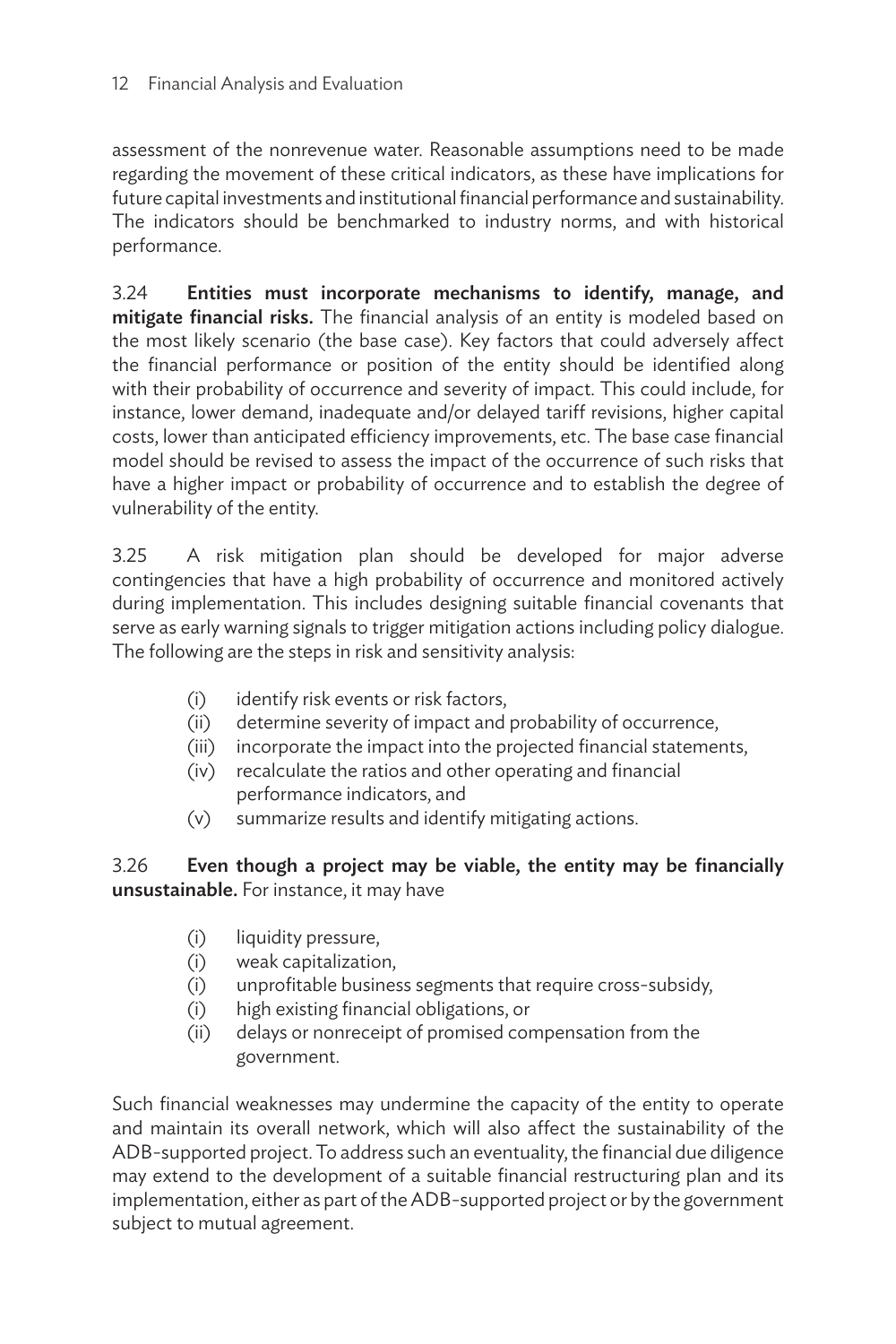3.27 In the case of some projects, the revenue generated from the operations is found to be insufficient for effective O&M, or insufficient for debt service (e.g., many water supply or wastewater projects). In these cases, and where the financing gap needs to be funded, at least in part, through transfers from the government, a fiscal analysis of the appropriate level of government will be needed to establish the likelihood of adequate funding. This will focus on the historical allocations to the project operating entities, the vision and policy of the government for the sector, the size of the transfers expected from the government, the fiscal deficit as a proportion of the gross domestic product, etc. As this may be beyond the expertise of the financial analyst, advice of the country economist or project economist should be sought.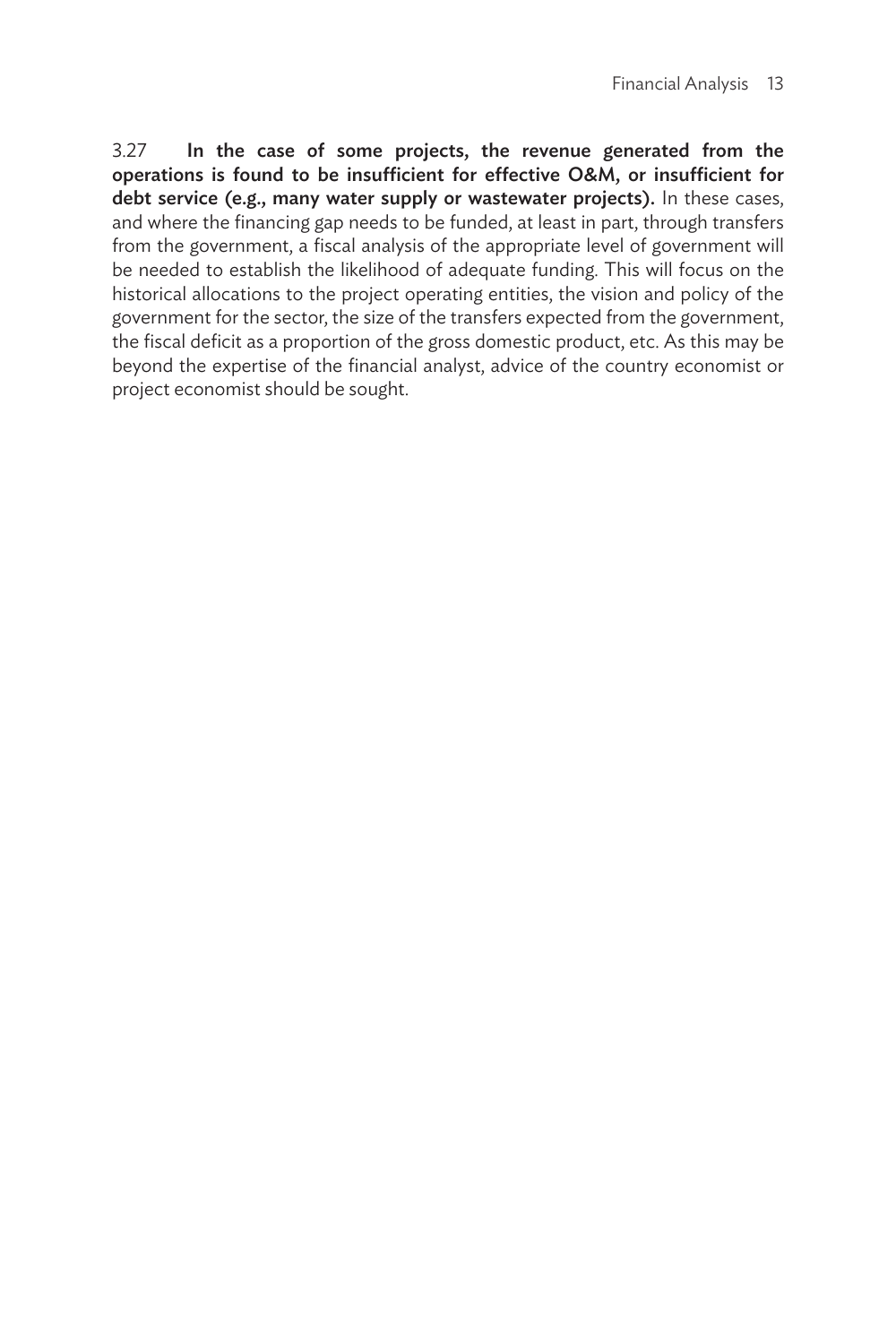## **IV. Financial Cost–Benefit Evaluation**

4.1 Where a project or a project component is intended to recover all costs without external support, financial evaluation is required to assess the financial viability of the project. For financial intermediary loans, the financial evaluation would usually be a subproject selection criterion. For results-based lending, a financial evaluation is not expected to be performed, unless there are specific reasons.

4.2 Cost recovery should not be dependent on any unpredictable subsidy or external support, including annual or other legislative appropriations, or any other grants from the government. The project or project component must recover costs through user charges; through improved efficiency leading to lower costs; or through other predictable revenue sources (e.g., earmarked taxes, legislated universal service obligation payments, viability gap financing under public–private partnership concession agreements,<sup>24</sup> feed-in tariffs).<sup>25</sup> Subsidies or other external support may have a degree of unpredictability, as they are subject to the discretion of the legislature or government and not usually vested as a matter of right (like a tariff).

4.3 For projects or components that depend on subsidies or other external support through annual legislative appropriations or discretionary grants from government, an entity level financial analysis needs to be performed, focusing on adequacy of resources for full O&M of the entity's network of assets including the ADB-supported component to deliver intended services and debt service (if required) as described in Section 3.

4.4 The cost–benefit evaluation is a discounted cash flow analysis performed in real terms on an after-tax basis in the presentation currency.<sup>26</sup> The cash flows over the economic life of the project should be estimated in the presentation currency of the executing agency and/or implementing agency,

 $24$  In public-private partnership arrangements, it is sometimes the case that the government guarantees to bridge the gap between resources generated from the project and the amount required by the concessionaire for financial viability. This payment is called viability gap financing.

 $25$  Even feed-in tariffs intended to provide support for nascent technologies (e.g., concentrated solar power) are not entirely predictable. There are examples in Europe where governments, unable to fund the feed-in tariff payments, retroactively amended the rules to withdraw the feed-in tariff or introduce new rules on life-of-project internal rate of returns.

 $26$  Real cost is the price of a good or service (including taxes) minus the effect of general inflation, thereby providing true price of the good or service. Typically, the nominal cash flows identified in the financial analysis are discounted with the inflation factor to derive the real values.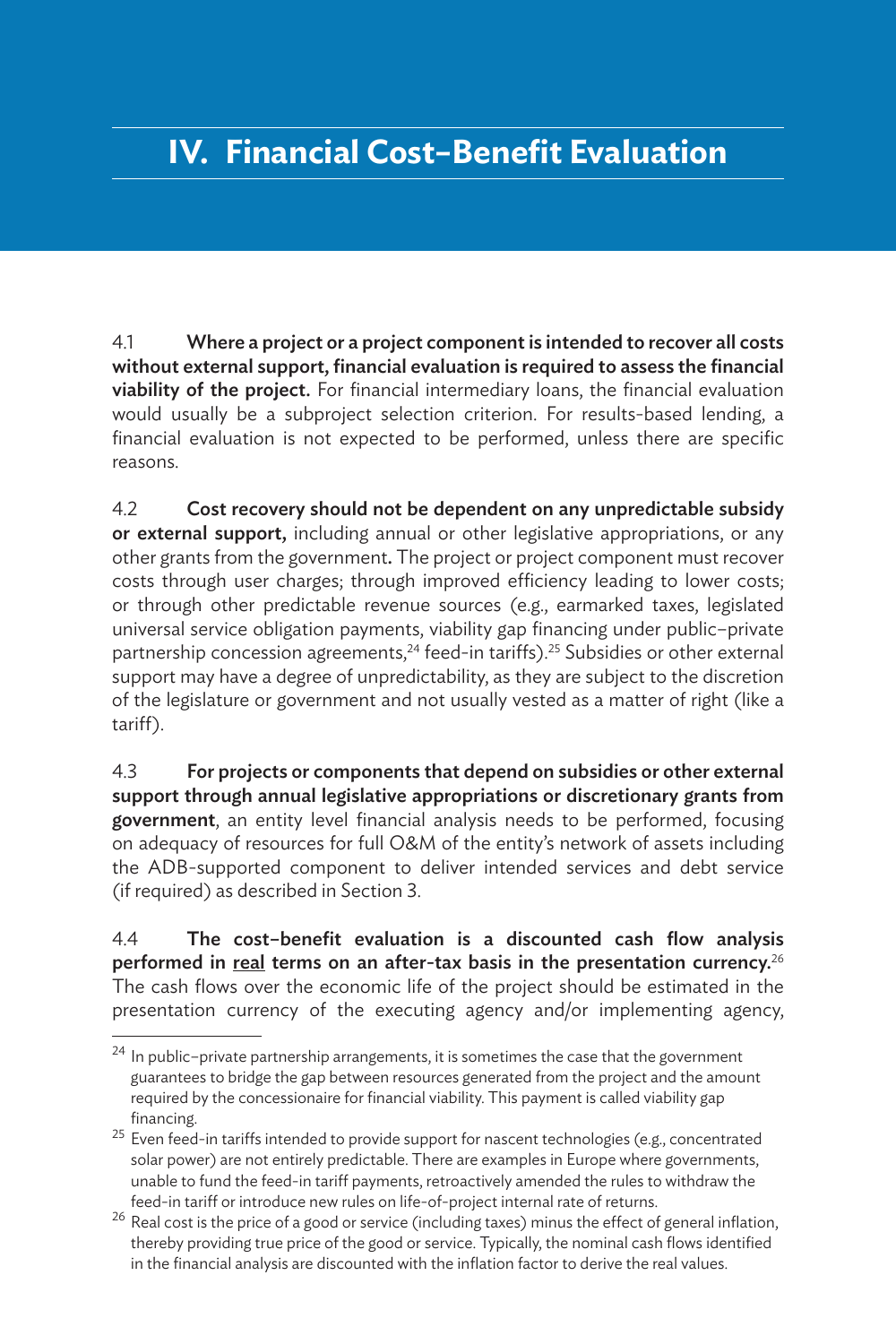which will usually be the national currency in which the executing agency and/or implementing agency earns and incurs the major portion of its revenues and costs. Where some of the cash flows occur in currencies other than the presentation currency, the assumptions pertaining to exchange rates used for converting such foreign currency cash flows to the presentation currency should be stated.

4.5 The usual economic life of projects ranges from 15 years to as much as 40 years, or even longer. For purposes of ADB's financial evaluation, cash flows for at least 15 years of operation should be projected. The residual value of the investment estimated at the end of 15 years should be treated as a cash inflow. $27$ This can be broken down into the following steps:

- (i) preparation of project cost estimates;
- (ii) forecasting incremental project net cash flows; $^{28}$
- (iii) determining the appropriate discount rate, usually the weighted average cost of capital (WACC);
- (iv) calculating the financial net present value (FNPV) at the WACC and the financial internal rate of return (FIRR), the discount rate at which FNPV is equal to zero; and
- (v) undertaking risk and sensitivity analysis.

4.6 The real value of future cash flows is computed by eliminating the impact of inflation. Nominal prices (also referred to as current prices) always include the impact of general price inflation, and real prices (also referred to as constant prices) are derived from nominal prices by removing this impact.<sup>29</sup> Real value of cash flows are expressed as of a particular base year by removing the impact of inflation from the nominal value of cash flows in future years. For example, if the operating cost in 2015 was \$100,000 for a given activity level, and the general price inflation was 3% per annum, the nominal operating cost in 2019 will be \$112,550 for the same activity level (inflation of 3% per annum compounded for 4 years) due to the impact of inflation. However, the real operating cost, expressed in 2015 prices, does not change—it is still \$100,000. Mathematically, the relationship between real and nominal prices can be expressed as follows:

$$
Pr = \frac{Pnt}{(1+i)^t}
$$

Where *Pr* = real price; *Pnt* = nominal price in time interval "*t*"; *i* = general inflation rate in percentage; and *t* = time interval.

 $27$  The residual value of an asset is the estimated amount that an entity would currently obtain from disposal of the asset, after deducting the estimated costs of disposal, if the asset were already of the age and in the condition expected at the end of its useful life

<sup>28</sup> Typically, the nominal cash flows from financial analysis are converted into real cash flows by eliminating the impact of inflation.

 $29$  Refer to Appendix 2 of the Guidelines for Economic Analysis of Projects for more guidance on the concept of real and nominal prices. ADB. 2017. *Guidelines for the Economic Analysis of Projects*. Manila.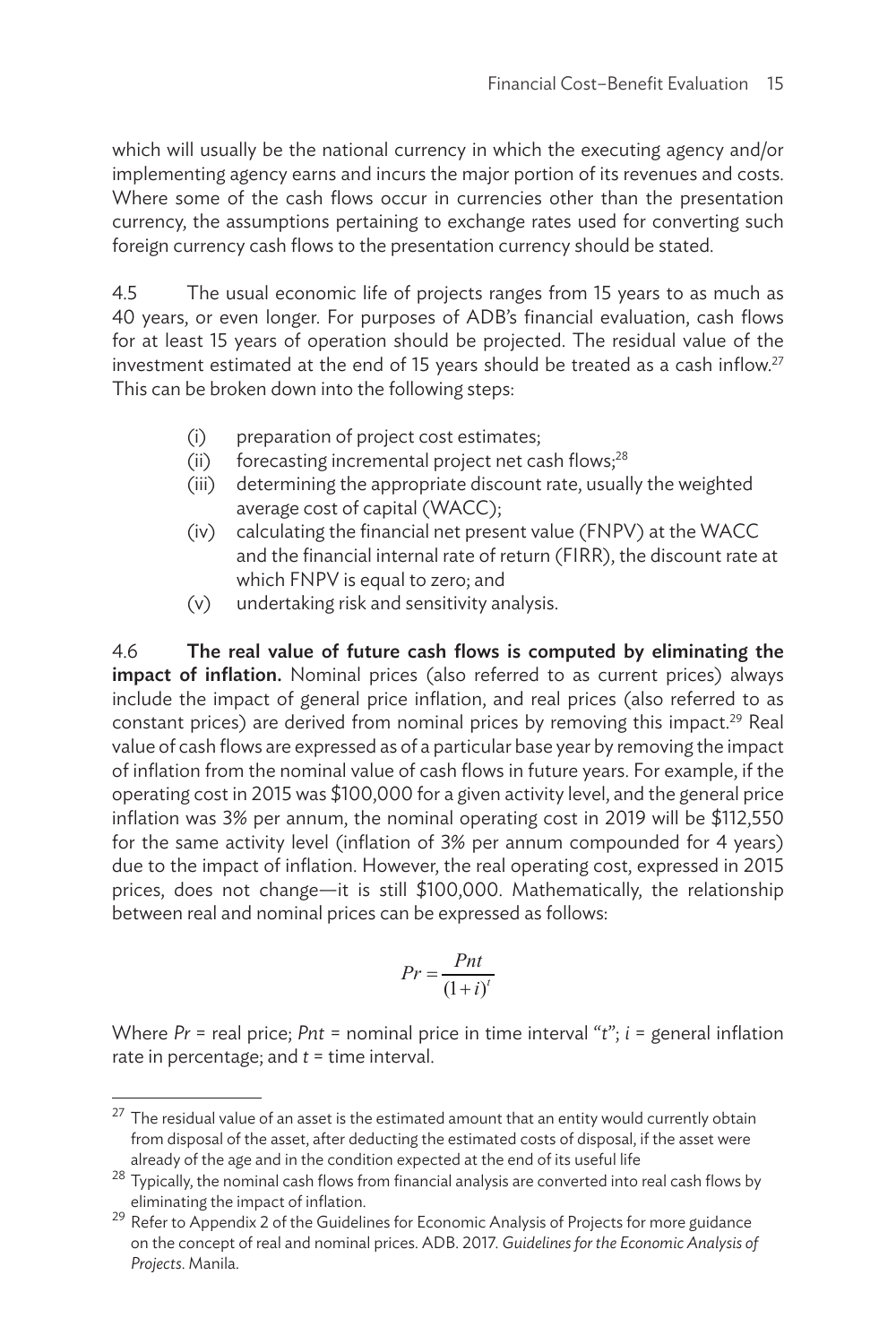## A. Preparation of Project Cost Estimates

4.7 Project cost estimates should be prepared during the project processing stage with sufficient detail to enable the user to understand the principal project cost components and enable efficient project cost control during **implementation.**<sup>30</sup> Cost estimates comprise of three parts: (i) base cost including taxes; (ii) physical, price, and other contingencies; and (iii) financial charges during implementation. Only the base cost including taxes and physical contingencies are considered in the cost–benefit evaluation, and the remaining cost components are not considered.31

### B. Forecasting Incremental Project Net Cash Flows

4.8 Project cash flows comprise inflows and outflows expressed in real terms. The net cash flow is the difference between inflows and outflows.

- (i) Where there is an increase or addition to the existing network of assets, the project is incremental in nature (e.g., expansion of an electricity distribution network). Incremental cash flows represent the difference between "with project" and "without project" scenarios.
- (ii) For new projects, the entire cash flow will be incremental.
- (iii) For replacement projects, the cash flows will be incremental, after setting off any disposal costs of the existing facilities, and any retraining of staff.

4.9 Cash inflows include revenue tariff and other sources, and cost rebates due to improved processes or more efficient equipment or system design.

4.10 Cash outflows include all costs incurred to construct (including physical contingencies), operate, and maintain the project facilities over the projected **economic life.**<sup>32</sup> All taxes applicable to the project such as taxes on imports, value added taxes, goods and services tax, or similar should be included. Taxes payable on earnings (income tax or its equivalent) should be computed based on operating incomes (i.e., after depreciation but without considering the financial charges) in nominal terms and converted into real terms by discounting with the inflation factor.

<sup>30</sup> ADB. 2014. *Technical Guidance Note for Preparation and Presentation of Cost Estimates*. Manila.

<sup>&</sup>lt;sup>31</sup> Being in real terms, the price contingency is excluded. At the project level, FIRR is computed and compared with the project WACC, financial charges are excluded from the financial evaluation.

 $32$  As this is an analysis in real terms, price contingencies are excluded.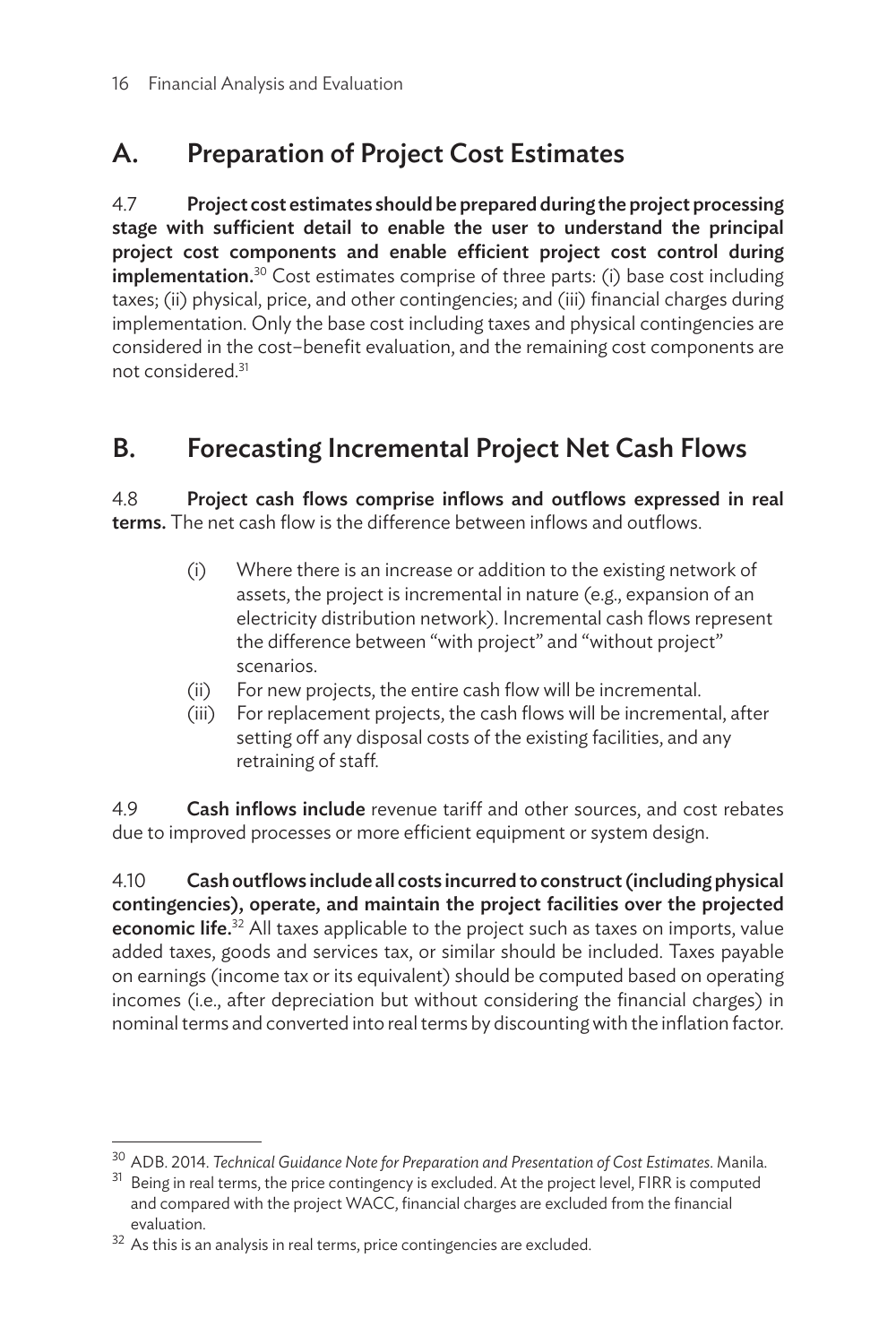Any additional costs to be incurred after commissioning should also be estimated along with the year(s) in which they will be incurred (e.g., replacement of inverters in a renewable energy project, periodic maintenance for roads, or final restoration costs at the time of project closure in a nuclear power plant).

4.11 Net revenue cash flows comprise inflows from delivery of services, and outflows for O&M, which comprise variable and fixed costs including taxes.<sup>33</sup> Incremental cash flows may sometimes comprise savings due to more efficient operation (e.g., reduction in nonrevenue water, or reduced fuel consumption in power generation due to substitution of fossil fuel generation with renewable sources such as wind or solar).

4.12 The sources of incremental cash flows need to be evaluated to confirm the degree of reliability and reasonableness. For tariff, user fees, or tolls, at a minimum, the following should be considered:

- (i) governing laws, policy, or regulations;
- (ii) any anticipated policy and regulatory changes;
- (iii) historical trend of adjustments (at least 5 years);
- (iv) whether the objective is only full cost recovery or cost recovery plus profit; and
- (v) evaluation of the tariff, user fee, or toll in line with its objective, e.g., comparison of wastewater tariff against treatment costs.

4.13 Cash flow forecasts should be based on reasonable assumptions and prepared in consultation with the executing agency and/or implementing agency. Sometimes optimistic revenue projections are made to demonstrate project financial viability. The reasonableness test will be to compare the results based on such assumptions with the historical track record.<sup>34</sup> Very high increases or profit percentages may be unrealistic, as the government or regulator is unlikely to permit them. The assumptions will include, among others, exchange rates used, applicable tariff, user fee or toll charges and the methodology for their determination and revision; demand; basis for estimating O&M costs; income and business taxes; and depreciation rate. Forecasts should be updated, at the minimum, after any material change of scope and additional financing, at midterm review and at completion. The updated forecasts provide information on the potential financial impact of the implementation issues.

 $^{33}$  Depreciation is excluded (except for calculation of tax outflow), as it is not a cash outflow.

 $34$  For example, if the historical tariff increases have not been regular every year, or below inflation, it will be unreasonable to assume an annual inflation-linked tariff increase.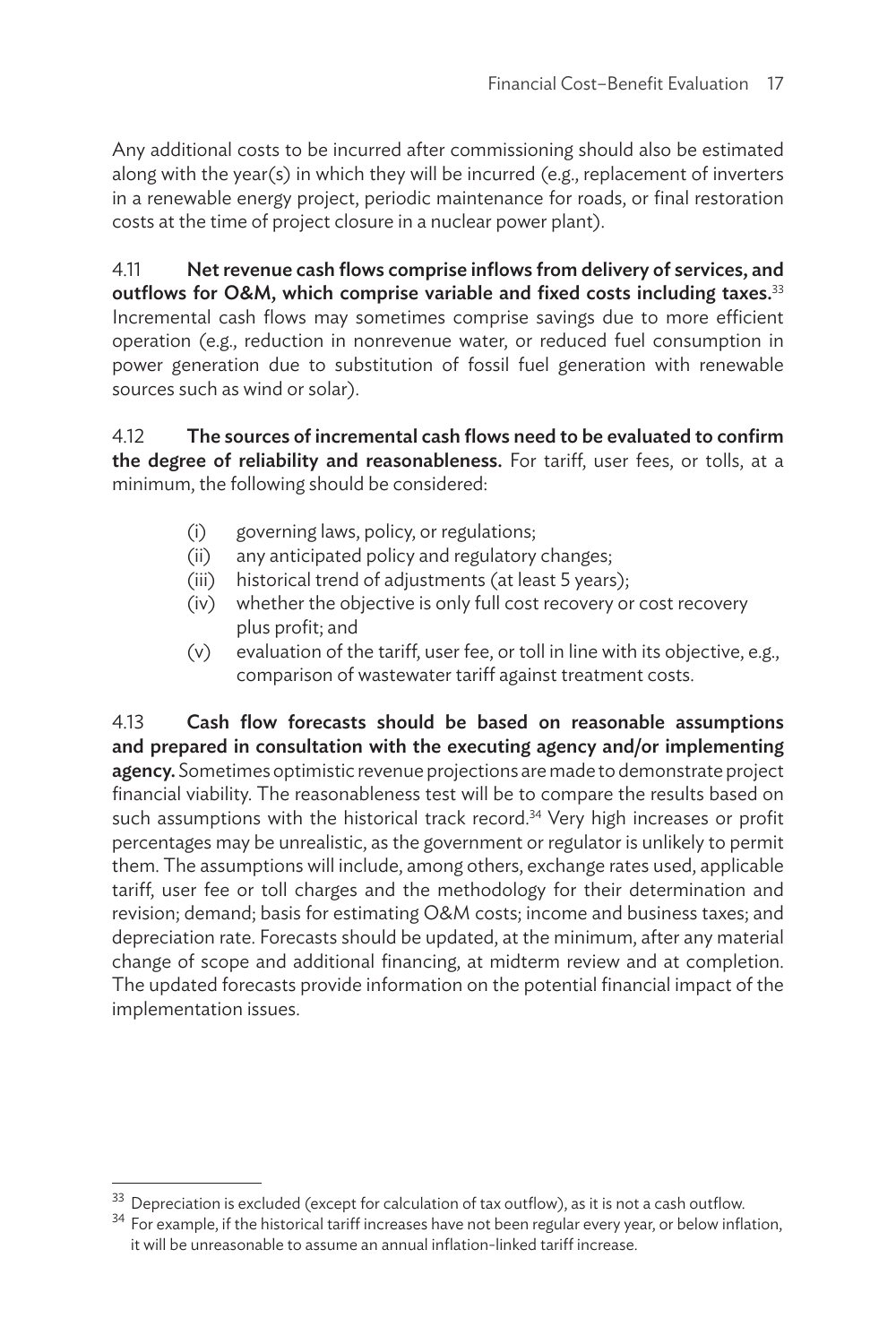## C. Determining the Discount Rate

4.14 The WACC is the cost at which the project financing will be secured. WACC is used as the discount rate to estimate the FNPV of the project cash flows. The WACC is based on the financing plan for the project and computed only for the project sources of financing, and not for the entity.

4.15 There are many principles for estimating the cost of different sources of financing. The main principles are discussed briefly as follows, and more details are provided in Appendix 5.

- Debt with fixed interest rates. Fixed interest rate remains unchanged for the life of the debt, irrespective of market conditions (e.g., loans from ADB's concessional resources). The cost of debt will include the interest, service charges, commitment fees, front-end fees, maturity premium, and any other charges, as defined in the debt contract.
- Debt with variable interest rates. Variable interest rates respond to market movements and change during the life of the debt (e.g., ADB's flagship loan product is presently linked to the 6-month London Interbank Offered Rate (LIBOR)). A fixed swap rate for the corresponding tenor should be considered. The LIBOR fixed swap rate corresponding to the average maturity of the project loan can be taken as a proxy for the likely average cost over the life of the loan. If the exact tenor is not published by the Treasury, the project team may apply the nearest period for which a rate is available or seek assistance from the Treasury to obtain the relevant rate. The indicative LIBOR fixed swap rate published by ADB's Treasury Department should be adjusted for lending spreads and other charges.<sup>35</sup>
- Equity. Unlike debt, the cost of equity is not explicit. Equity is risk capital that absorbs all losses, and its cost should represent the opportunity cost of capital for the government or other equity investor.36 As most borrowing DMCs run a fiscal deficit, they need to borrow to invest in capital projects. Hence, all government financing (equity or grant) is at a cost, which cannot be less than the government's cost of borrowing, adjusted for tenor of investment and a premium for the risks associated with the project.
	- o For fully government-owned projects, a proxy can be the comparable interest rate for highly liquid government bonds (e.g., 10-year treasury bonds), which is the risk-free rate, adjusted for tenor and project risks.

<sup>&</sup>lt;sup>35</sup> Refer to https://www.adb.org/site/public-sector-financing/indicative-rates-libor-based-loans.

<sup>&</sup>lt;sup>36</sup> Project teams may also seek the advice of ADB's Office of Risk Management in assessing the cost of equity.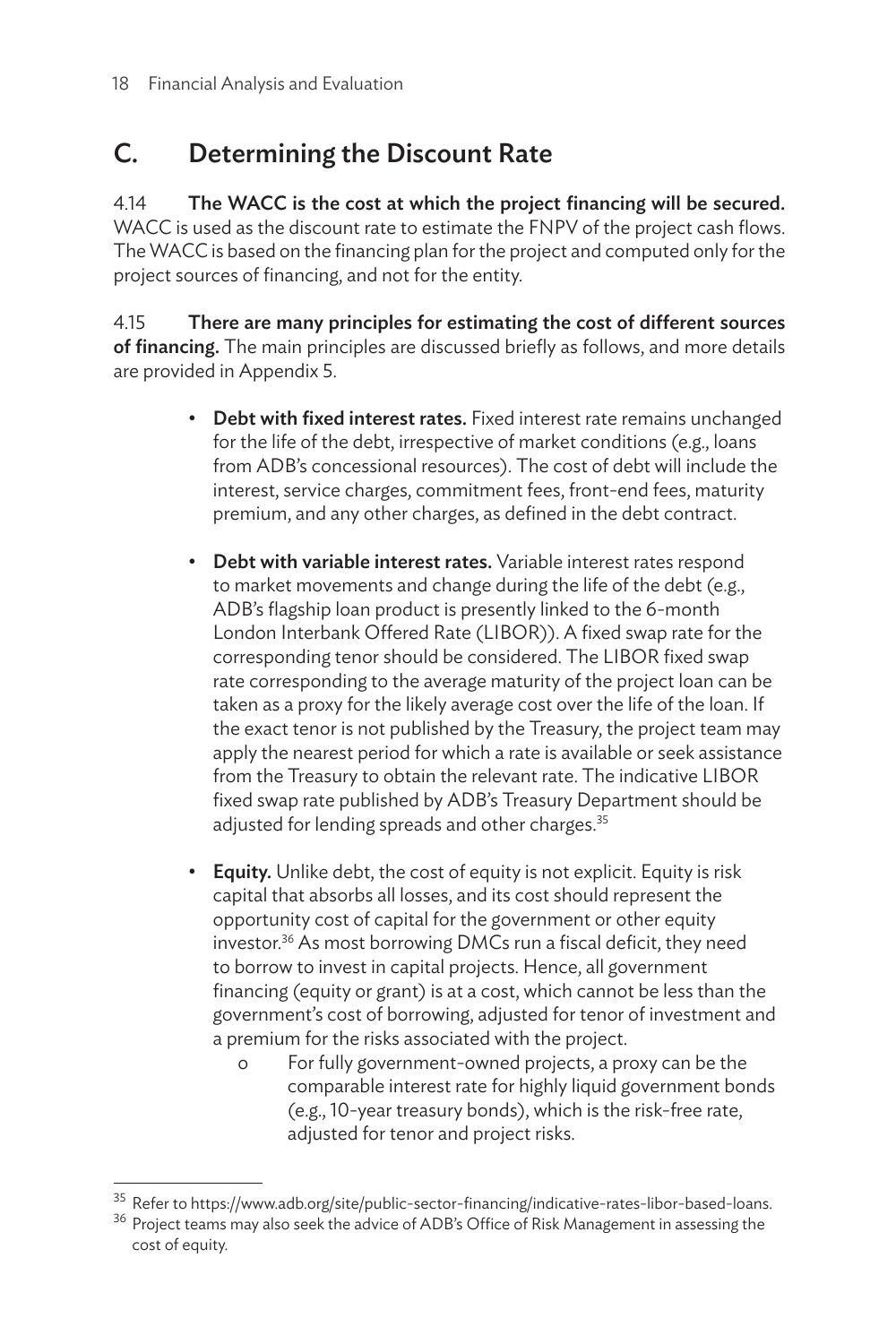- o For projects that are implemented with private sector participation (e.g., public–private partnerships), the cost of equity needs to be assessed based on market considerations, since the investors will have several investment options.
- o Grants also have an opportunity cost. While the equity has an expectation of returns, no such expectation can be attributed to grant funds. For this reason, the cost of grant funds can be estimated as equal to the comparable interest rate for highly liquid government bonds (e.g., 10-year treasury bonds) adjusted for project tenor, without any adjustment for project risks.

### D. Calculating the Financial Net Present Value and the Financial Internal Rate of Return

4.16 FNPV is the difference between the present value of cash inflows and outflows over the projection period. The cash flows for a project comprise capital costs; operational revenue; operational expenditure; and additional investments in working capital (e.g., inventory, accounts receivable and payable). Financial charges and noncash transactions, such as depreciation, are to be excluded. All forecasted cash flows generated over different time horizons are discounted at the WACC to the present time when the analysis is being performed to eliminate the time value of money. The discounted value is more commonly known as the present value. The sum of all these annual present values of cash flows is the FNPV. Table 2 illustrates the methodology for computing the present value of money.

| <b>Details</b>                                                | Year 1<br>$(t_1)$ | Year 2<br>(t <sub>2</sub> ) | Year <sub>3</sub><br>$(t_{3})$ |
|---------------------------------------------------------------|-------------------|-----------------------------|--------------------------------|
| Amount invested at the beginning of the year $(t_0)$          | 100               | 110                         | 121                            |
| Interest rate                                                 | 10%               | 10%                         | 10%                            |
| Value after 1 year                                            | 110               | 121                         | 133                            |
| Present value at $t_0$ of 110 that will be received in year 1 | 100               |                             |                                |
| Present value at $t_0$ of 121 that will be received in year 2 | 100               |                             |                                |
| Present value at $t_0$ of 133 that will be received in year 3 | 100               |                             |                                |
|                                                               |                   |                             |                                |

#### Table 2: Present Value of Money

Source: Asian Development Bank.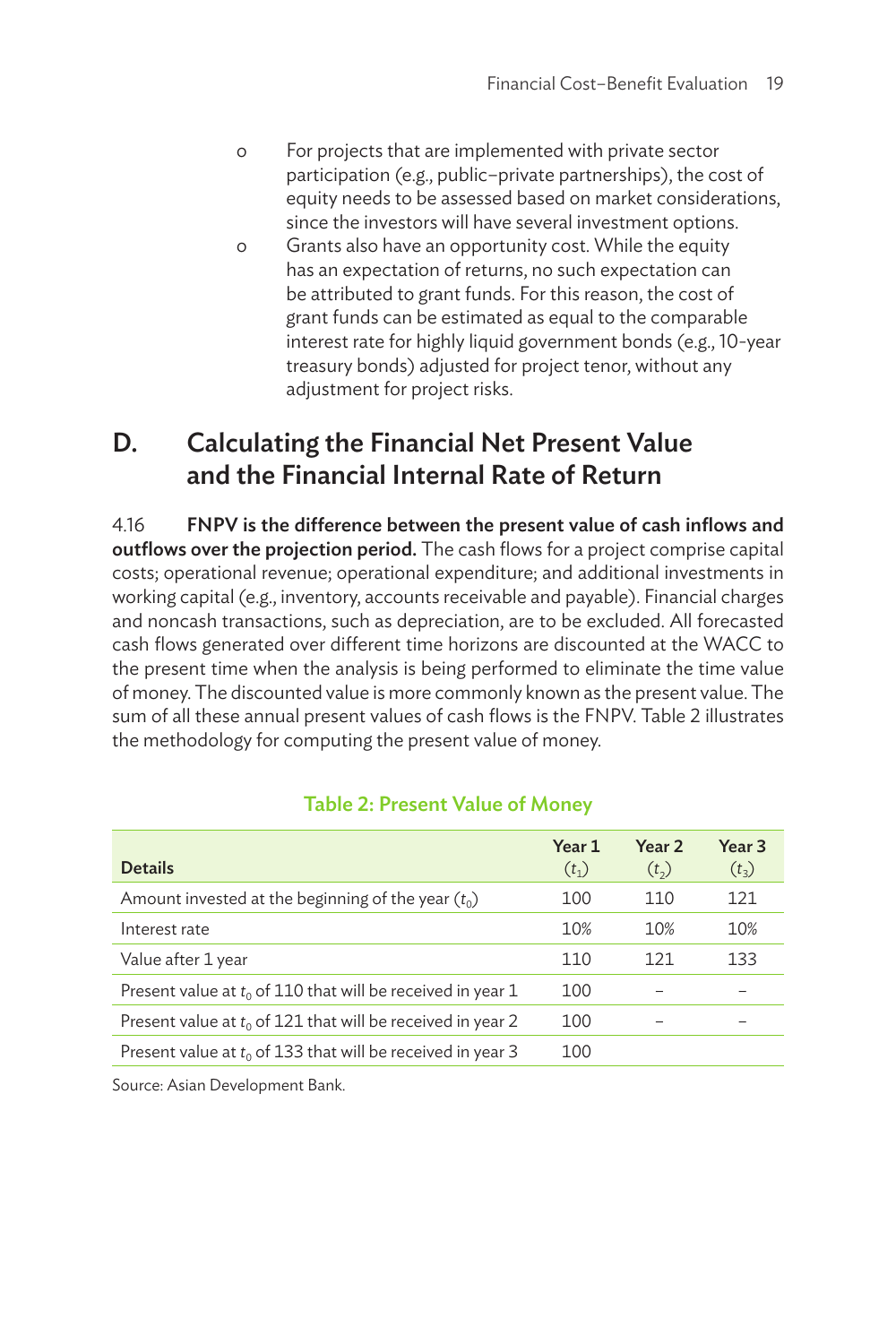4.17 In mathematical notation, the FNPV formula is expressed as: 4.15 In mathematical notation, the FNPV formula is expressed as:

$$
FNPV = -Co + C1/(1+r)^{1} + C2/(1+r)^{2} + ... + Ct/(1+r)^{t}
$$

Where: Co = initial investment, Ct = net cash flow in time period  $t$ ,  $r$  = discount rate where: committed investment, craft increasing manually using this formula or using the Excel and  $t =$  time. FNPV may be calculated manually using this formula or using the Excel function "NPV."

[Table 3](#page-31-0) shows an example of FNPV calculated manually.

|                                 | 20X0    | 20X1            | 20X2          | 20X3          | 20X4                        |
|---------------------------------|---------|-----------------|---------------|---------------|-----------------------------|
| Item                            | Outflow | Outflow         | <b>Inflow</b> | <b>Inflow</b> | <b>Inflow</b>               |
| Annual projected net cash flows | $-200$  | $-150$          | $+75$         | $+100$        | $+300$                      |
| Discount rate (10%)             | 1.10    | 1.11            | 1.12          | 1.13          | 1.14                        |
| PV of annual net cash flows     |         | -200.00 -136.36 |               |               | $+61.98$ $+75.13$ $+204.90$ |
| FNPV (sum of all PVs)           | $+5.14$ |                 |               |               |                             |
|                                 |         |                 |               |               |                             |

### <span id="page-31-0"></span>Table 3: Calculating Net Present Value

FNPV = financial net present value, PV = present value.

Source: Asian Development Bank.

4.18  $\;$  FIRR is the discount rate at which the FNPV becomes 0. The mathematical  $\;$ mathematical notation for FIRR is  $\,\,\Sigma^{\equiv}\,\,\llbracket\, PV\, Annual\,Net\,Cashflows\,]\,\,\, = 0$ . Unlike FNPV, this cannot be calculated manually given the complexity and iterative nature of the computation. FIRR is best calculated using the Excel function "IRR."

4.19 A project is financially viable if its FNPV discounted at the WACC is positive, and the FIRR is greater than the WACC. A positive  $FNPV$  indicates an .<br>investment which generates sufficient incremental cash flows to recover its costs (excluding debt service). If the FIRR exceeds the WACC, then the project's cash flows will be adequate to fully service the capital, and the project is financially viable.

#### E. Risk and Sensitivity Analysis **Risks need to be a**  $\ldots$  of  $\ldots$   $\ldots$   $\ldots$   $\ldots$   $\ldots$   $\ldots$   $\ldots$   $\ldots$   $\ldots$   $\ldots$   $\ldots$   $\ldots$   $\ldots$   $\ldots$   $\ldots$   $\ldots$   $\ldots$   $\ldots$   $\ldots$   $\ldots$   $\ldots$   $\ldots$   $\ldots$   $\ldots$   $\ldots$   $\ldots$   $\ldots$   $\ldots$   $\ldots$   $\ldots$   $\ldots$   $\ldots$   $\ldots$   $\ldots$   $\ldots$   $\$

4.20 The financial cost-benefit evaluation is performed on the most likely scenario (the base case). However, it is only an estimate. The potential risks to the outcome and their impact on the FIRR and FNPV need to be evaluated. Risks need to be assessed in terms of severity of impact and probability of occurrence. The sensitivity of the project performance (FNPV, FIRR) to such risks should be assessed. Common risks include capital cost overrun, time overrun, delays in tariff revisions, lower demand, and underachievement of project objectives. The risk and sensitivity analysis may be divided into the following steps: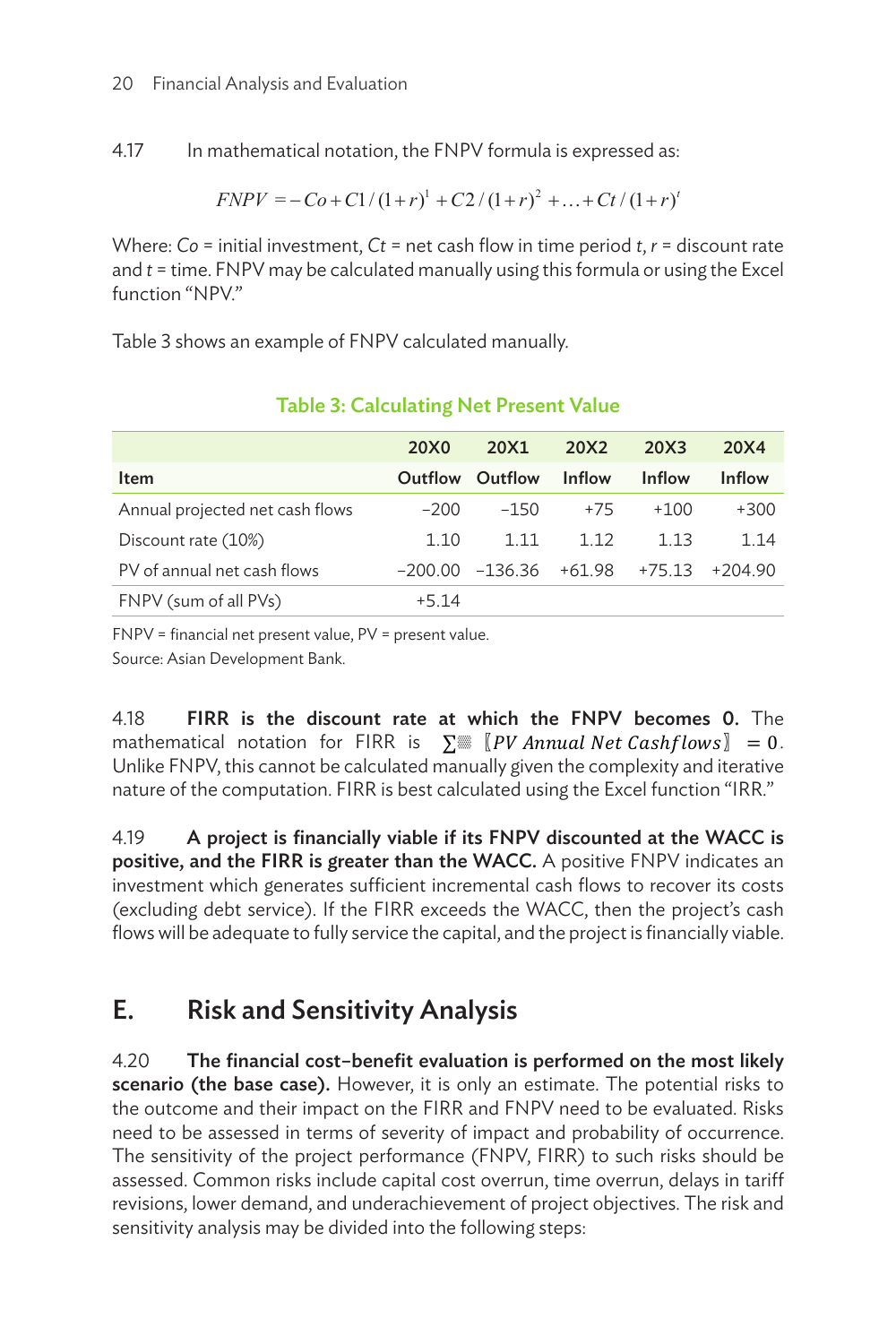- (i) identify risk events or risk factors,
- (ii) determine severity of impact and probability of occurrence,
- (iii) calculate the effect of the impact on base case FNPV and FIRR, and
- (iv) summarize results and identify mitigating actions.

4.21 Some risks cannot be easily mitigated; these are identified by conducting a sensitivity analysis (e.g., risks that are beyond the project's control). In such cases, measurable covenants need to be designed to provide early warning to the government, to the executing agency and/or implementing agency, and to ADB. Sensitivity analysis is the determination of how the movement of an independent variable affects a dependent variable for a given set of assumptions. The switching value is defined as the percentage change in the independent variable to reduce the FNPV to 0. The sensitivity indicators and switching values provide an objective guide to assessing key risks and designing mitigation measures and covenants.

4.22 The sensitivity of the FNPV can be expressed numerically as sensitivity indicator and switching value. The sensitivity indicator expresses the ratio of change in FNPV to the ratio of change in a variable. For example, if the tariff (variable) is reduced by 10%, the FNPV declines by 67%, therefore the sensitivity indicator is 6.70 (67/10). The switching value is the reciprocal of the sensitivity indicator. A decline of 14.9% (1/6.7) in the tariff will reduce the FNPV to 0.

4.23 The sensitivity of the FIRR can also be numerically expressed in terms of sensitivity indicator and switching value. The sensitivity indicator compares the change in FIRR above the WACC to the percentage change in the variable. For example, if the base case FIRR is 15.87% and the WACC is 12%, and FIRR declines by 2.56% (from 15.87% to 13.31%) for a 10% decline in tariff, the sensitivity indicator is 6.61 (0.0256 / 0.0387) \* (10). The switching value is the reciprocal of the sensitivity indicator and is 15.1% in this case. Thus, a 15.1% decline in the tariff will reduce the FIRR to WACC.

4.24 The sensitivity analysis may identify one or more risks that could be serious for the project's financial viability. For instance, a delay in tariff revisions, lower than anticipated offtake or less than anticipated improvements in efficiency, may undermine anticipated cash flows. If there is higher probability of occurrence of such risks, such risks should be rated as substantial or high, reported in the RRP together with suitable mitigation measures, and monitored during implementation. Appendix 6 provides more guidance on sensitivity and risk analysis.

#### 4.25 Some examples of risk mitigation:

- (i) restructure the financing plan to reduce WACC;
- (ii) change the project scope; and/or
- (iii) reevaluate cost estimates, e.g., cheaper ways of implementing project.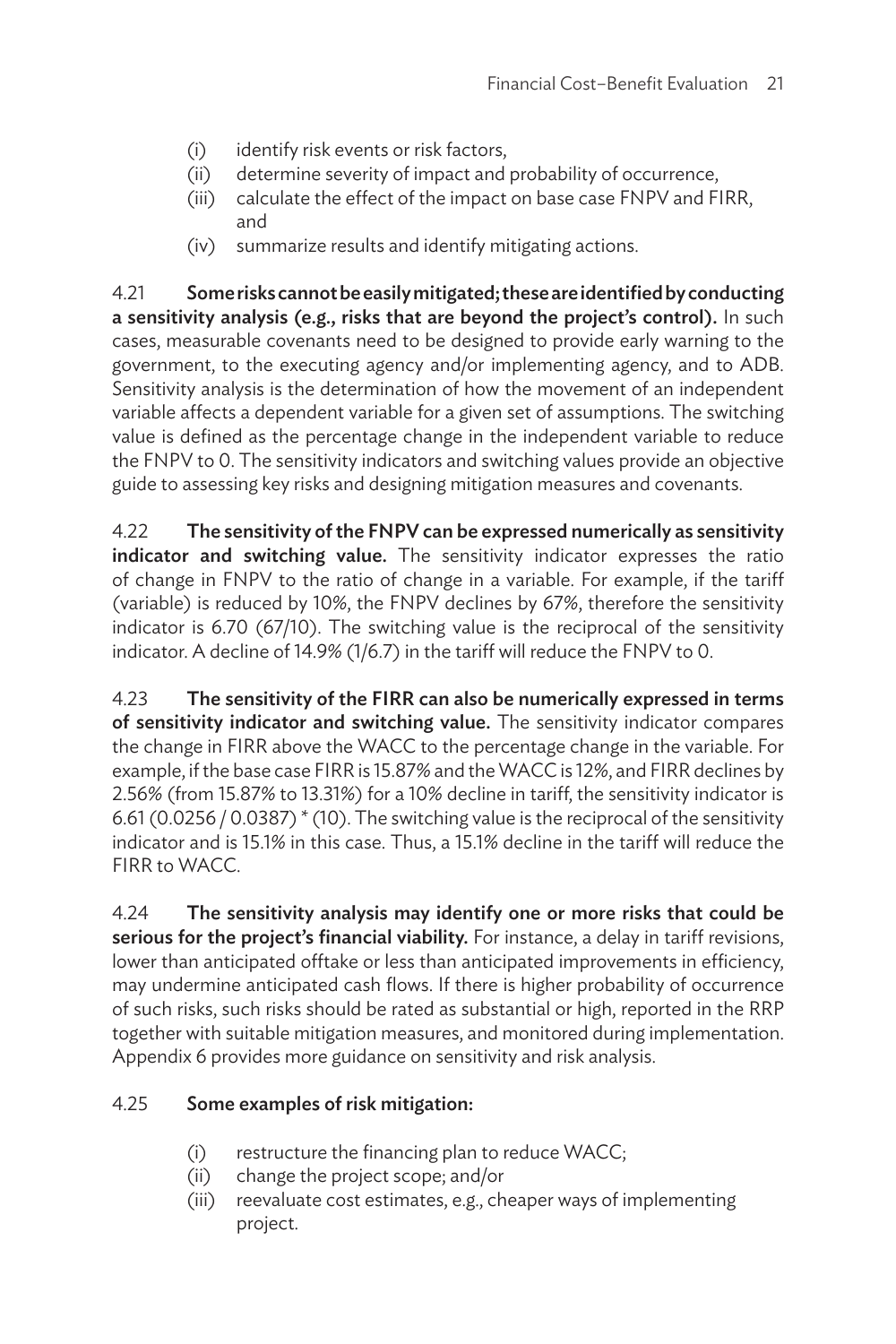## **V. Financial Covenants**

5.1 Financial covenants are legally binding, measurable, and monitorable financial performance indicators that help to objectively assess the financial performance of an executing agency and/or implementing agency. They are incorporated into ADB project legal agreements, among others, to (i) safeguard the financial viability of the project, (ii) promote the financial sustainability of the entity, (iii) protect the interests of ADB and the borrower, (iv) strengthen the financial management capacity, (v) provide a basis for monitoring by regulators or the government, and (vi) enable the entity to attain a creditworthy status. Depending on the outcome of the financial cost–benefit evaluation and financial analysis, suitable financial covenants need to be identified. Covenants are context-specific and depend on factors such as country, sector, etc. Major risks may be mitigated by introducing covenants as conditions precedent to effectiveness or disbursement. Refer to Appendix 7, Section A7.1 for guidance on selection of suitable performance indicators.

5.2 Not all financial risks can be mitigated through covenants. Financial covenants must be within the control of the borrower, executing agency, or implementing agency. It is not advisable to incorporate financial covenants that are not aligned with the country laws and policies. For instance, it is possible to covenant a debt-to-equity ratio or a debt service coverage ratio, but usually impossible to covenant demand projections or annual legislative appropriations for subsidies. It may be possible to indirectly achieve this objective, by covenanting ratios that need to be achieved through a combination of tariff increases and subsidies.

5.3 Breach of financial covenants can have legal consequences. For instance, a condition precedent to disbursement that the executing agency shall appoint a director of finance on its board would limit the right of the executing agency to withdraw loan funds until compliance is achieved. Noncompliance with covenants constitute an event of default and under financial reporting standards (and as mandated by international standards such as International Financial Reporting Standards), they will be fully disclosed, and the consequences of default will be given effect in the financial statements. However, the borrower and ADB should usually identify potential noncompliances at an early stage, and may mutually agree to defer, restructure, or waive some covenants if supported by sufficient basis and analysis of the changes in the circumstances which are beyond the control of the borrower. Such collaborative approach between ADB and the borrower helps in avoiding an event of default and its consequences, and in initiating proactive steps to address such potential noncompliances.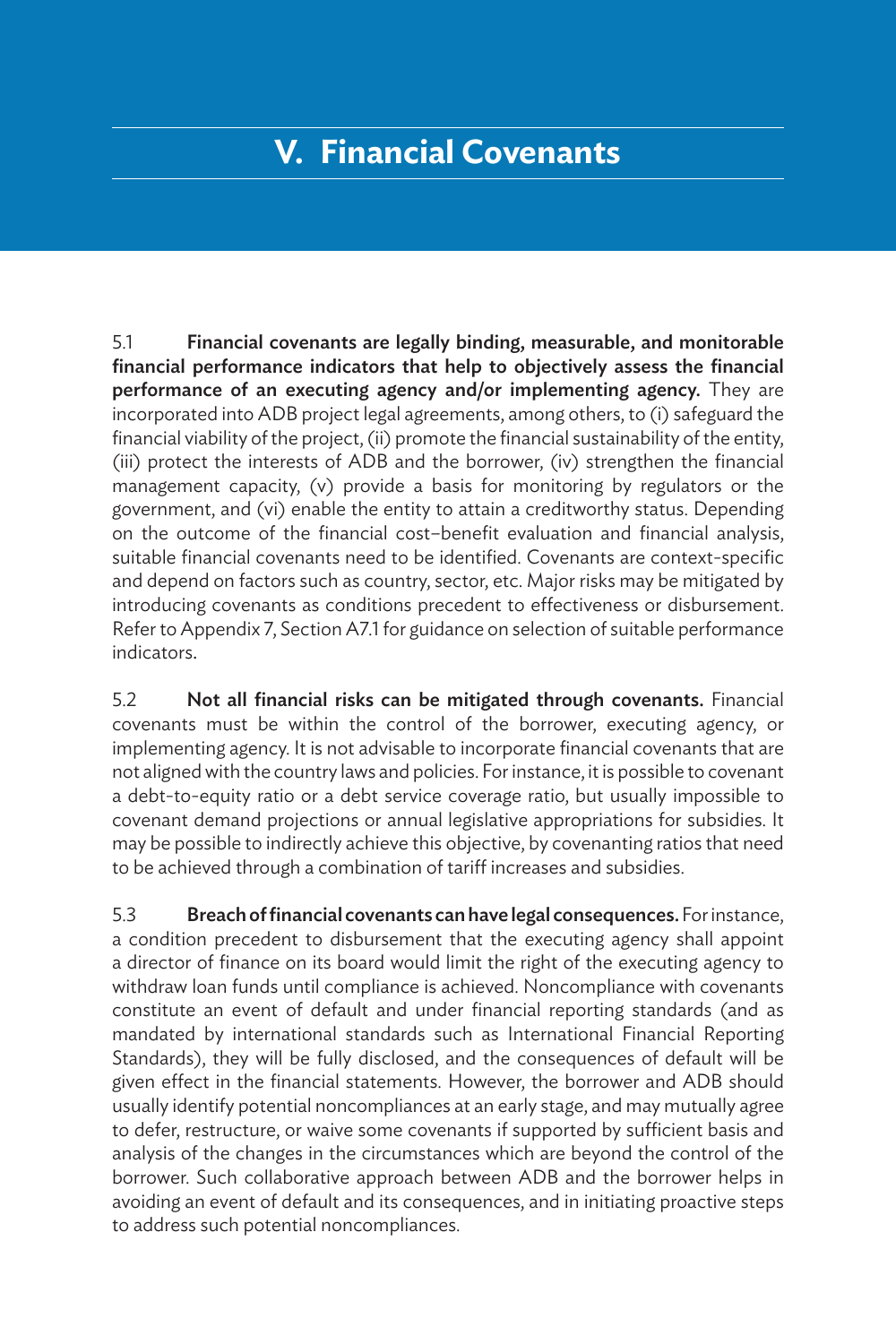5.4 Some covenants require only one-time compliance, while others may require continuing compliance. A covenant to convert existing government loans into equity would be a one-time covenant. A covenant that the executing agency and/or implementing agency will achieve and maintain a debt service coverage ratio of 1.3 from the next financial year needs continuing compliance. Some covenants may require prior ADB consent before the executing agency can take certain actions (e.g., a debt limitation covenant).

5.5 Identifying appropriate financial covenants is a highly skilled task, requiring professional judgement and thorough knowledge of the country, sector, project, and executing agency and/or implementing agency context. Section A7.2 of Appendix 7 provides the sample legal template language for some commonly used legal covenants. Some of the common financial ratio covenants used by ADB are as follows:

- (i) accounts receivable (number of days) and collection efficiency ratios,
- (ii) cash operating cost recovery ratio,
- (iii) current ratio,
- (iv) debt service coverage ratio,
- (v) debt-to-equity ratio, and
- (vi) self-financing ratio.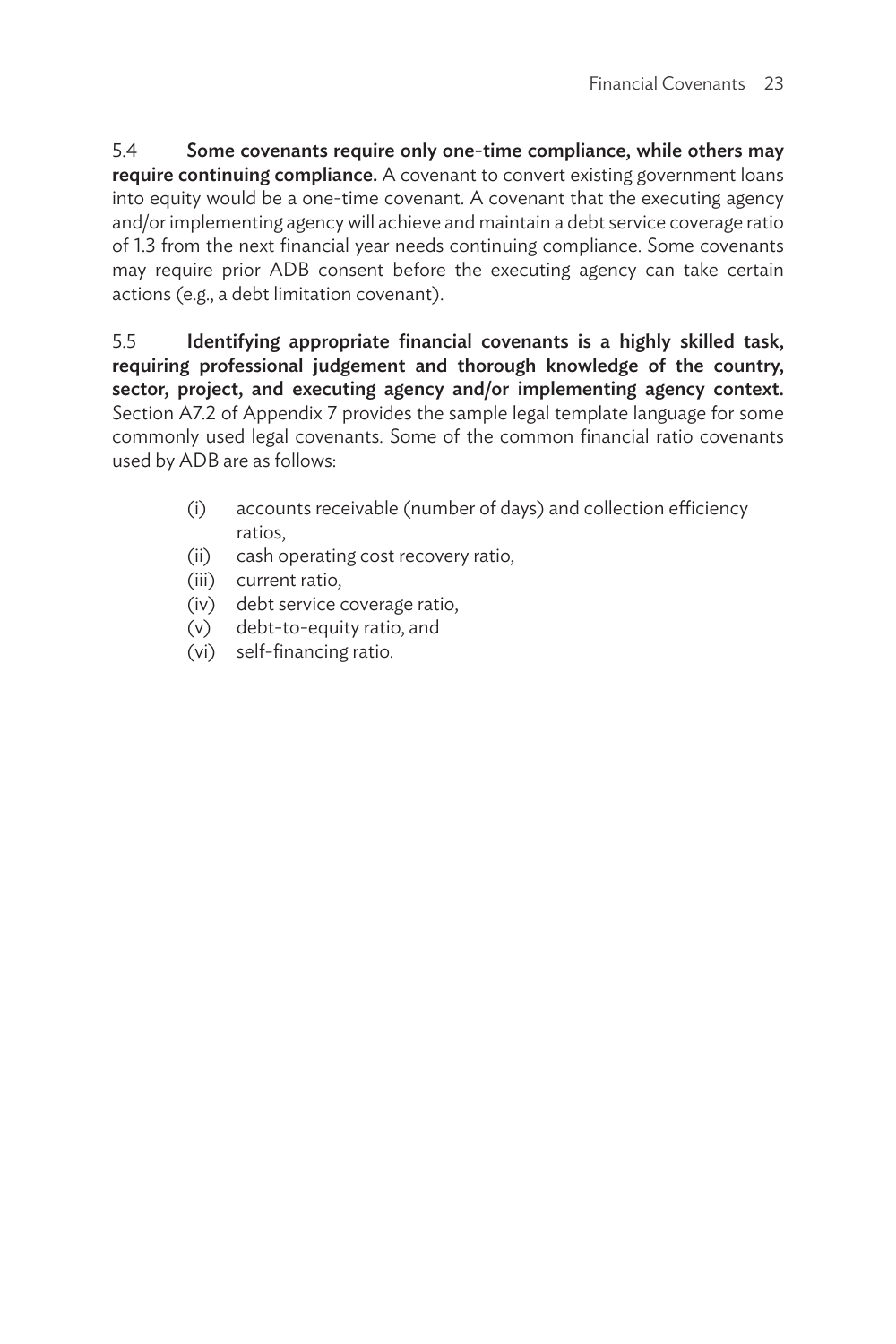## **VI. Reporting and Monitoring**

#### 6.1 The results of the project financial evaluation and financial analysis are presented in ADB project documents. The documents are:

- (i) During processing: RRP, financial analysis linked document, covenants in the legal agreement.
- (ii) During implementation: audited project financial statements, auditors' opinions, and quarterly progress reports.
- (iii) At completion: project completion report.

### A. During Processing

6.2 The conclusions from the financial analysis and evaluation should be provided in the due diligence section of the RRP, including the paragraph on sustainability. For specific project components that have been subject to full financial evaluation, the outcome of the evaluation (FIRR, FNPV) and viability should be stated, along with the findings from the risk and sensitivity analysis. For components found unviable, a justification should be provided for investing in the project, such as economic rationale and financial sustainability. For financial analysis, the conclusion should clearly state whether the entity is financially sustainable, with a succinct explanation. If the analysis determines that financial sustainability is at risk, the mitigating actions required to bring the entity into a financially sustainable state should be identified and agreed with the said entity. The key risks to project financial viability and financial sustainability should be reflected in the risk and mitigating measures table (Table 4 of RRP).

6.3 The linked document should summarize the results from the project financial evaluation and the entity financial analysis and sustainability assessment.<sup>37</sup> Detailed assumptions and calculations should be presented in the linked document. Without repeating information from RRP background, rationale, or project description, the linked document needs to cover the following topics:

 $37$  Given the page limitations, the link document may provide succinct information, and more details can be provided in a supplementary link document.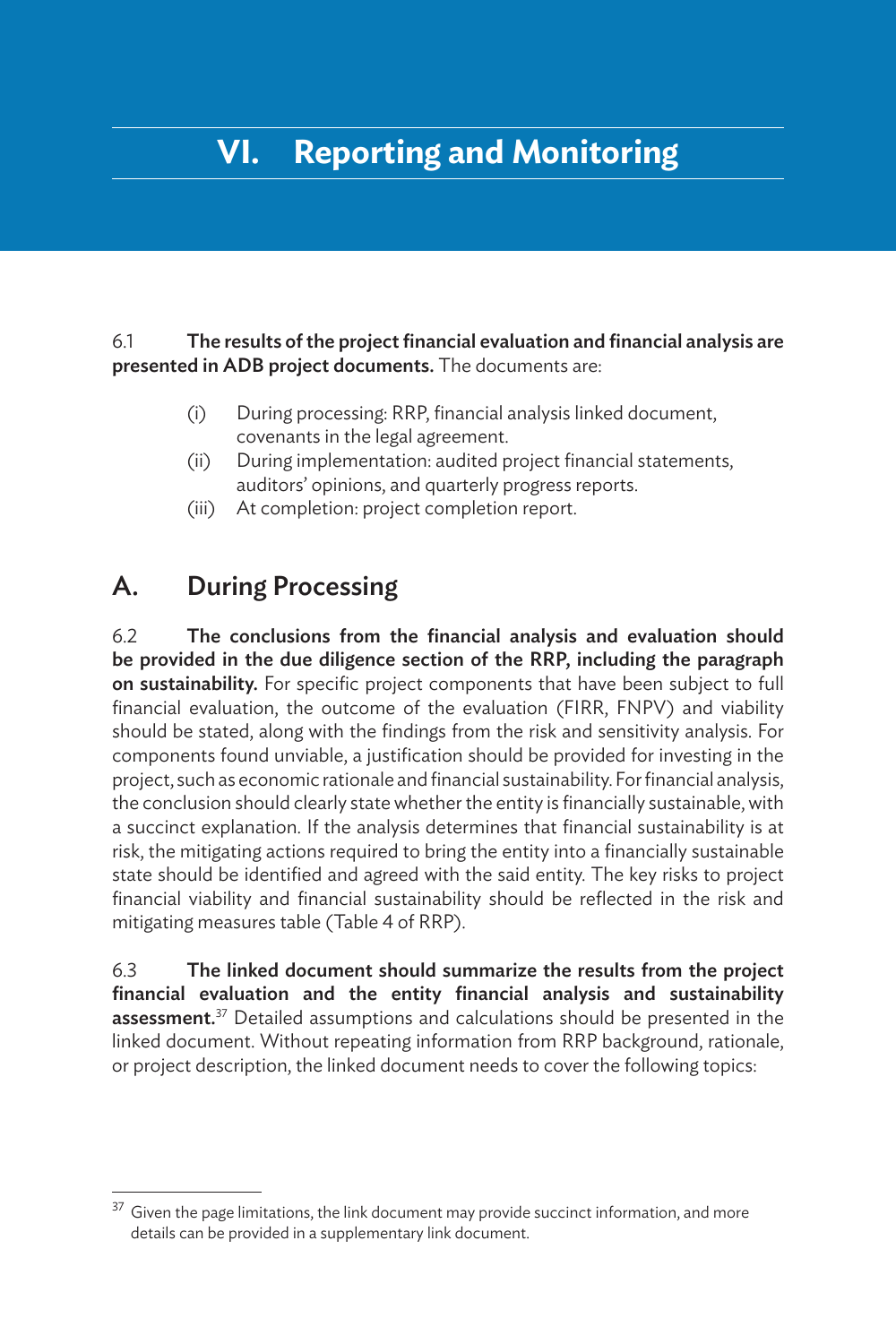- I. Introduction and scope
- II. Results of the financial evaluation of the project or project components (if conducted)
	- 1. Analysis of cost recovery mechanism
	- 2. Cost–benefit analysis
		- (i) Assumptions
		- (ii) Project annual cash flows
		- (iii) WACC calculation
		- (iv) FNPV and FIRR calculations
		- (v) Sensitivity analysis
	- 3. Conclusion
- III. Financial statement analysis (for public corporations, private sector, or other nongovernment entities)
	- 1. Analysis of historical financial statements
	- 2. Analysis of projected financial statements
	- 3. Conclusion
- IV. Recurrent cost analysis (in case of a GGSU)
	- 1. Recurrent costs associated with the project
	- 2. Analysis of executing agency and/or implementing agency capacity to cover these costs as also normative/existing recurrent costs
	- 3. Analysis of government fiscal capacity to bridge financing gaps
	- 4. Conclusion
- V. Assurances and covenants

## B. During Implementation

6.4 Any material changes to project design, scope, or financing arrangements during implementation may need a reevaluation to determine whether there is any impact on project financial viability and sustainability, and whether corrective and mitigating actions are needed. In the same manner, any events or developments that occurred during the life of the project that impact the ability of the entity to operate as a going concern, and/or affect the financial strength and stability of the entity, should lead to an updated financial analysis of the entity. An action plan and additional covenants may be agreed to ensure financial sustainability.

## C. At Completion

6.5 The project completion report should contain the following discussions:

(i) Efficiency in achieving outcome and output—A financial reevaluation to determine whether (a) project design, scope, and implementation arrangements were appropriate to ensure financial viability; (b) there were any significant changes to project design, scope, and implementation arrangements which affected project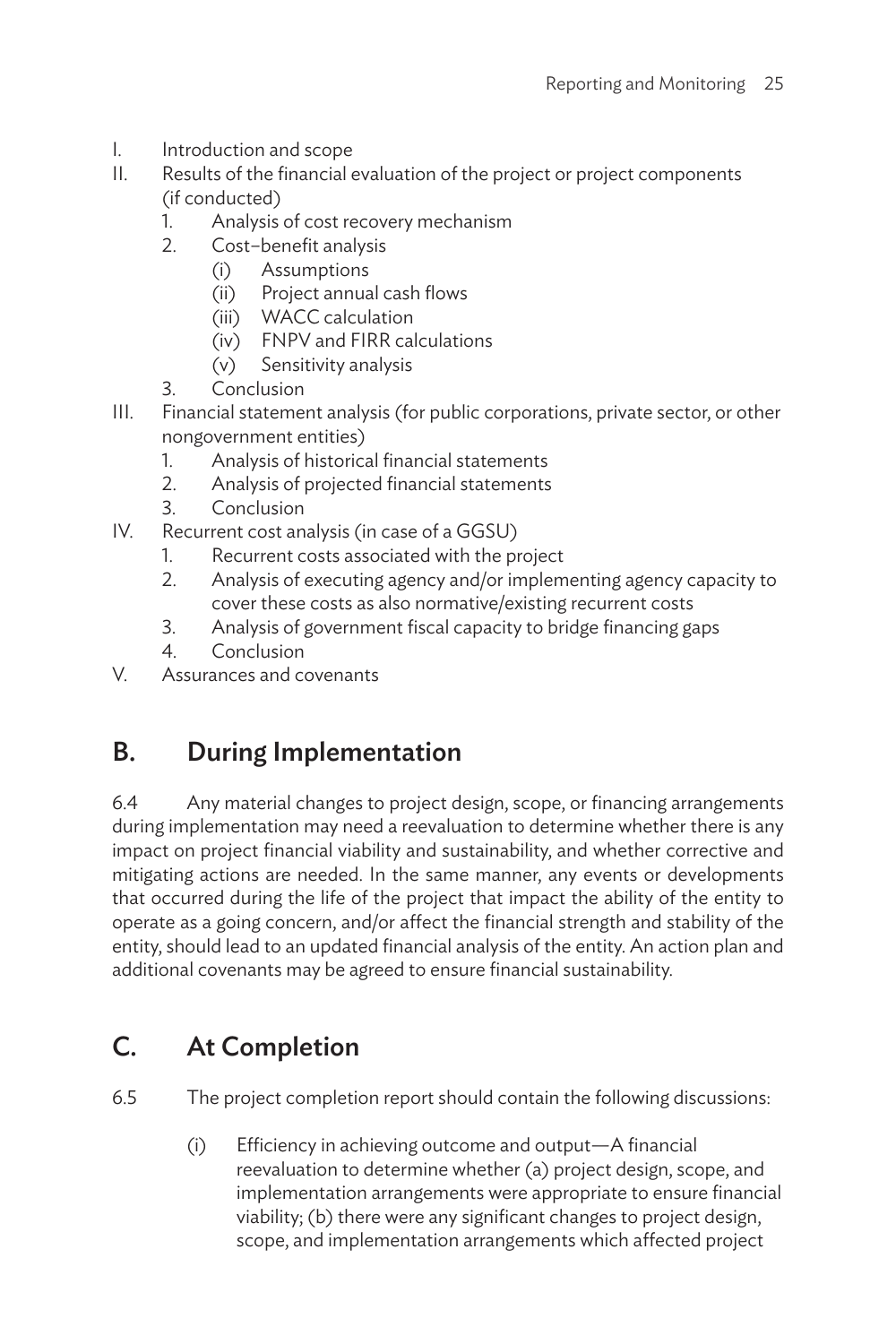financial performance; (c) there were any actions performed during implementation to ensure financial viability and sustainability; (d) entity is financially sustainable and can operate and maintain the project; (e) the risks to financial sustainability require continuous monitoring or additional covenants; and (f) the project design, implementation arrangements, implementing agency, and O&M entities (if different) were appropriately determined during project preparation.

- (ii) Covenant compliance—Whether the covenants were appropriate, and if the borrower and executing agency and/or implementing agency complied with the legal covenants.
- (iii) Monitoring of covenant compliance by ADB and the borrower and executing agency and/or implementing agency, and actions taken to address noncompliance.
- (iv) Lessons learned and recommendation sections—A discussion of the key issues encountered during project implementation that affected financial management or performance, and proposed actions for future project preparation and project monitoring.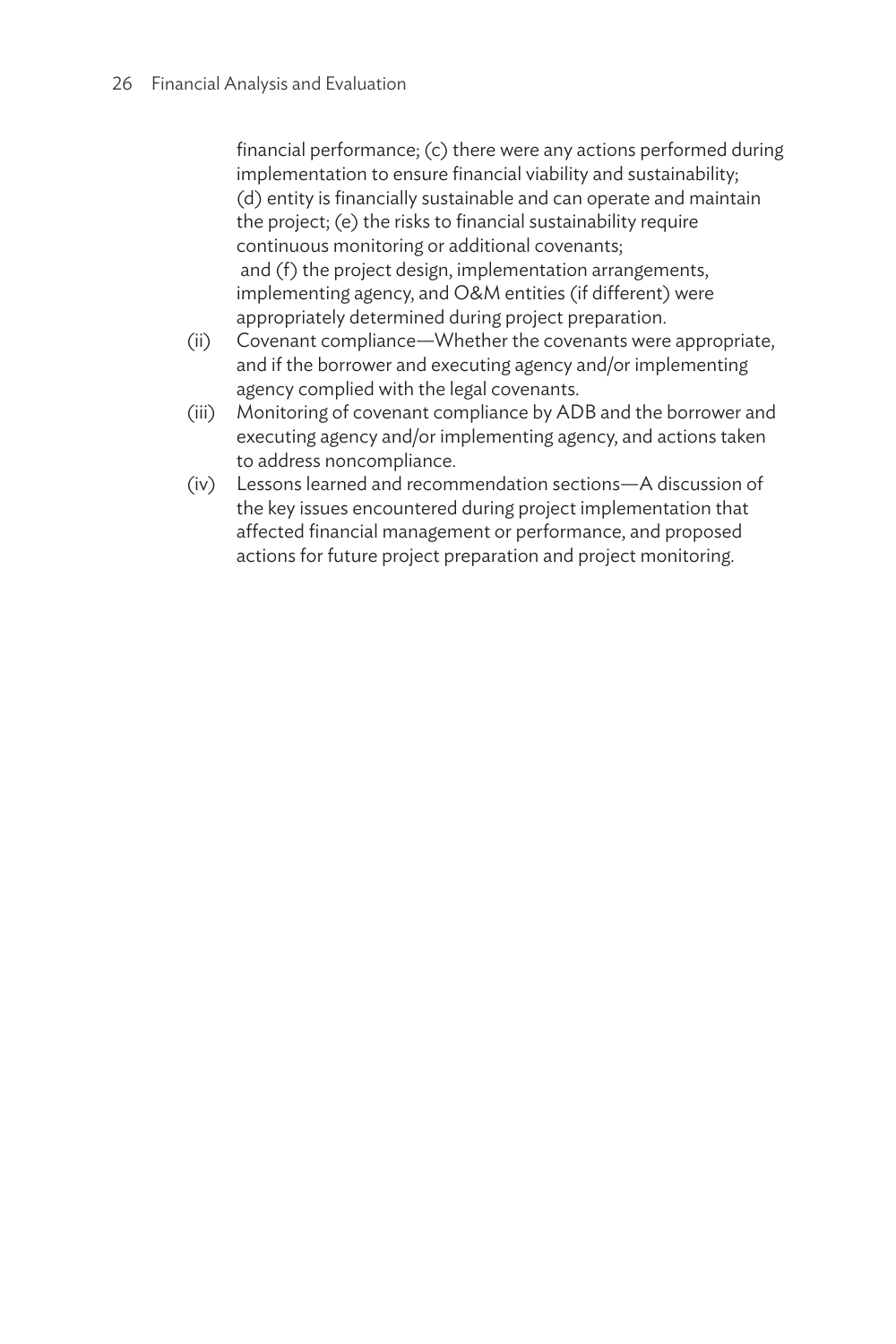## **Appendix 1: Definitions**

Capital expenditures—All expenditures incurred on account of fixed assets, including interest charged to construction, related to operations.

Capital asset pricing model—A model used to compute the nominal cost of equity by using the risk-free interest rate, the risk of the project (as measured by the market beta), the market risk premium, and a premium that incorporates risks specific to the project.

Cash from internal sources—The difference between:

- (i) the sum of cash flows from all sources related to operations, plus cash generated from consumer deposits and consumer advances of any kind, sale of assets, cash yield of interest on investments, and net nonoperating income; and
- (ii) the sum of all expenses related to operations, including administration, adequate maintenance and taxes and payments in lieu of taxes (excluding provision for depreciation and other noncash operating charges), debt service requirements, all cash dividends paid and other cash distributions of surplus, increase in working capital other than cash, and other cash outflows other than capital expenditures.

Conversion of foreign currency debt into local currency—Whenever it shall be necessary to value, in terms of the currency of the (borrower/guarantor), debt payable in another currency, such valuation shall be made on the basis of the prevailing lawful rate of exchange at which such other currency is, at the time of such valuation, obtainable for the purposes of servicing such debt, or, in the absence of such rate, on the basis of a rate of exchange acceptable to Asian Development Bank (ADB).

Current assets excluding cash—All assets other than cash which could in the ordinary course of business be converted into cash within 12 months, including accounts receivable, marketable securities, inventories, and prepaid expenses properly chargeable to operating expenses within the next fiscal year.

Current liabilities—All liabilities which will become due and payable or could under circumstances then existing be called for payment within 12 months, including accounts payable, customer advances, debt service requirements, taxes, and payments in lieu of taxes, and dividends.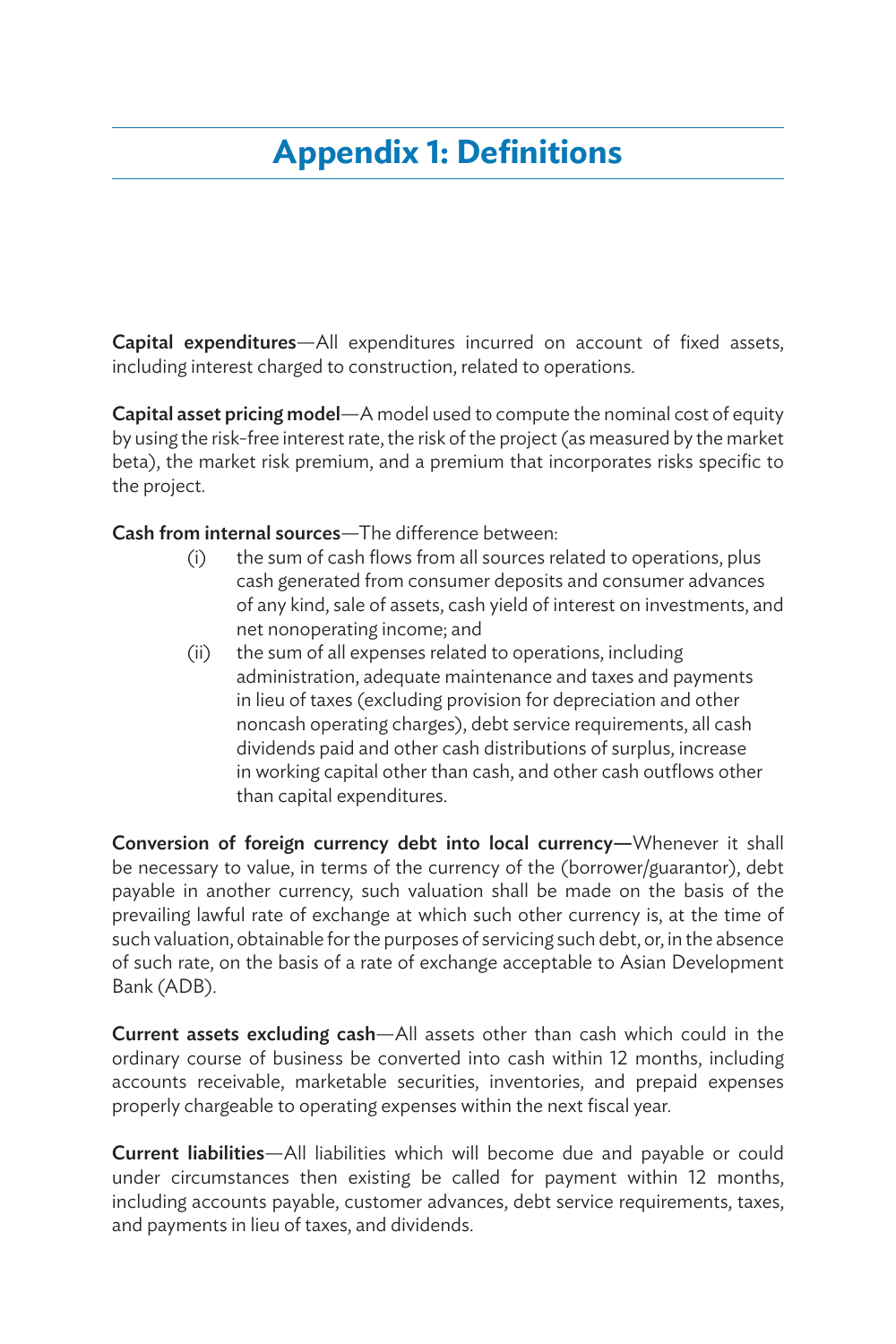Debt—Any indebtedness of the borrower maturing by its terms more than 1 year after the date on which it is originally incurred. Debt shall be deemed to be incurred:

- (i) under a loan contract or agreement or other instrument providing for such debt or for the modification of its terms of payment on the date of such contract, agreement, or instrument; and
- (ii) under a guarantee agreement, on the date the agreement providing for such guarantee has been entered into. Financial liabilities incurred by a borrower who is a lessee under finance leasing agreements may also be included as debt.

Debt service requirements—The aggregate amount of repayments (including sinking fund payments, if any) of, and interest and other charges on, debt, excluding interest charged to construction and financed from loans. Interest charges which are incurred in financing capital expenditures during development are excluded, if such charges are capitalized. However, if the borrower's policy is to meet the cost from operating income, such interest charges should be included in "debt service requirements."

Equity—The sum of the total unimpaired paid-up capital, retained earnings, and reserves of the borrower not allocated to cover specific liabilities.

Financial analysis—The process of evaluating businesses, projects, and enterprises to determine their suitability for investment.

Financial evaluation—The process of evaluating the project cash flows to determine the cost effectiveness of the project in meeting its objectives, and to assess whether the cash flows are sufficient to fund the operating and maintenance costs of the project, meet its debt service commitments, and to pay back the project costs to stakeholders after meeting the tax liabilities, if any.

Financial internal rate of return—The discount rate at which the present value of future net cash flows is equal to the investment cost.

Financial viability—A project is financially viable if its financial net present value discounted at the weighted average cost of capital is positive, and the financial internal rate of return exceeds the weighted average cost of capital.

Financial net present value—The sum of forecasted net cash flows discounted at the weighted average cost of capital.

Free cash flows—The difference between:

(i) the sum of revenues from all sources related to operations, after making adequate provisions for uncollectible debts, adjusted to take account of the borrower's [rates] [prices] in effect at the time of the incurrence of debt even though they were not in effect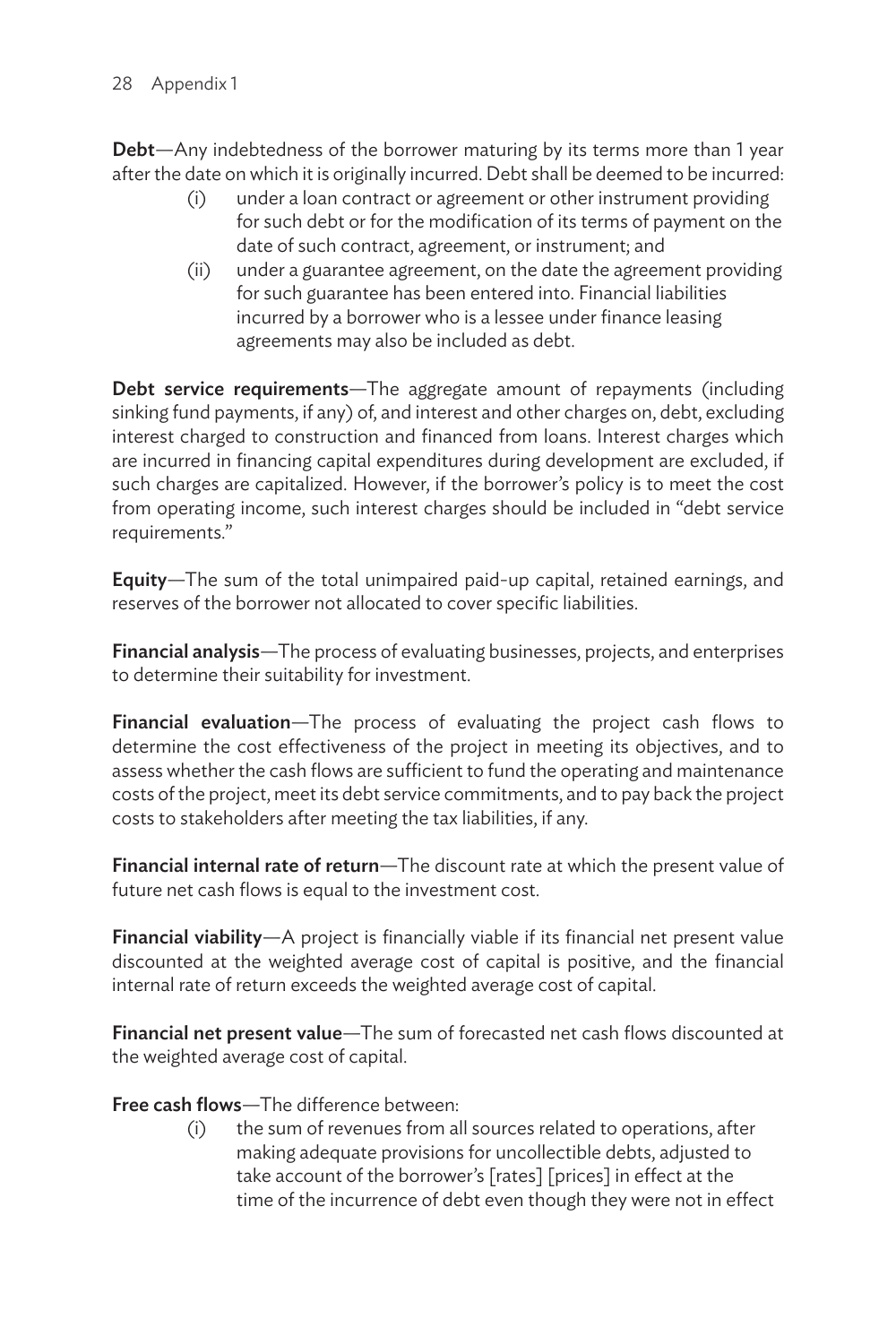during the 12-month period to which such revenues relate and net nonoperating income; and

(ii) the sum of all expenses related to operations including administration, maintenance, taxes and payments in lieu of taxes, but excluding provision for depreciation, other noncash operating charges, movements in working capital, and interest and other charges on debt.

Liquid current assets-All current assets including cash and other assets, which could in the ordinary course of business be converted into cash within 12 months, including accounts receivable, marketable securities, and prepaid expenses properly chargeable to operating expenses within the next fiscal year, but excluding inventories.

Net nonoperating income—The difference between:

- (i) revenues from all sources other than those related to operations, including receipts from disposal of assets; and
- (ii) expenses, including purchase of assets, taxes, and payments in lieu of taxes, incurred in the generation of revenues in (i).

Nominal price or cost-The current price/cost of a good or service for the applicable year, including the effect of general inflation.

Operations or operating—The operations of the borrower.

Real cost—The price of a good or service including taxes minus the effect of general inflation, thereby providing true price of the good or service. Real cost enables comparability from one period to another. Future revenues (and costs) are valued based on base year price, and the impact of general inflation and foreign currency exchange rate variation throughout implementation is excluded.

Reporting currency—The currency in which the financial statements of the entity are presented (also known as the presentation currency, as per International Accounting Standards 21). This should be the currency of the primary economic environment in which the entity is domiciled, in which the entity earns the bulk of its revenues and incurs its expenditures.

Total operating expenses—All expenses related to operations, including administration, adequate maintenance, taxes and payments in lieu of taxes, and provision for depreciation following the relevant accounting policy, but excluding interest and other charges on debt.

Total operating revenues—Revenues from all sources related to operations, after making adequate provisions for uncollectible debts, but excludes all government grants, subsidies, and transfers of income.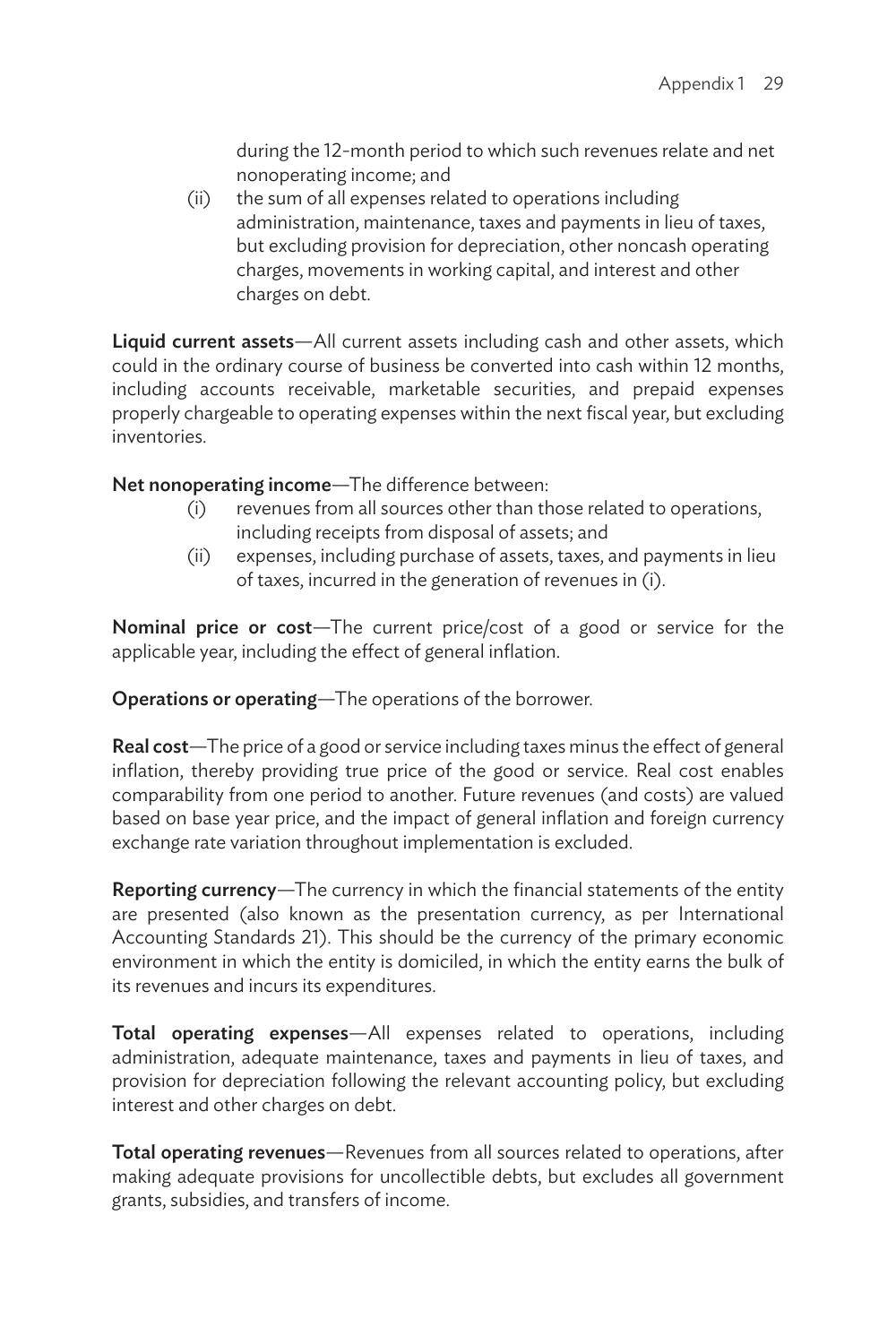#### 30 Appendix 1

Weighted average cost of capital—The average cost at which the project secures funding from all its sources.

Working capital other than cash—The difference between current assets excluding cash and current liabilities at the end of each fiscal year.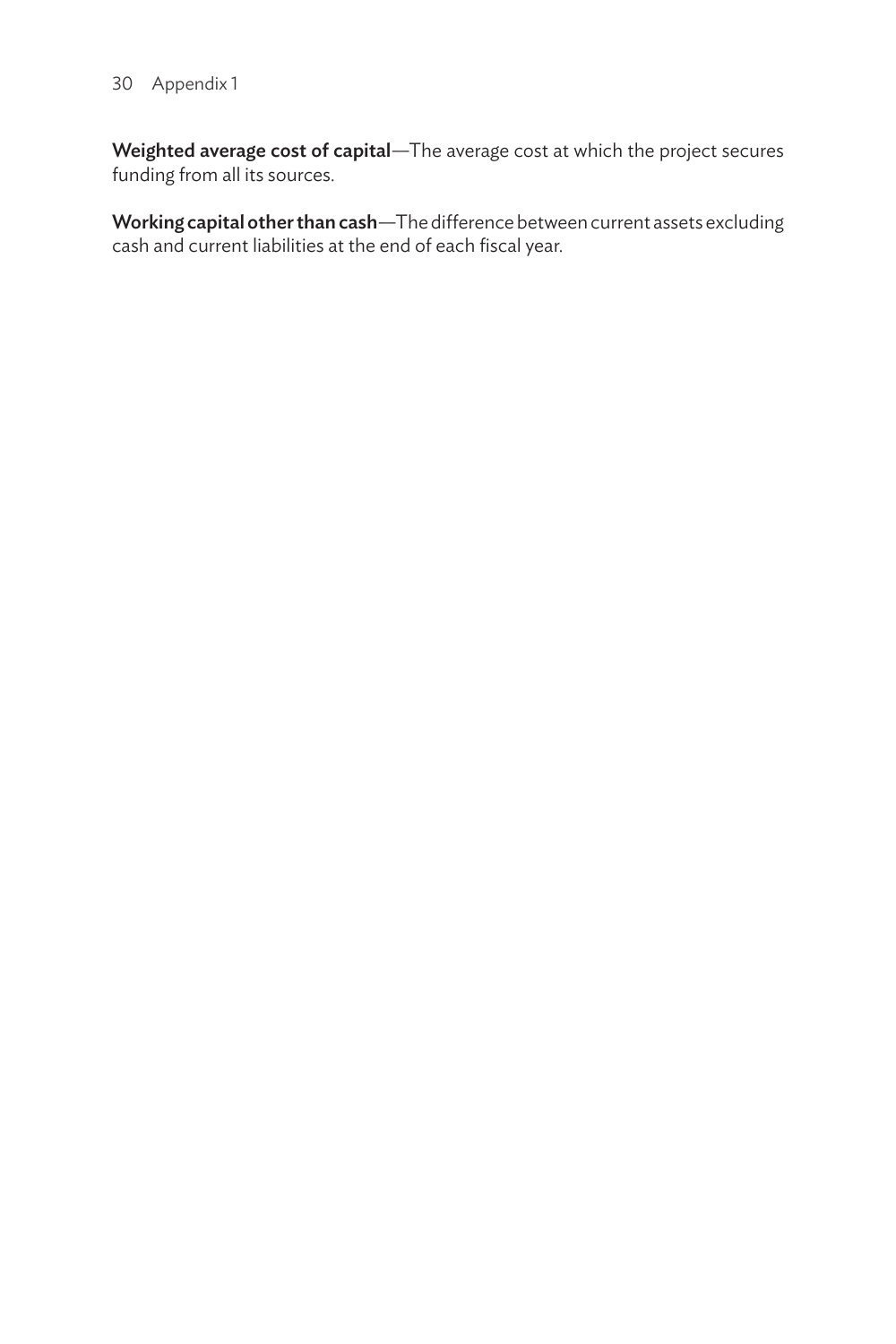## **Appendix 2: Sector-Specific Considerations**

### Table A2: Sector-Focus Areas

| Sector                       | <b>Focus Area</b>                                                                                                                                                                                                                                                                                                                                                                                                                                                                                                                                                                                                                                                                                                                                                                                                                                                                                                                                                                                                                                                              |
|------------------------------|--------------------------------------------------------------------------------------------------------------------------------------------------------------------------------------------------------------------------------------------------------------------------------------------------------------------------------------------------------------------------------------------------------------------------------------------------------------------------------------------------------------------------------------------------------------------------------------------------------------------------------------------------------------------------------------------------------------------------------------------------------------------------------------------------------------------------------------------------------------------------------------------------------------------------------------------------------------------------------------------------------------------------------------------------------------------------------|
| Energy-Electricity           | • Sector organization-whether a vertically integrated entity for<br>generation, transmission and distribution, or individual entities for<br>each activity<br>• For renewable energy interventions, any incentives such as feed-in<br>tariff, renewable energy purchase obligation, grid code requirement<br>of "must-run," any carbon trading privilege, or other policy support<br>• While assessing feed-in tariffs, the fiscal capacity of the<br>government to compensate the utility for feed-in tariff should be<br>examined<br>• Whether the tariff is set for full cost recovery, or competitively<br>determined, or set by government fiat<br>• If a regulator sets and revises tariffs, or a government ministry plays<br>this role<br>• Periodicity and extent of tariff revisions<br>· Billing and collection efficiency, accounts receivable performance.<br>• Ability of the entities to manage technical and commercial losses<br>• Extent of effective metering at all levels, adoption of prepaid<br>meters<br>• Extent of subsidies flowing to the entities |
| Water and<br>Wastewater      | • Assess whether tariffs are set for partial cost recovery, whether<br>they are adequate to cover cash operations and maintenance<br>(O&M) costs<br>• If tariffs are insufficient to recover O&M costs, arrangements, and<br>actual flow of subsidy from the governments<br>• Extent of metering at different levels, management of nonrevenue<br>water<br>• Metering, billing and collection efficiency, and accounts receivable<br>management<br>• Income affordability assessment                                                                                                                                                                                                                                                                                                                                                                                                                                                                                                                                                                                           |
| Transport-Roads<br>subsector | • Whether the roads are free public access or subject to toll.<br>• Whether tolls can be retained by the entity or must be surrendered<br>to the government<br>• If the entity is not receiving government subsidies, if the tolls are<br>adequate for O&M and capital servicing<br>• If the entity is required to surrender tolls collected, and depends<br>on budgetary appropriation for O&M, a fiscal analysis to assess<br>adequacy of budget allocation and execution in comparison to<br>unconstrained O&M requirements                                                                                                                                                                                                                                                                                                                                                                                                                                                                                                                                                 |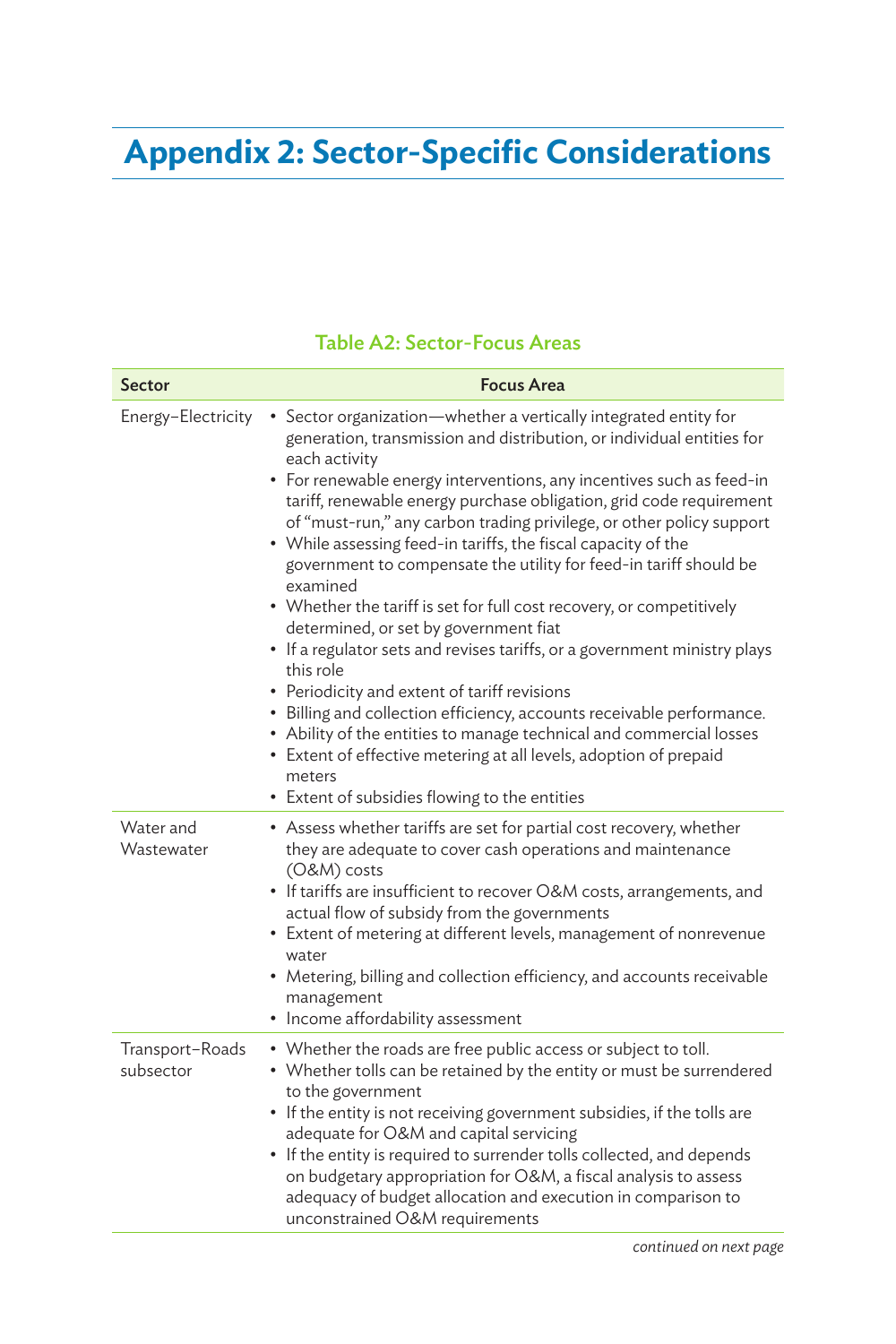#### 32 Appendix 2

#### Table A2 *continued*

| <b>Sector</b>                                                                                                                                                                      | <b>Focus Area</b>                                                                                                                                                                                                                                                                                                                                                                                                                                                                                                                                                                                                                                                                                                                                                                                                                                                                                                                                                                                                                                                                                      |
|------------------------------------------------------------------------------------------------------------------------------------------------------------------------------------|--------------------------------------------------------------------------------------------------------------------------------------------------------------------------------------------------------------------------------------------------------------------------------------------------------------------------------------------------------------------------------------------------------------------------------------------------------------------------------------------------------------------------------------------------------------------------------------------------------------------------------------------------------------------------------------------------------------------------------------------------------------------------------------------------------------------------------------------------------------------------------------------------------------------------------------------------------------------------------------------------------------------------------------------------------------------------------------------------------|
| Other sectors<br>- Education<br>- Agriculture<br>- Health<br>- Elderly care<br>- Solid waste<br>management<br>- Urban metro<br>rail networks<br>- Emergency<br>assistance<br>loans | • For most projects in these sectors, full cost recovery tariffs are<br>beyond the capacity or willingness to pay of the beneficiaries<br>• They may have partial cost recovery tariffs, but insufficient in many<br>cases to fund cash operating costs<br>• They have a high level of recurrent costs to maintain service<br>delivery relative to the capital cost<br>• The financial analysis needs to focus on the fiscal capacity of the<br>government to provide adequate budgetary support to enable full<br>service delivery<br>• In health sector or elderly care projects, in case part of the<br>financing is available through health insurance or health purchasing<br>agencies, the capacity of the insuring/purchasing entity should be<br>assessed                                                                                                                                                                                                                                                                                                                                      |
| Financial<br>intermediation<br>loans                                                                                                                                               | • The participating financial intermediaries (PFI) are assessed for<br>their capacity to expand credit to the target groups<br>• The PFI's financial capacity to continue as a going concern is also<br>assessed<br>• Subprojects are evaluated for credit quality of the subborrowers<br>• Assessment of the regulatory environment, whether it is<br>comparable to international best practice, and compliance of the<br>PFIs to the prudential regulations                                                                                                                                                                                                                                                                                                                                                                                                                                                                                                                                                                                                                                          |
| Results-based<br>lending                                                                                                                                                           | • As results-based lending (RBL) can be implemented in any sector,<br>the financial analysis and evaluation requirements will broadly<br>follow the sectoral requirements described in this appendix.<br>Sufficient analysis is required to provide a reasonable basis for<br>concluding that the RBL investments would be sustainable during<br>the operational phase<br>• For all RBLs, an incremental recurrent cost analysis should be<br>performed to assess the likely availability of adequate financial<br>resources for sustainable operation<br>• If the operating entity for the RBL investment will not be a general<br>government sector unit (GGSU), its financial sustainability should<br>be assessed<br>• For those RBL interventions that are in sectors with full cost<br>recovery, investment components would need to be evaluated<br>for financial viability similar to investment projects. Typically,<br>this would be through selection criteria for each investment<br>component. The analysis should focus on intrinsic financial viability<br>of each investment component |
| Sector<br>development<br>projects                                                                                                                                                  | • The sample (core) subprojects should be fully assessed<br>• Selection criteria for future subproject should include a<br>requirement for financial analysis (and financial evaluation, if<br>warranted)                                                                                                                                                                                                                                                                                                                                                                                                                                                                                                                                                                                                                                                                                                                                                                                                                                                                                              |

Source: Asian Development Bank.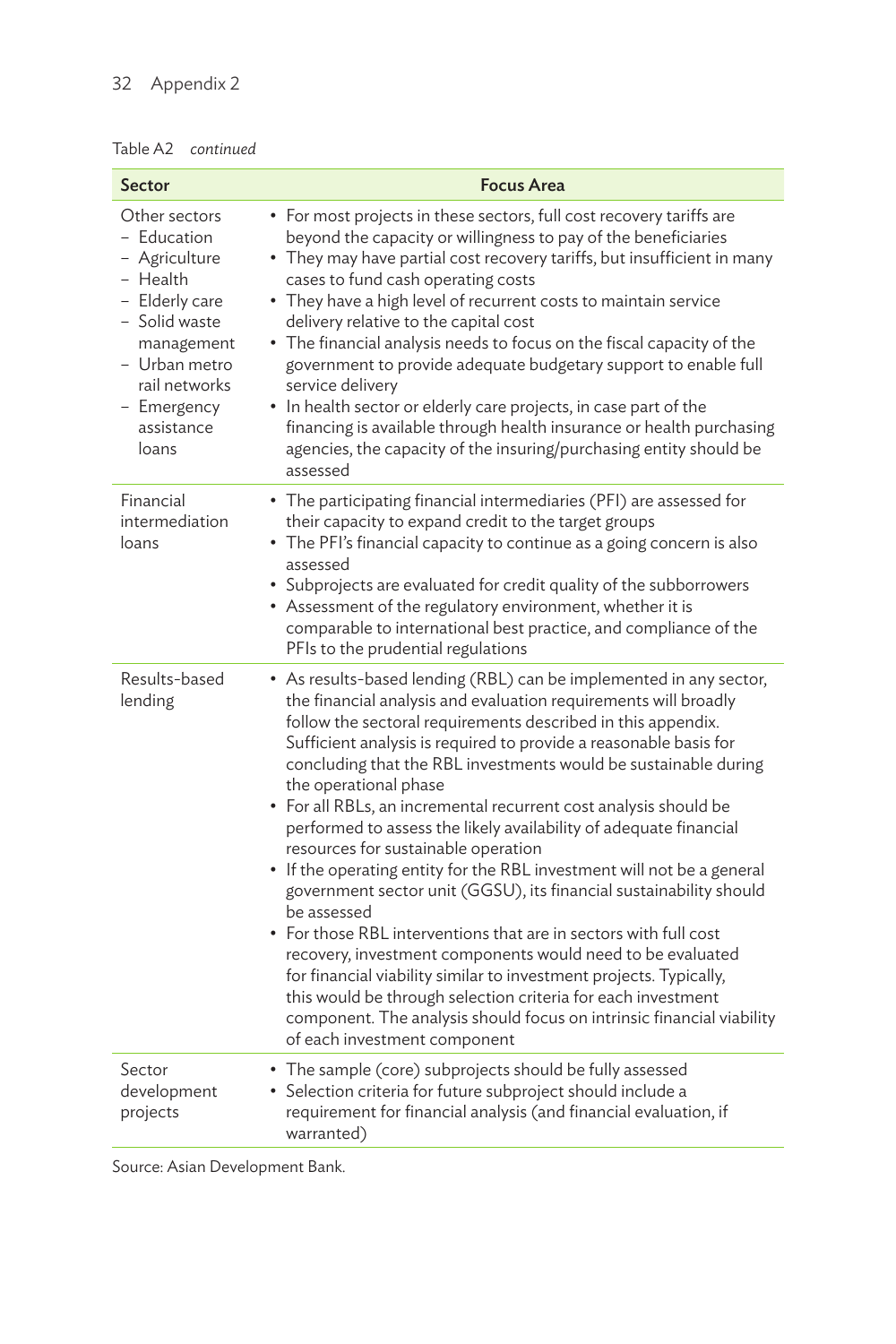### A. Balance Sheet/Statement of Financial Position

A3.1 Also known as the statement of financial position, this summarizes an entity's assets, liabilities, and shareholders' equity, and shows the financial status of an entity at a specific point in time. Assets are reported on one side and liabilities and equity on the other.

### B. Cash Flow Statement/Statement of Cash Flows

A3.2 This is a statement that provides information on all cash inflows an entity receives from its ongoing operating, investing, and financing activities, and all cash outflows that it pays for business activities and investments during a certain period (usually one accounting year). This statement has three main categories: operating cash flows, investing cash flows, and financing cash flows. Operating cash flows are net cash flows from normal course of business operations of the entity. Investing cash flows refers to the net cash flows spent on fixed assets or properties and equipment. Financing cash flows consist of net external funds such as borrowings, grants and subsidies, and the associated interests and charges on these external funds.

### C. Income Statement/Statement of Comprehensive Income

A3.3 Also known as the statement of comprehensive income, this statement provides a summary of the entity's financial operating performance over a specific period (usually one accounting year). Financial performance is measured by revenue generated by the entity less the costs of doing business. Nonoperating activities that result in incremental costs or income are also part of the income statement but presented below the main line of activity. The end-result of the operations is shown as net profit or loss.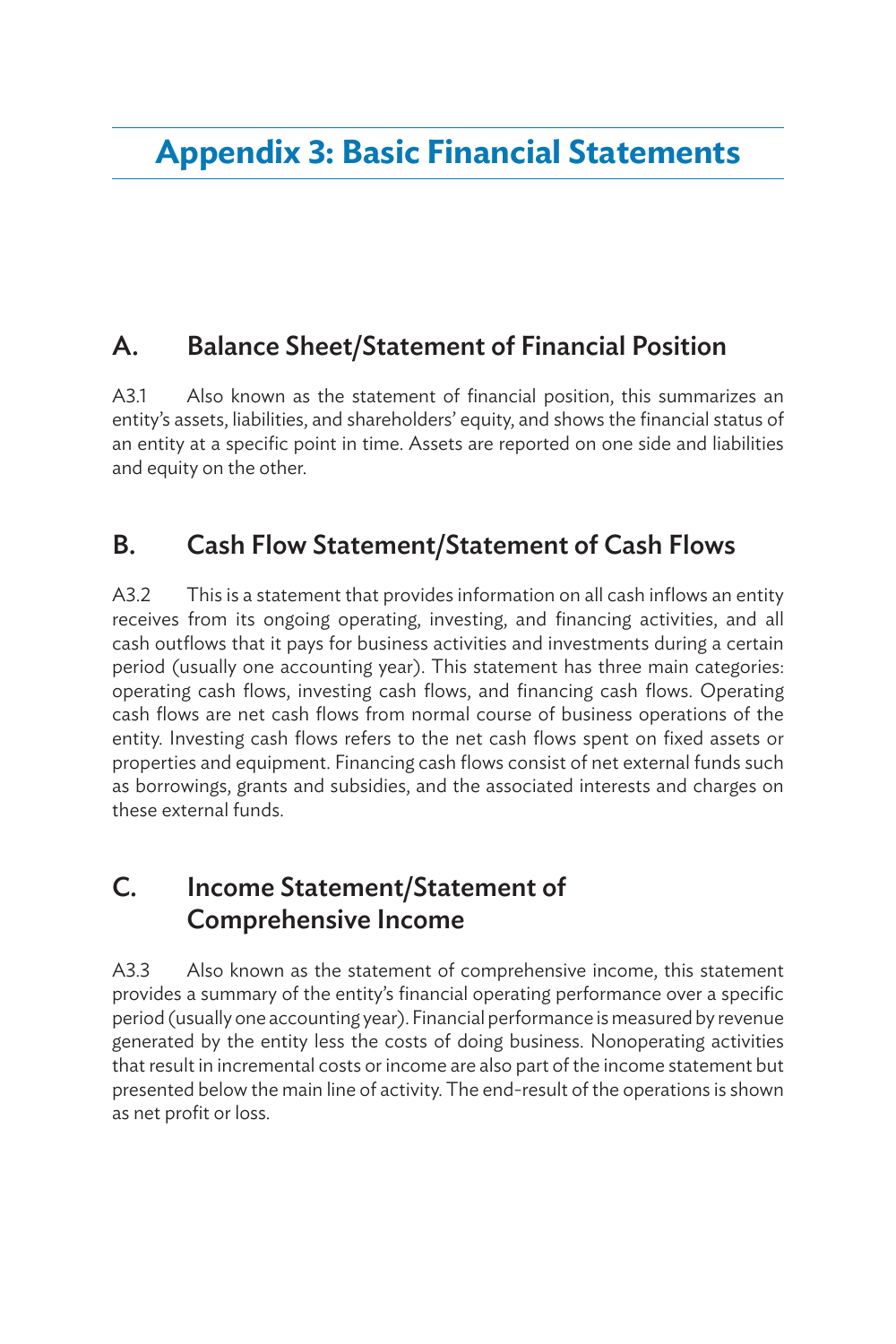## **Appendix 4: Definitions of Financial Ratios**

## A. Operating Performance Ratios

| Ratio                              | Formula <sup>a</sup>                               | <b>Purpose</b>                                                                                                 | <b>Applicable Sector</b>                                                              |
|------------------------------------|----------------------------------------------------|----------------------------------------------------------------------------------------------------------------|---------------------------------------------------------------------------------------|
| Fixed asset<br>turnover            | Revenue<br>Average net fixed assets                | Measures<br>effectiveness in<br>using fixed assets to<br>generate revenue                                      | Capital intensive<br>industries, e.g., energy,<br>telecommunications,<br>airline      |
| Total asset<br>turnover            | Revenue<br>Average total assets                    | Measures ability to<br>generate revenue<br>given the entity's asset<br>base                                    | All sectors                                                                           |
| Accounts<br>receivable<br>turnover | Revenue<br>Average accounts<br>receivable          | Measures the number<br>of times the business<br>can collect the<br>average accounts<br>receivables in a year   | All sectors where<br>trade and service<br>provision are<br>predominant activities     |
| Accounts<br>payable<br>turnover    | Cost of sales<br>Average accounts<br>payable       | Measures the number<br>of times the business<br>can pay off its average<br>accounts payable<br>during the year | All sectors where<br>trade and service<br>provision are<br>predominant activities     |
| Revenue per<br>employee            | Revenue<br>Average no. of<br>employees             | Measures employee<br>productivity                                                                              | Service-oriented<br>industries, e.g., IT,<br>health, education,<br>telecommunications |
| Days in<br>receivables             | Average accounts<br>receivable * 360<br>Revenue    | Measures the average<br>number of days<br>required to recover<br>accounts receivable                           | All sectors where<br>trade and service<br>provision are<br>predominant activities     |
| Days in<br>accounts<br>payables    | Average accounts<br>payable * 360<br>Cost of sales | Measures the average<br>time span of unpaid<br>payables                                                        | All sectors where<br>trade and service<br>provision are<br>predominant activities     |

a Average means "(beginning of year balances plus end of year balances), divided by 2."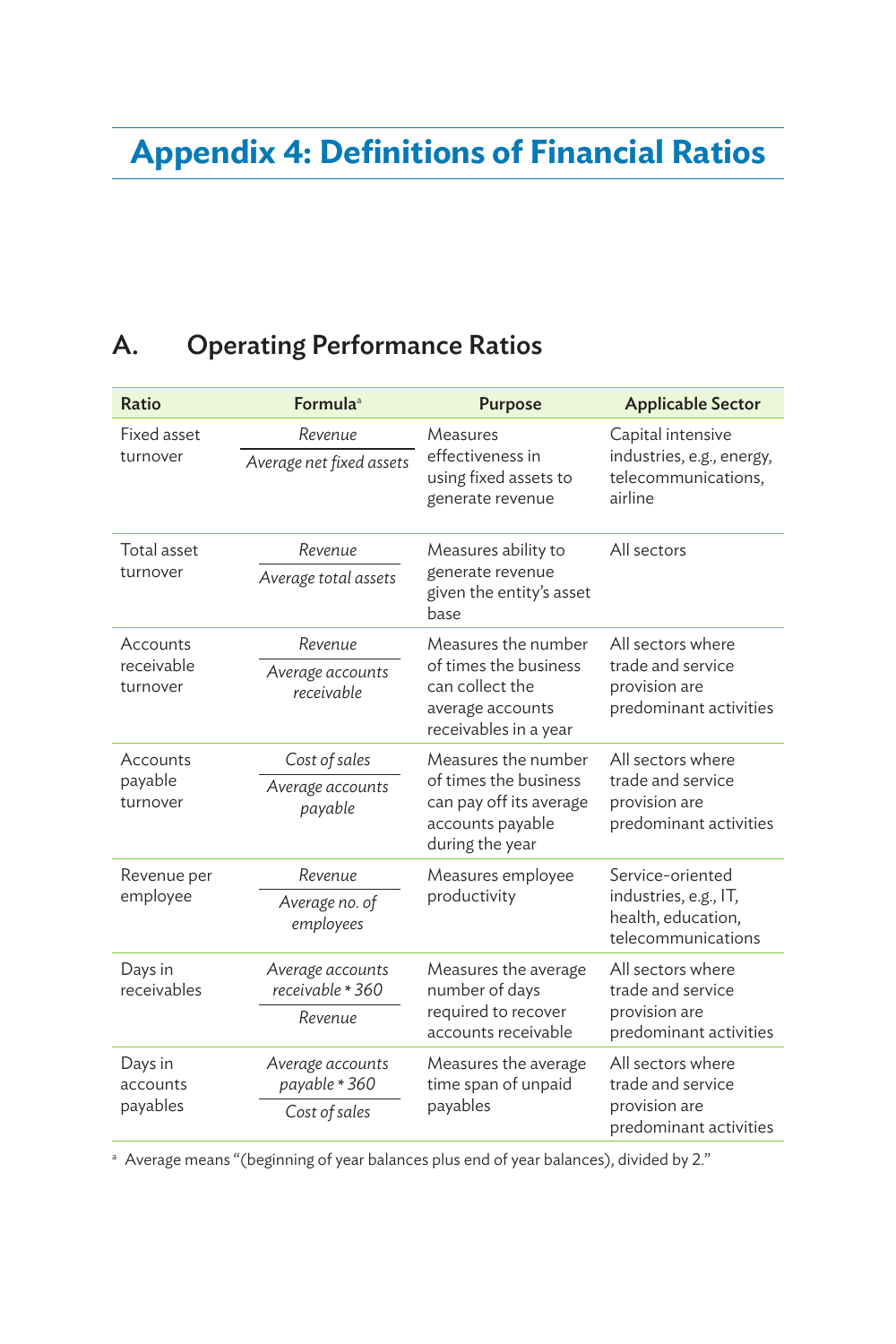| Ratio                     | <b>Formula</b> <sup>a</sup>                        | <b>Purpose</b>                                                                                      | <b>Applicable Sector</b>                                                                                   |
|---------------------------|----------------------------------------------------|-----------------------------------------------------------------------------------------------------|------------------------------------------------------------------------------------------------------------|
| Net income<br>margin      | Net profit after tax<br>Net revenue                | Measures profitability<br>from all operations                                                       | All sectors                                                                                                |
| Operating<br>profit ratio | Earnings before interest<br>and tax<br>Net revenue | Measures profitability<br>from core operations                                                      | All sectors                                                                                                |
| Return on<br>assets       | Net income<br>Average total assets                 | Measure effectiveness<br>in using assets to<br>generate profits                                     | Capital intensive<br>industries, e.g., energy,<br>telecommunications,<br>airline                           |
| Return on<br>equity       | Net income<br>Average equity                       | Measures<br>effectiveness in<br>using shareholders'<br>investments (capital)<br>to generate profits | All sectors; generally,<br>where entities are<br>funded mostly by<br>shareholders rather<br>than creditors |
| Return on<br>capital      | Net income<br>Average equity +<br>average debt     | Measures<br>effectiveness of<br>leverage in generating<br>profits                                   | All sectors; generally,<br>where entities are<br>financed with mix of<br>debt and shareholders'<br>capital |

## B. Profitability Ratios

<sup>a</sup> Average means "(beginning of year balances plus end of year balances), divided by 2."

## C. Debt Ratios

| Ratio                      | <b>Formula</b> <sup>a</sup>                                     | <b>Purpose</b>                                                                                                 | <b>Applicable Sector</b> |
|----------------------------|-----------------------------------------------------------------|----------------------------------------------------------------------------------------------------------------|--------------------------|
| Debt ratio                 | Total liabilities<br>Total assets                               | Measures the amount<br>of leverage used by<br>the entity                                                       | All sectors              |
| Debt-equity<br>ratio       | Total debt<br>Total equity                                      | Measures the<br>commitment from<br>entity creditors versus<br>what shareholders<br>have invested               | All sectors              |
| Interest<br>coverage ratio | Earnings before interest<br>but after taxes<br>Interest expense | Measures the<br>ability of the entity<br>to pay interest on<br>outstanding debt with<br>its available earnings | All sectors              |

a Average means "(beginning of year balances plus end of year balances), divided by 2."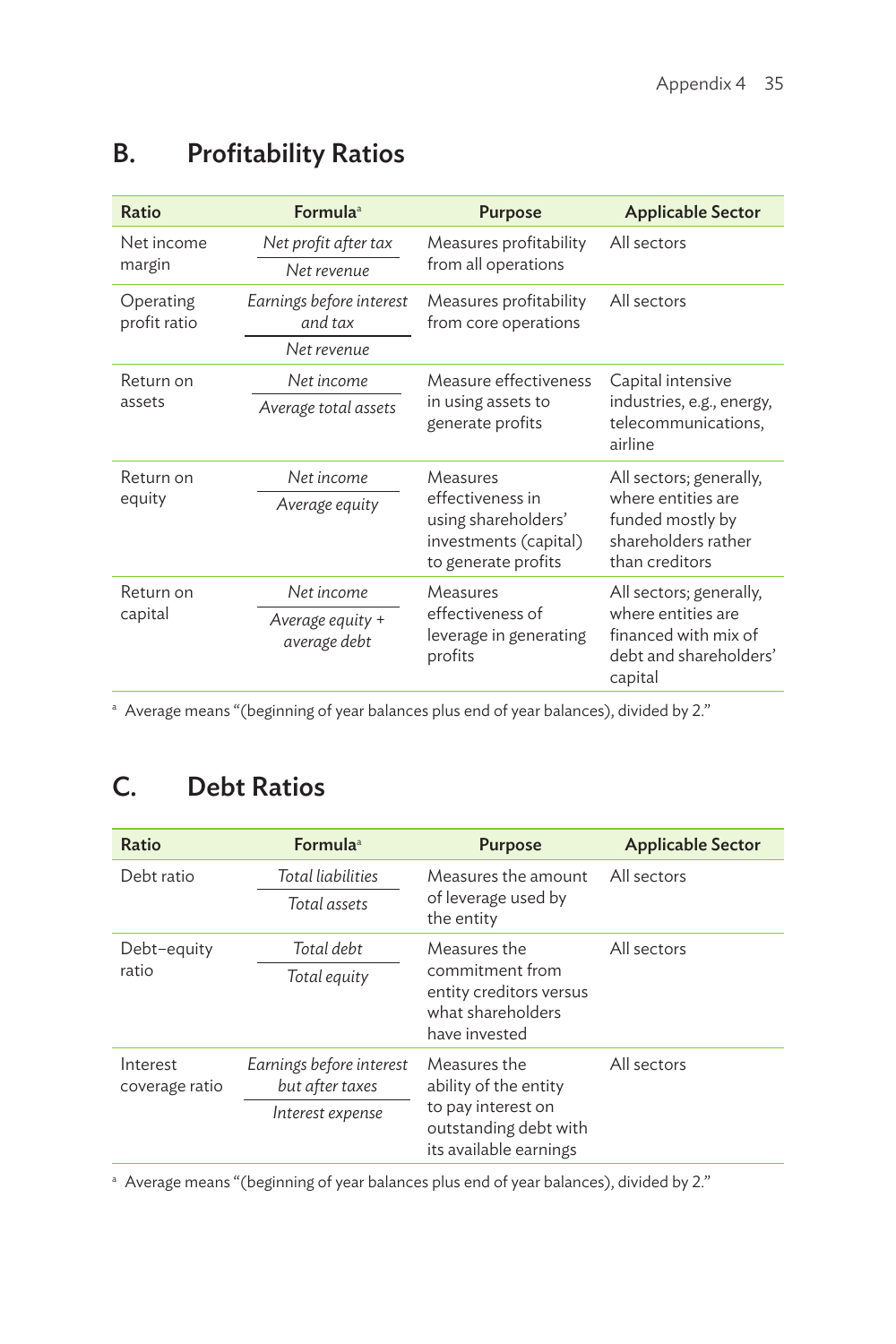| Ratio                          | Formula <sup>a</sup>                                                                                             | <b>Purpose</b>                                                                                                                                                                            | <b>Applicable Sector</b>                                                                                                                    |
|--------------------------------|------------------------------------------------------------------------------------------------------------------|-------------------------------------------------------------------------------------------------------------------------------------------------------------------------------------------|---------------------------------------------------------------------------------------------------------------------------------------------|
| Debt service<br>coverage ratio | Free cash flow from<br>operations<br>Debt service<br>requirement<br>(interest and principal)                     | Measures the<br>adequacy of operating<br>cash flows to service<br>debt                                                                                                                    | Capital intensive<br>industries, e.g., energy,<br>telecommunications,<br>airline                                                            |
| Self-financing<br>ratio        | Free cash flow from<br>operations after debt<br>service<br>Average capital<br>expenditure<br>Free cash flow from | Measures the<br>adequacy of operating<br>cash flows to finance<br>capital expansion and<br>replacement                                                                                    | Capital intensive<br>industries, e.g., energy,<br>telecommunications,<br>airline                                                            |
|                                | operations<br>= cash flow from<br>operations-<br>capital expenditure                                             |                                                                                                                                                                                           |                                                                                                                                             |
| Current ratio                  | Current assets<br>Current liabilities                                                                            | Measures the ability<br>to pay short-term<br>creditors using assets<br>that are convertible<br>to cash within 1 year<br>without having to<br>liquidate investments<br>or long-term assets | All sectors,<br>particularly industrial,<br>transmission,<br>distribution, airline<br>where the need for<br>working capital is<br>prominent |
| Quick ratio                    | Current assets –<br>inventory – prepaid<br>expenses<br>Current liabilities                                       | Measures the ability<br>to pay short-term<br>creditors using cash<br>and cash equivalents<br>(assets that are easily<br>convertible to cash)                                              | All sectors                                                                                                                                 |

## D. Solvency and Liquidity Ratios

a Average means "(beginning of year balances plus end of year balances), divided by 2."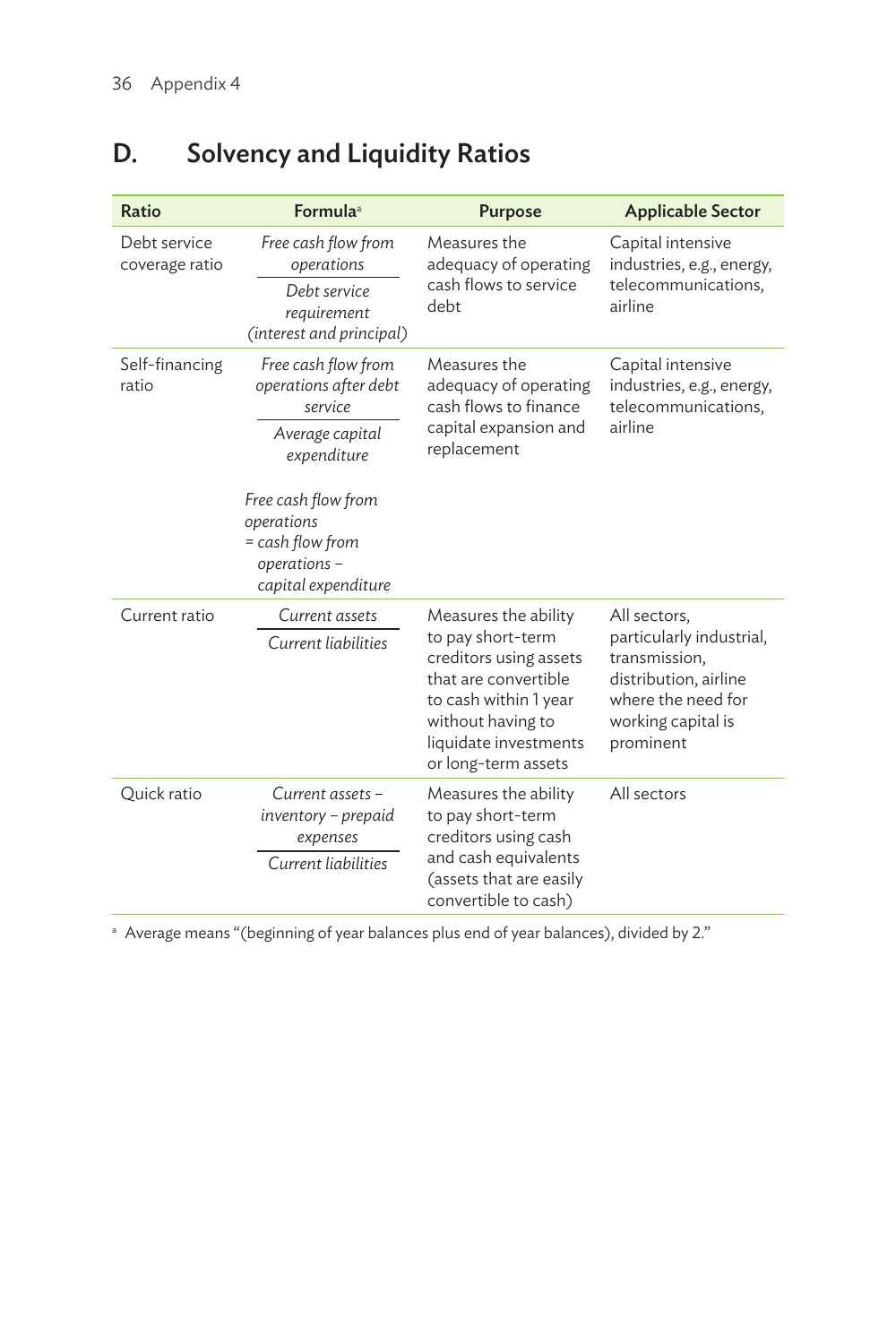## **Appendix 5: Weighted Average Cost of Capital**

## A. Identifying Cost of Capital

A5.1 The cost of capital should be determined for each source of funding that is indicated in the project's financing plan. Where a project has only one funding source, the project cost of capital is equal to cost of the fund and is expressed in real terms after applicable taxes. The formula is:

Cost of capital in real prices =  $(1+|$  (nominal cost of capital  $\times$ [1 - Tax rate]-|))/  $(1 + inflation rate) - 1$ 

| Where:         |                                                                                                                                                                                                                                                                      |
|----------------|----------------------------------------------------------------------------------------------------------------------------------------------------------------------------------------------------------------------------------------------------------------------|
|                | Nominal cost $-$ determined depending on the source of funds                                                                                                                                                                                                         |
| Tax rate       | the marginal corporate tax rate payable by the project<br>owner, and is applied only if the entity is subject to<br>tax, and when the cost of capital is tax deductible<br>(e.g., in most jurisdictions, the interest on the loan is<br>deductible for tax purposes) |
| Inflation rate | long-term international inflation rate (for foreign<br>currency funds) or domestic inflation rate (for local<br>currency funds) published by Asian Development<br>Bank's (ADB) Economic and Regional Cooperation<br>Department                                       |

A5.2 For debt instruments, the nominal cost of debt includes interest on loan, service charges, commitment fees, front-end fees, and other fees as reflected in the loan agreement.<sup>1</sup> For fixed-rate loans, the interest is equivalent to the coupon rate (face value interest) of the loan. For floating debt instruments (variable interest rate) such as ADB's London Interbank Offered Rate (LIBOR)-based lending, the likely interest rate for the term of the loan should be determined. For ADB loans, the 15-year fixed United States (US) dollar swap rate<sup>2</sup> can be considered an appropriate proxy (matching the average maturity of ADB loans) and adjusted for the effective contractual spreads and maturity premiums.

Given that the front-end fees and commitment charges occur at the beginning of the loan term, the average cost of debt is calculated, i.e., [entire amount of interest to be paid over the life of the loan + commitment charges + front-end fees] / [loan term multiplied by amount of debt (principal)].

 $2$  ADB Treasury Department regularly publishes the US dollar, LIBOR fixed swap rates.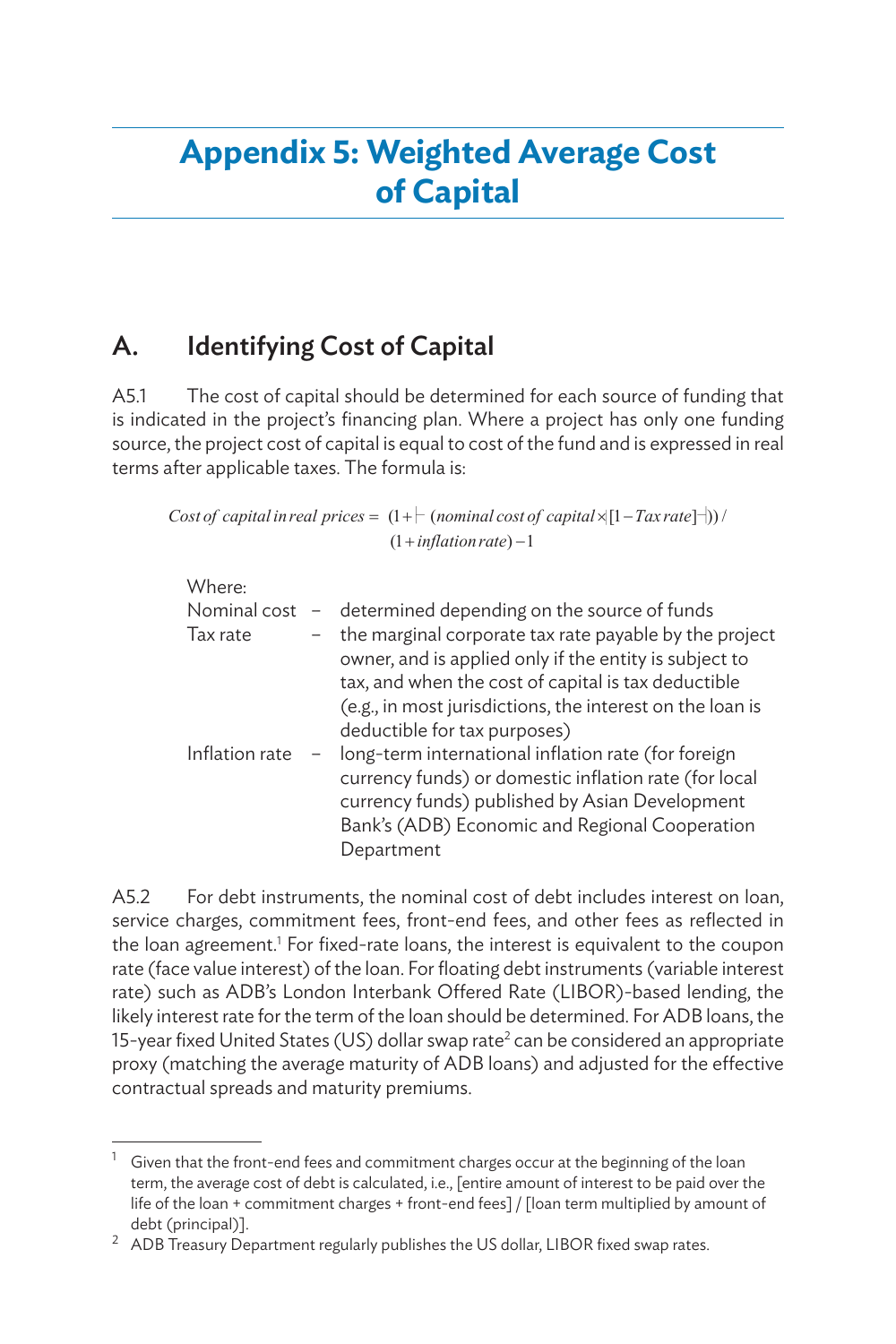A5.3 In case of re-lending and onlending of ADB loan, the currency and re-lending/onlending terms should be used. If re-lent or on-lent in domestic currency, the debt is considered a domestic debt and should carry an interest equal to the interest charged by the government to the end-borrower. If re-lent or on-lent in US dollar, the debt remains a foreign currency debt and should carry interest equal to the cost of ADB loan plus additional margin or spread charged by the government to the end-borrower.<sup>3</sup> Depending on the manner of re-lending/ onlending, appropriate inflation rates should be used.

A5.4 Where the counterpart funds are sourced from domestic borrowings or bond issuance, the nominal cost of the counterpart funds is equal to the interest rate on the domestic loan plus other charges reflected in the loan agreement, or the coupon rate of the bond.

A5.5 Where the counterpart funds are financed by the government's own funds, they are in the nature of equity or grant funding. The nominal cost of equity is more difficult to determine given the lack of readily available information. In theory, the nominal cost of equity should reflect the opportunity cost of capital which considers the economic cost of raising the capital. As a proxy, ADB uses two approaches: (i) use the nominal rate of long-term government bonds (assumed to be riskfree) and adjust this rate to reflect maturity (the economic lifetime of the project exceeds the term of the bond) and project risks, and (ii) estimate the nominal cost of equity by using the capital asset pricing model to determine the required rate of return for an equally risky project were it to be financed by the private sector.<sup>4</sup> The capital asset pricing model (CAPM) is more appropriate where the ADB project is implemented with private sector participation (e.g., public–private partnership model). For government-funded equity, it will be appropriate to estimate the bond rates for a comparable tenor, adjusted for project risk.

In formula:  $CoE = Rf + \beta (Rm - Rf) + RP$ where: CoE = cost of equity Rf = the risk-free interest rate  $\beta$ <sup>a</sup> = market beta (of comparable investments fully financed by equity)  $Rm<sup>a</sup>$  = the expected market return  $RP^a$  = the project-specific risk premium

a However, emerging markets may be relatively small and underdeveloped. Determination of an appropriate market beta coefficient and market premiums may be problematic. In the absence of such a beta, one approach would be to use a United States beta or betas for other neighboring countries (such as India, Thailand) for the relevant sector and adjust upwards to reflect country and project risks.

<sup>3</sup> There are many different types of onlending arrangements being implemented across ADB's developing member countries. It is important to have a complete knowledge of the financing terms passed on by the government so that an appropriate cost of capital may be assigned.

<sup>4</sup> The CAPM estimates the cost of equity (CoE) using: (i) the risk-free interest rate, (ii) the systemic risk of the project relative to the market (as measured by the "market beta"), (iii) the market risk premium, and (iv) a premium that incorporate risks specific to the project.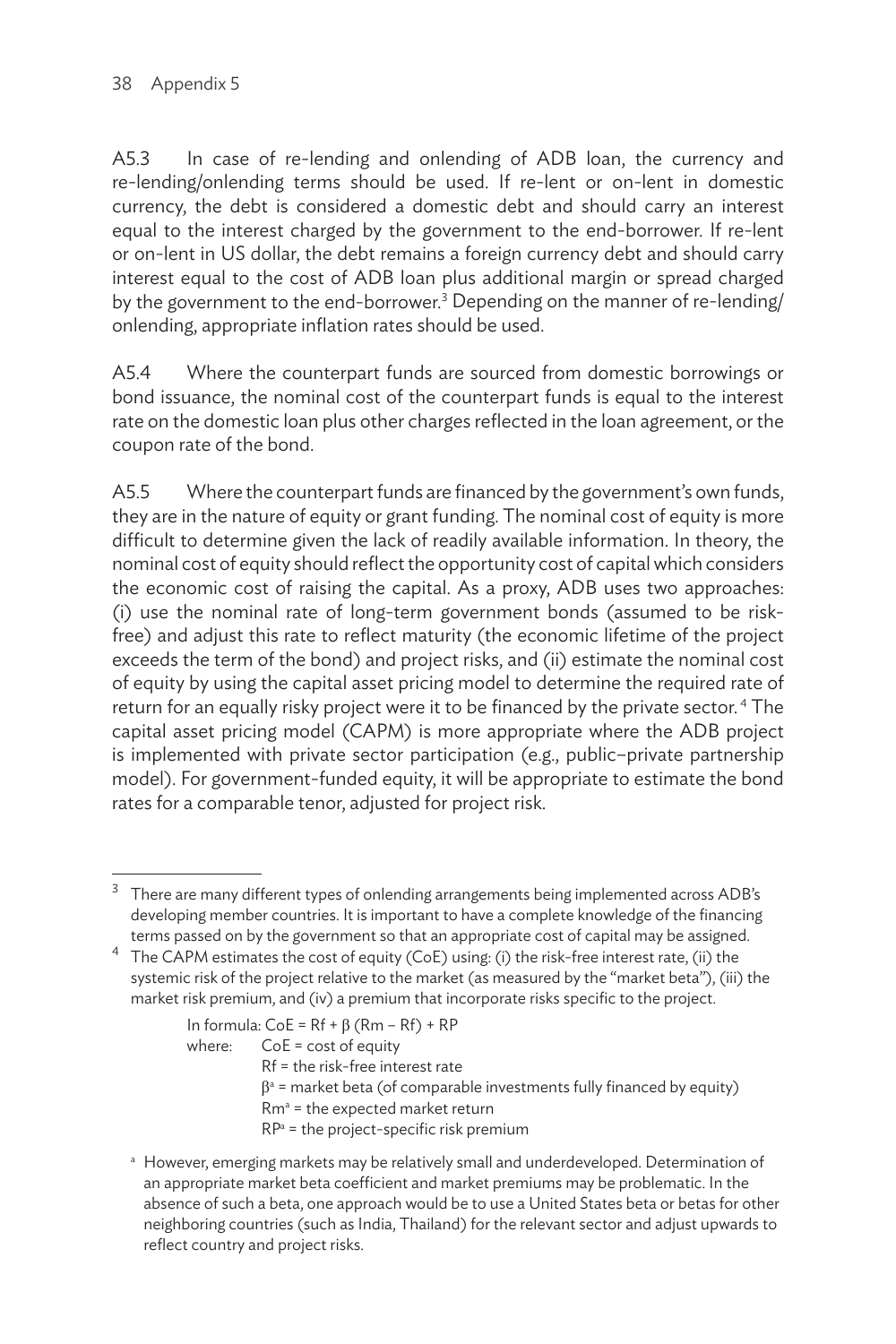A5.6 Where a project receives grants that are provided without any expectation of repayment, the cost of grants can be assumed to be the government bond rate for a comparable tenor to the project life, without any adjustment for project risk.

## B. Calculating Weighted Average Cost of Capital

A5.7 Where there are multiple sources of funding (as reflected in the project's financing plan), a single cost of capital can be derived by averaging all the cost of funds considering the financing allocation. This is referred to as the weighted average cost of capital (WACC), which acts as a proxy to the overall cost of capital raised for the project. Given that it is purely an estimation, the WACC may not be fully reflective of the market opportunity cost of capital. Thus, the WACC should not be equated to value for money or minimum required rate of return expected by private equity investors.5

A5.8 The following steps should be taken to calculate WACC:

- (i) Estimate the nominal cost of each funding source.
- (ii) Calculate after-tax nominal cost of each funding source using applicable tax rate.
- (iii) Calculate after-tax real cost of each funding source using applicable inflation rate. If the after-tax real cost is negative, it should be treated as zero.
- (iv) Calculate the weighted average of the after-tax real cost of each funding source using the funding ratio as weights.

A5.9 The resulting WACC is the estimated capital cost incurred by the project owner necessary to implement the project.

 $5$  Although a project may generate returns to allow full recovery of all investment and operations and maintenance costs plus a return on investment, this return may not be sufficient incentive for private equity investors to make the original investment or to maintain the investment. Private investors typically look for returns on their equity that also include premium for risks such as political and economic risks and would also evaluate returns in comparable investments. Their access to alternative investments such as financial instruments, real estate, or other activities increases their bankable investments, which makes opportunity cost of funds easily identifiable and typically determines the benchmark for investing in a project. Government investment may be guided by whether the funds are fungible (interchangeable), by the real cost of investment funds and the economic benefits of the project. If funds are fungible, they may be more interested in investing in projects with higher returns whether economic or financial. Projects with low returns are riskier to implement and strain the financial sustainability of the corporate entity (public or private) charged with its O&M.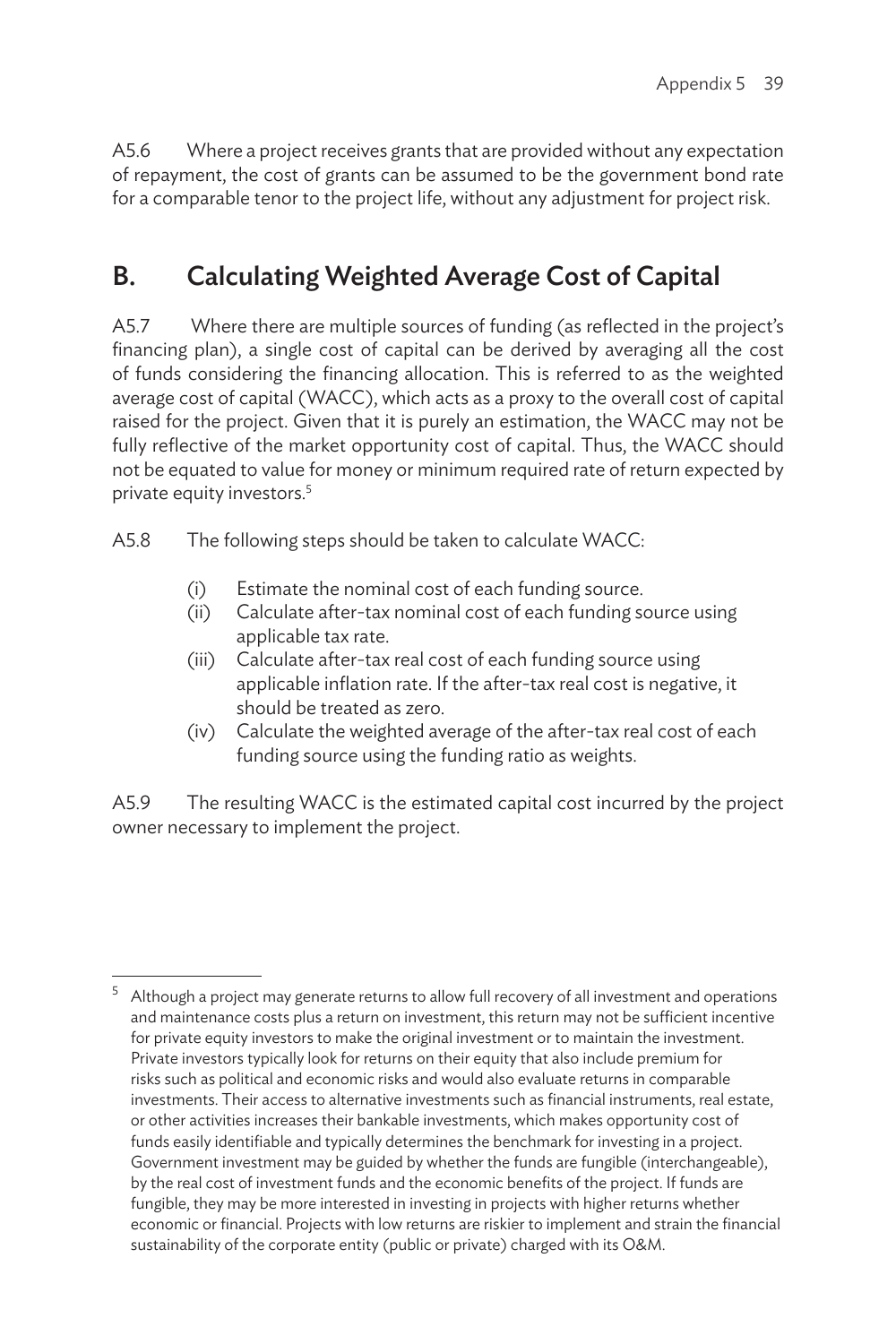|                                                               | <b>Financing Sources</b> |                  |        |              |
|---------------------------------------------------------------|--------------------------|------------------|--------|--------------|
| <b>Item</b>                                                   | <b>ADB</b> Loan          | Domestic<br>Loan | Equity | <b>Total</b> |
| A. Amount [amount of<br>funds per financier]                  | 500                      | 400              | 100    | 1,000        |
| B. Weight [funding per<br>financier/total project<br>$cost$ ] | 50.0%                    | 40.0%            | 10.0%  | 100.0%       |
| C. Nominal cost of<br>capital                                 | 3.0%                     | 10.0%            | 15.0%  |              |
| D. Tax rate                                                   | 20.0%                    | 20.0%            | 0.0%   |              |
| E. Tax-adjusted nominal<br>$cost$ $C x (1 - tax$<br>$rate)$ ] | 2.4%                     | 8.0%             | 15.0%  |              |
| F. Inflation rate                                             | 2.0%                     | 6.0%             | 6.0%   |              |
| G. Real cost $[(1+E) /$<br>$(1+F)] - 1$                       | 0.4%                     | 1.9%             | 8.5%   | 10.8%        |
| WACC (in real terms)                                          | 0.196%                   | 0.755%           | 0.849% | 1.8%         |

### Table A5: Calculating Weighted Average Cost of Capital

WACC = weighted average cost of capital.

Source: Asian Development Bank.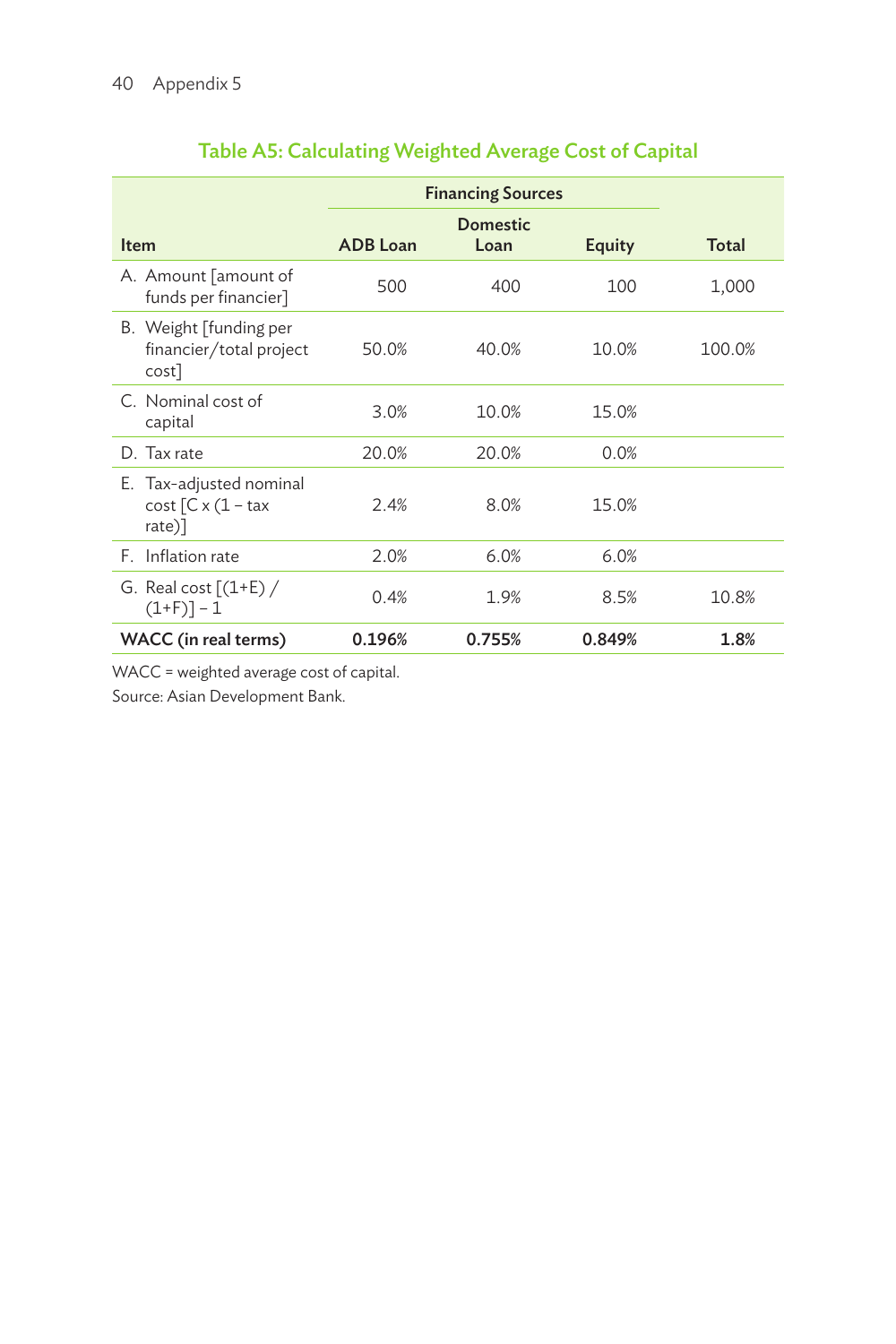## **Appendix 6: Risk and Sensitivity Analysis**

### A. Risk Analysis

A6.1 When identifying risk events or risk factors affecting the project, one must select features of the project that may be highly sensitive to cost or revenue variables which could cause early or midterm financial failure. Typically, risks and uncertainties facing projects include, but are not limited to:

- (i) Market risk—the risk that the cash flows change in value due to market forces (e.g., price levels, interest rate and foreign exchange rate). This risk can lead to changes in cost estimation resulting in cost overruns, or unexpected increase in operating and maintenance costs, or incorrect tariff assumptions.
- (ii) Completion risk and execution risks—the risk that the project will encounter delay in implementation and the risk that project outputs will not be completed as intended. This can be caused by lack of funding, delayed approval, incorrect procurement, nonperforming contractors, delays in securing environmental clearances or payment of resettlement compensation, etc.
- (iii) Regulatory risk—the risk of change in regulations or policies, or failure to approve regulations or policies that impact revenue streams such as tariffs, tolls, or user fees adjustments. Political interference also affects forecasted revenue.
- (iv) Demand risk—the risk of significant change in demand projections or number of beneficiaries/users.

### B. Determine Impact and Probability of Risk

A6.2 The degree of impact and the likelihood of occurrence should be determined in consultation with technical experts. The scenarios are defined by varying one variable at a time, keeping other variables constant. Correlations (a change in one variable is likely to cause or be caused by a change to another key variable) among variables affect the results of the sensitivity analysis and should be considered when creating scenarios. A project may not be too sensitive to each of the variables taken independently, however, a combination of these risk events taken together could substantially impact the project. A longer construction period usually results in higher construction costs and is often positively correlated with a delay in benefits, whereas increases in the number of beneficiaries tend to be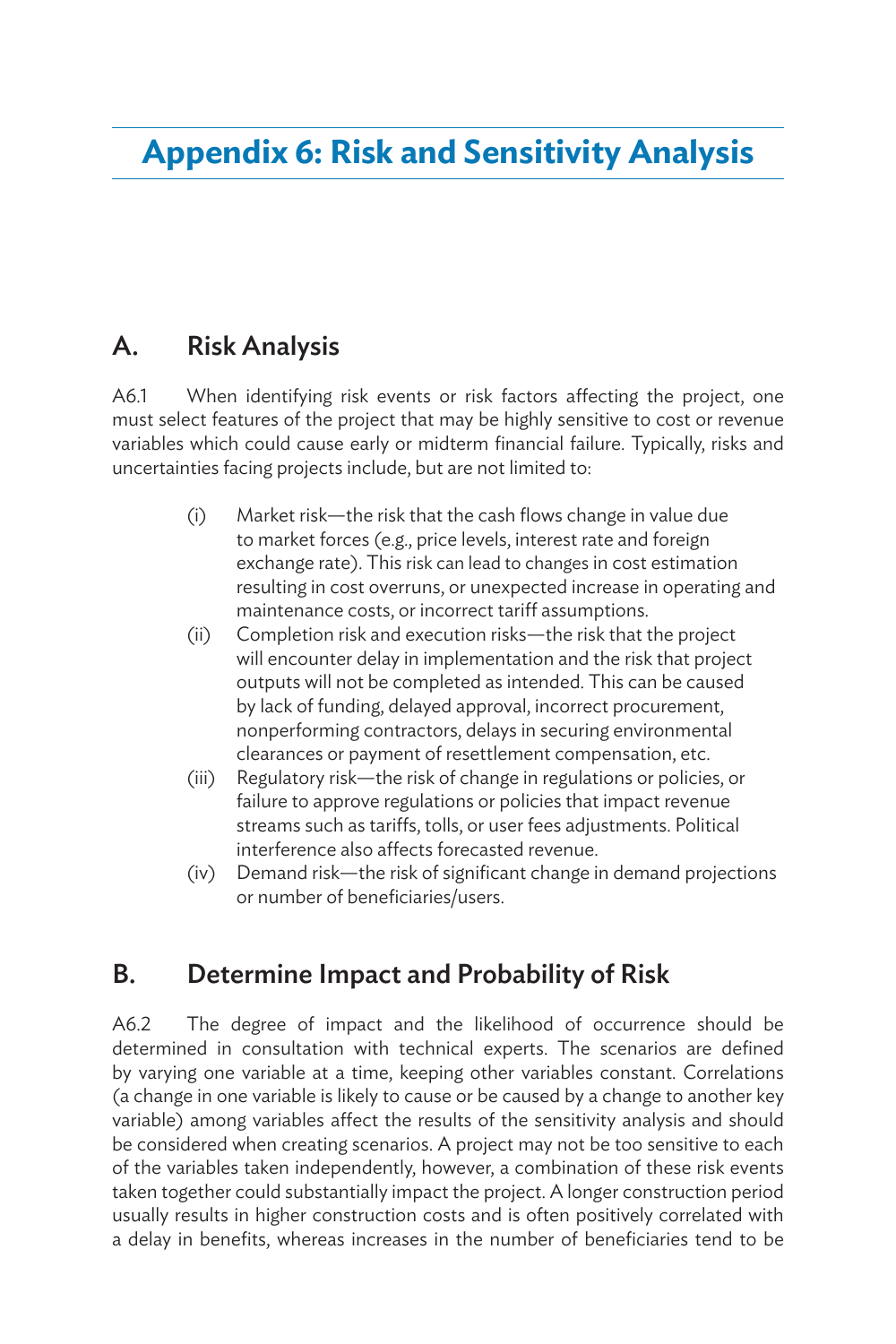negatively correlated with changes in tariff levels (higher tariffs usually result in a lower number of beneficiaries). Thus, any variables with high correlation should be varied jointly in a single scenario. Care must be exercised when creating scenarios and combining risk events as the greater the aggregation, the less useful is the information.

## C. Calculate the Impact and Probability on Base Case

A6.3 The effect of changes to variables on the financial net present value (FNPV) and financial internal rate of return (FIRR) should be calculated for each scenario.

## D. Summarize Results and Conclude

A6.4 Once the effect of the changes to variables has been calculated, the results will provide insights on how a project behaves under each scenario. Where FNPV falls below 0, or where FIRR falls below weighted average cost of capital (WACC), the project is deemed highly sensitive to the variable(s). In these cases, it is necessary to identify actions that could mitigate these potential adverse effects.

## E. Update Project Design and Covenants

A6.5 The identified mitigating actions should be discussed with the executing agency and incorporated into project design and implementation arrangements. These should also be incorporated into legal agreements (where applicable) as covenants to ensure project financial viability.

## F. Example of Risk and Sensitivity Analysis

| <b>Item</b>                                 | Change in<br>Variable | <b>New FNPV</b><br>$(\%)$ | <b>New FIRR</b><br>$(\%)$ |
|---------------------------------------------|-----------------------|---------------------------|---------------------------|
| Base case                                   |                       | 12.6                      | 13.7                      |
| Increase in project cost                    | $+10%$                | $-211.0$                  | 9.6                       |
| Decrease in revenue                         | $-10%$                | $-294.0$                  | 7.8                       |
| Increase in operating and maintenance costs | $+10%$                | 68.0                      | 12.9                      |
| Foreign exchange movement                   | $-20%$                | $-294.0$                  | 7.8                       |
| Construction delays                         | 1 year                | $-99.0$                   | 10.8                      |

### A6.1: Risk and Sensitivity Analysis

FIRR = financial internal rate of return, FNPV = financial net present value. Source: Asian Development Bank.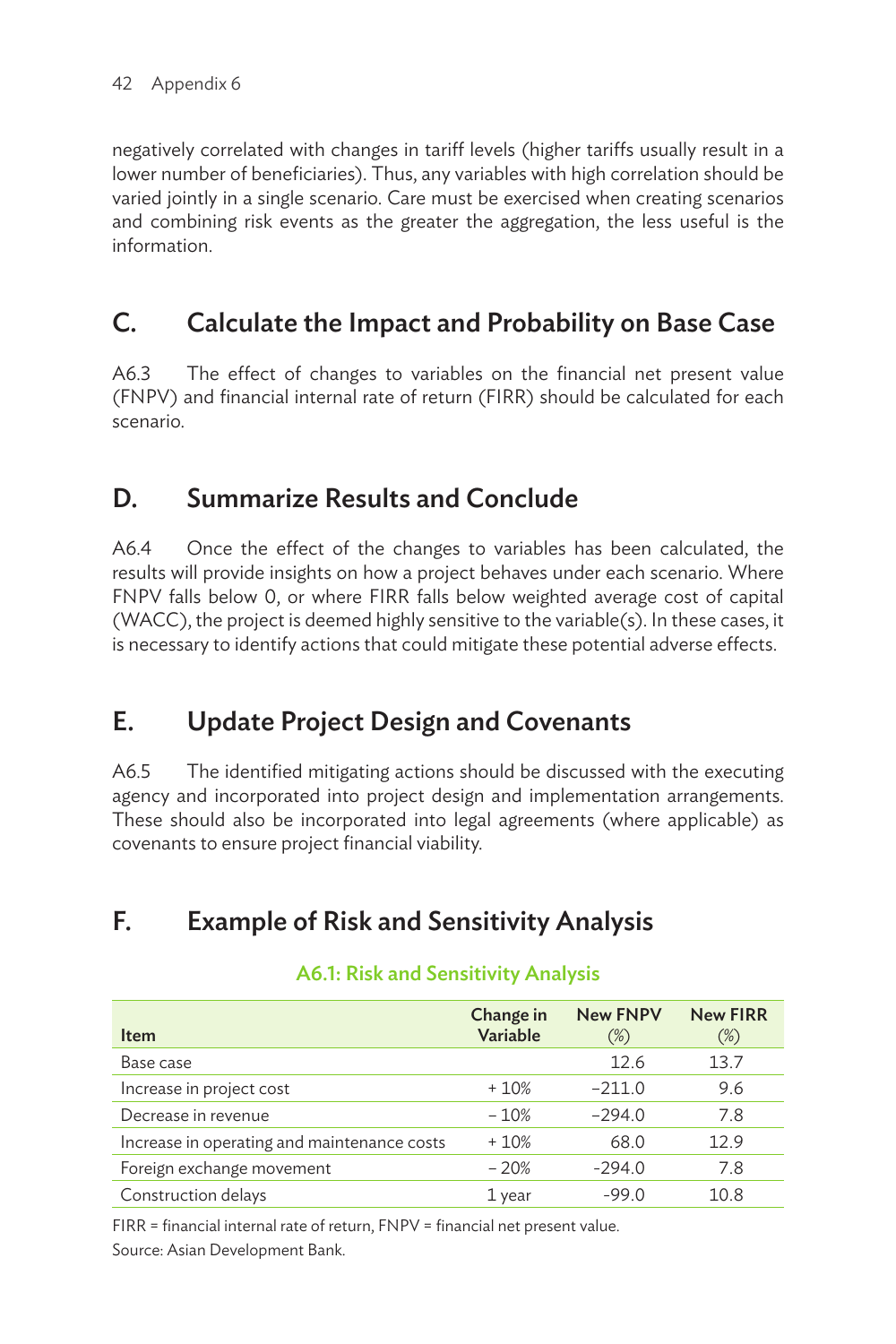### G. Sensitivity Indicators and Switching Values

A6.6 The FIRR and FNPV should be recalculated for different values of key variables and can be expressed numerically as sensitivity indicators (SIs) and switching values (SVs). SIs and SVs are useful to determine those variables that are most likely to affect project outcomes. SIs and SVs of the more important (or potent) variables should be presented in order of declining sensitivity. SIs and SVs calculated toward the FIRR yield slightly different results if compared to SIs and SVs calculated toward the FNPV. This is because the FIRR approach discounts all future net benefits at the FIRR value and the FNPV approach at the discount rate. Combinations of variables can also be considered. For example, the effect on the FNPV or FIRR of a simultaneous decline in economic benefits and an increase in investment cost can be computed. In specifying the combinations to be included, the project analyst should state the rationale for any combination to ensure it is plausible. The definitions of these concepts are presented in Table A6.2, Table A6.3 provides the formula, and Table A6.4 provides a sample calculation.

| <b>Sensitivity Indicator</b>                                                                                                         | <b>Switching Value</b>                                                                                                         |
|--------------------------------------------------------------------------------------------------------------------------------------|--------------------------------------------------------------------------------------------------------------------------------|
| Toward the net present value                                                                                                         | Toward the net present value                                                                                                   |
| Compares percentage change in FNPV<br>with percentage change in a variable or<br>combination of variables.                           | The percentage change in a variable or<br>combination of variables to reduce the<br>FNPV to zero (0).                          |
| Toward the internal rate of return                                                                                                   | Toward the internal rate of return                                                                                             |
| Compares percentage change in FIRR<br>above the cut-off rate with percentage<br>change in a variable or combination of<br>variables. | The percentage change in a variable or<br>combination of variables to reduce the<br>FIRR to the cut-off rate (=discount rate). |

#### Table A6.2: Definition of Sensitivity Indicator and Switching Values

FIRR = financial internal rate of return, FNPV = financial net present value. Source: Asian Development Bank.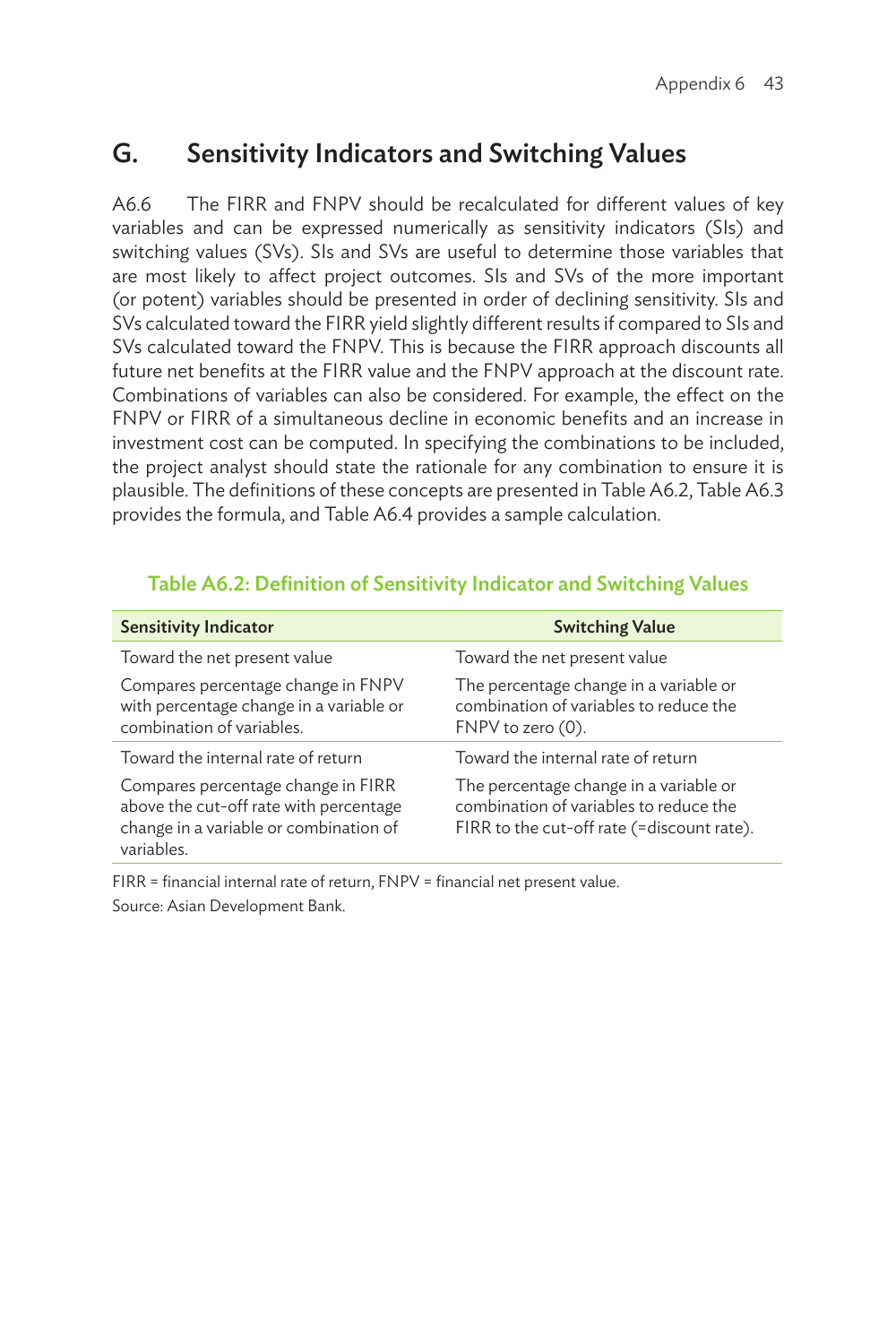| <b>Sensitivity Indicator</b>                                                                                                                                                                                                                                                                                    | <b>Switching Value</b>                                                                                                                                                                                                                                                                                                   |
|-----------------------------------------------------------------------------------------------------------------------------------------------------------------------------------------------------------------------------------------------------------------------------------------------------------------|--------------------------------------------------------------------------------------------------------------------------------------------------------------------------------------------------------------------------------------------------------------------------------------------------------------------------|
| Toward the net present value                                                                                                                                                                                                                                                                                    | Toward the net present value                                                                                                                                                                                                                                                                                             |
| $SI = ((FNPVb - FNPV1) / FNPVb) /$<br>$((Xb - X1) / Xb)$                                                                                                                                                                                                                                                        | $SV = ((100 * FNPVb) * (Xb - X1))$<br>$((FNPVb - FNPV1) * Xb)$                                                                                                                                                                                                                                                           |
| where:<br>Xb – value of variable in the base case<br>$X1$ – value of the variable in the<br>sensitivity test<br>FNPVb - value of FNPV in the base case<br>FNPV1 - value of the variable in the<br>sensitivity test                                                                                              | where:<br>Xb – value of variable in the base case<br>$X1$ – value of the variable in the<br>sensitivity test<br>FNPVb - value of FNPV in the base case<br>FNPV1 - value of the variable in the<br>sensitivity test                                                                                                       |
| Toward the internal rate of return                                                                                                                                                                                                                                                                              | Toward the internal rate of return                                                                                                                                                                                                                                                                                       |
| $(PIRRb - FIRR1)$<br>$SI = \frac{(FIRRb - d)}{(Xb - X1)}$<br>where <sup>.</sup><br>Xb - value of variable in the base case<br>$X1$ – value of the variable in the<br>sensitivity test<br>FIRRb - value of IRR in the base case<br>FIRR1 - value of the variable in the<br>sensitivity test<br>d - discount rate | $SV = \frac{100 * (FIRRb - d) * (Xb - X1)}{(FIRRb - FIRR1) * Xb}$<br>where <sup>.</sup><br>Xb – value of variable in the base case<br>$X1$ – value of the variable in the<br>sensitivity test<br>FIRRb - value of FIRR in the base case<br>FIRR1 - value of the variable in the<br>sensitivity test<br>d - discount rate |

### Table A6.3: Formula for Sensitivity Indicator and Switching Value

FIRR = financial internal rate of return, FNPV = financial net present value, SI = sensitivity indicator, SV = switching value.

Source: Asian Development Bank.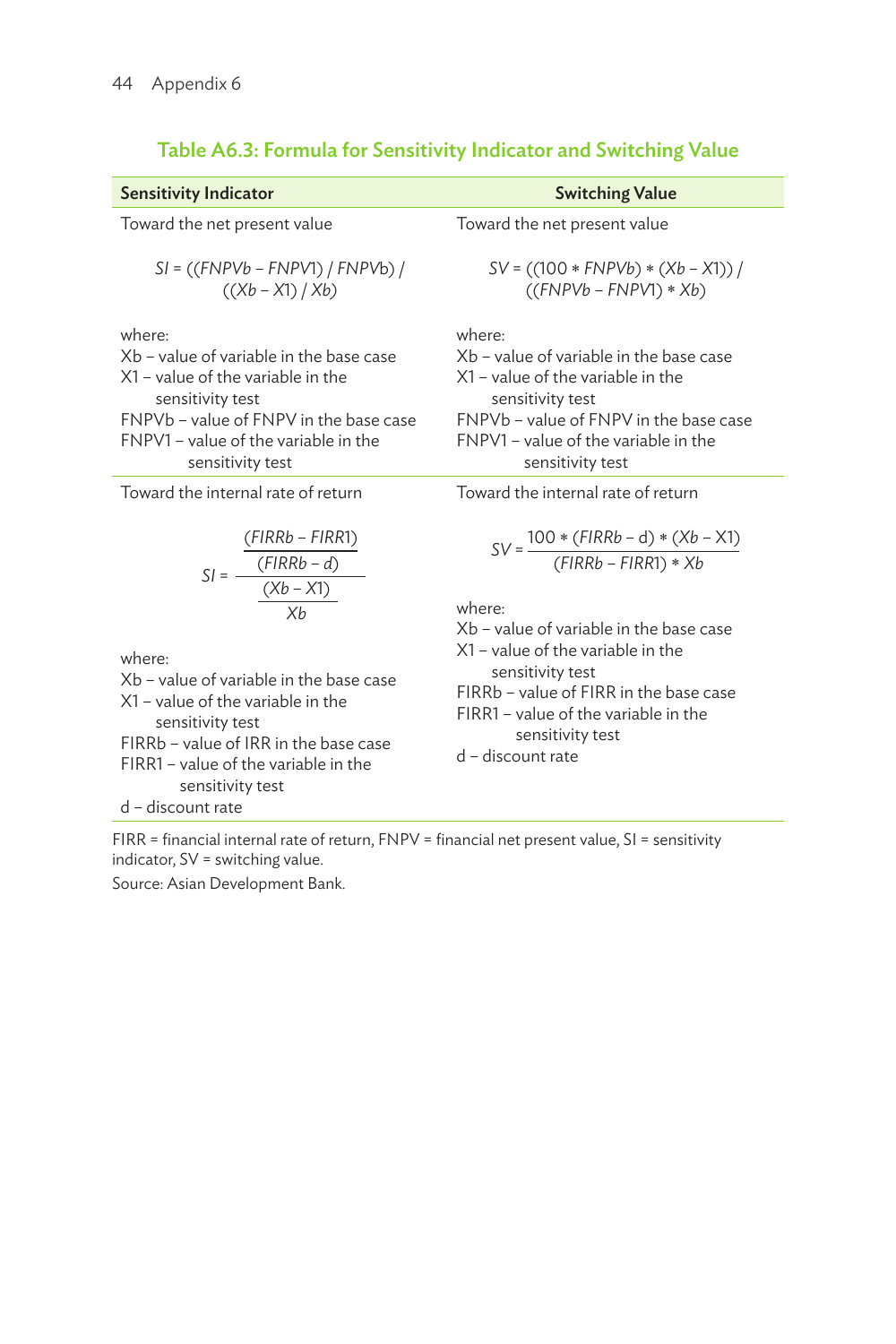| <b>Sensitivity Indicator</b>                                      | <b>Switching Value</b>                                                              |
|-------------------------------------------------------------------|-------------------------------------------------------------------------------------|
| Toward the net present value                                      | Toward the net present value                                                        |
| Base Case:                                                        | Base Case:                                                                          |
| Price = $Pb = 300$                                                | $Price = Pb = 300$                                                                  |
| $FNPVb = 20,912$                                                  | $FNPVb = 20,912$                                                                    |
| Scenario 1:                                                       | Scenario 1                                                                          |
| $P1 = 270 (10\% \text{ change})$                                  | $P1 = 270 (10\% \text{ change})$                                                    |
| $FNPV1 = 6,895$                                                   | $FNPV1 = 6,895$                                                                     |
| $SI = \frac{(20,912 - 6,895) / 20,912}{(300 - 270) / 300} = 6.70$ | $SV = \frac{(100 * 20,912) * (300 - 270)}{(20,912 - 6,895) * 300} = 14.9\%$         |
|                                                                   | Reciprocal of SI in percentage = 100/6.70<br>$= 14.9\%$ .                           |
| Toward the internal rate of return                                | Toward the internal rate of return                                                  |
| Base Case:                                                        | Base Case:                                                                          |
| $Price = Pb = 300$                                                | $Price = Pb = 300$                                                                  |
| $FIRRb = 15.87%$                                                  | $FIRRb = 15.87%$                                                                    |
| Scenario 1:                                                       | Scenario 1:                                                                         |
| P1 = 270 (10% change)                                             | P1 = 270 (10% change)                                                               |
| $FIRR1 = 13.31%$                                                  | $FIRR1 = 13.31%$                                                                    |
| $d = 12%$                                                         | $d = 12%$                                                                           |
| $\underbrace{(0.1587 - 0.1331)}$                                  | $SV = \frac{100 * (0.1587 * 0.12) * (300 - 270)}{(0.1587 - 0.1331) * 300} = 15.1\%$ |
| $SI = \frac{(0.1587 - 0.12)}{(300 - 270)} = 6.61$                 | Reciprocal of SI in percentage = 100/6.61                                           |
| 300                                                               | $= 15.1%$                                                                           |

#### Table A6.4: Example of Sensitivity Indicator and Switching Value Calculation

FIRR = financial internal rate of return, FNPV = financial net present value, SI = sensitivity indicator, SV = switching value, WACC = weighted average cost of capital.

Note: Interpretation: A 15% drop in tariff will render the project unviable, as the FNPV will become 0, and the FIRR will equal the WACC.

Source: Asian Development Bank.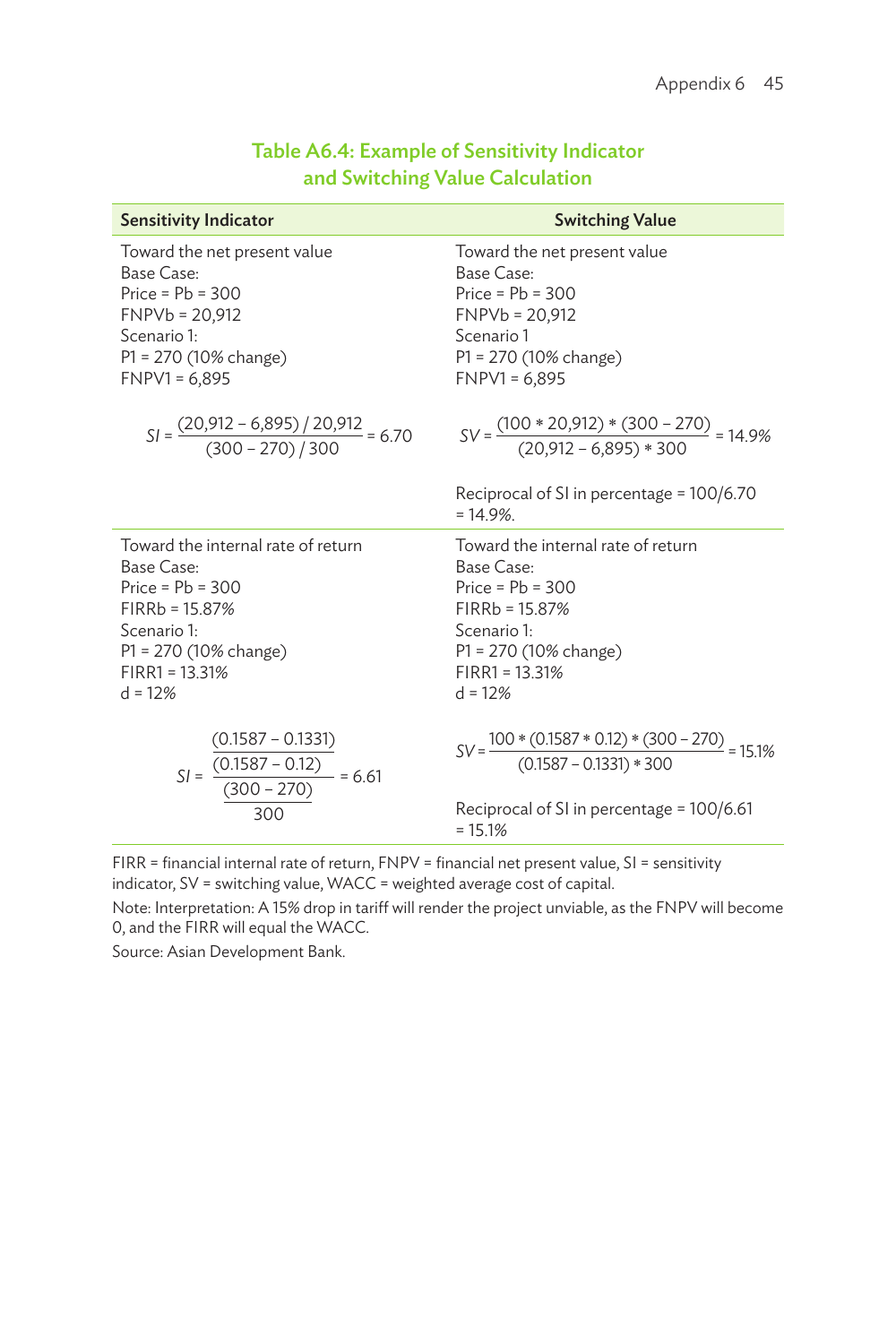## **Appendix 7: Financial Performance Indicators and Draft Covenants**

### Section A7.1: Guide to Selecting Financial Performance **Indicators**

- 1. What is the basis for the financial analysis data?
- 2. Is it transparent, accurate, reliable, and the subject of an auditor's report and opinion, or prepared by a consultant with a reliable financial management track record?
- 3. What are the current, or in the case of a "greenfield project," the most likely, financial performance weaknesses that should be given priority for correction (or prevention)?
- 4. Which indicators and covenants could be the most appropriate to achieve correction (or prevention)?
- 5. For ongoing operations, what are the deficiencies in cash management performance for at least the past 3 years (using audited annual financial statements)? How should they be corrected?
- 6. Which indicators and covenants could be the most appropriate to achieve correction?
- 7. What changes are necessary to ensure an adequate capital structure (debt/equity including reserves) for the executing agency? How can they be affected?
- 8. What should be the time scale to achieve correction?
- 9. Which indicators and covenants could be the most appropriate to achieve correction?
- 10. Do the levels of revenue generation and collection need upgrading, prioritizing the steps to achieve (i) short-term improvements and (ii) long-term improvements?
- 11. Which performance indicators should be included in periodic performance reports (i.e., not subject to covenants)?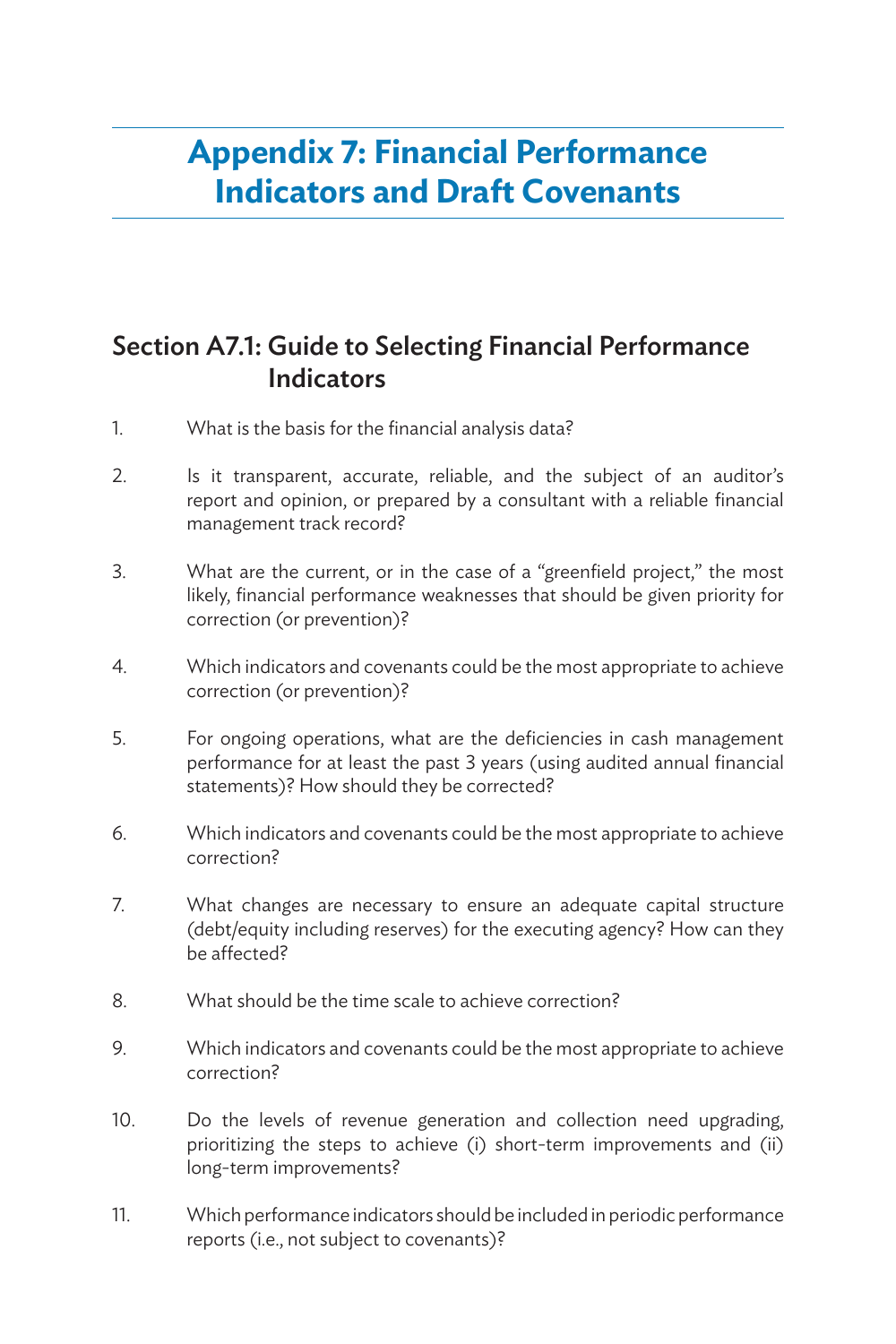- 12. Will ADB's sector operational experts or consultants confirm that each level of operating costs are, or will be, operating at optimum efficiency and effectiveness?
- 13. If not, what performance levels are they proposing, and which financial performance indicators should be used to support their proposed operational performance upgrading?
- 14. Does (or will) the entity have a management system capable of developing and efficiently responding to the results of each proposed financial indicator and financial covenant?
- 15. Does the entity have qualified and experienced personnel who can interpret and monitor performance against the indicators or covenants?

### Section A7.2: Sample Text for Common Covenants

The specific legal covenant should be drafted by the Asian Development Bank (ADB) Office of the General Counsel (OGC), with reference to the context of the entity and project.

#### a. Accounts Receivable and Collection Efficiency

Except as ADB shall otherwise agree, the borrower shall:

- (a) Achieve a collection efficiency of \_\_% for each of the financial years after its fiscal year ending on \_\_\_\_\_\_\_. The collection efficiency shall be computed as the proportion of amounts received from the customers to the sum of the opening uncollected balance of accounts receivable (net of any provision for uncollectable amounts) and the value of invoicing during the fiscal year.
- (b) Achieve an accounts receivable of \_\_ days of turnover for each of the financial years after its fiscal year ending on \_\_\_\_\_\_\_\_.

#### b. Break-even Ratio

- (a) Except as ADB shall otherwise agree, the borrower shall produce for each of its fiscal years after its fiscal year ending on  $\equiv$ total revenues equivalent to/or not less than the sum of (i) its total operating expenses and (ii) the amount by which debt service requirements exceed the provision for depreciation.
- (b) Before (date/month) in each of its fiscal years, the borrower shall, on the basis of forecast prepared by the borrower and satisfactory to ADB, review whether it would meet the requirements set forth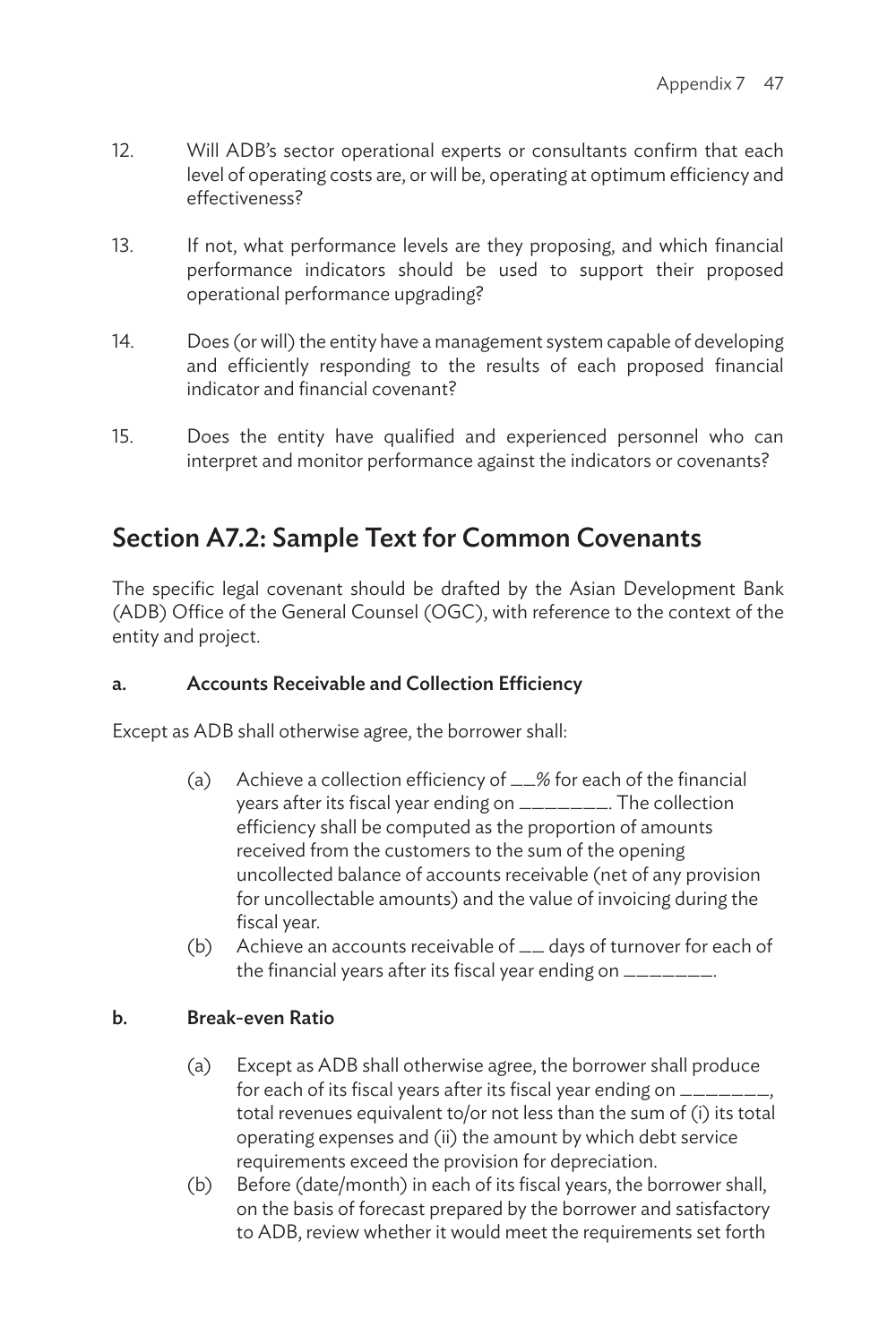in paragraph (a) in respect of such year and the next following fiscal year and shall furnish to ADB the results of such review upon its completion.

Paragraph (c): Option 1: Where the borrower or government has discretion to adjust tariffs/rates:

(c) If any such review shows that the borrower would not meet the requirements set forth in paragraph (a) for the borrower's fiscal years covered by such review, the borrower shall promptly take all necessary measures (including without limitation, adjustments of the structure or levels of its rates (prices)) to meet such requirements.

Paragraph (c): Option 2: Where there is an independent regulator in place (or where it is anticipated that an independent regulator may be established during the project implementation period):

- (d) If any such review shows that the borrower would not meet the requirements set forth in paragraph (a) for the borrower's fiscal years covered by such review, the borrower shall promptly take all necessary measures (including without limitation, filing applications with the [name of regulator] seeking a tariff/rate increase) in order to meet such requirements.
- (e) If any such review shows that the borrower would not meet the requirements set forth in paragraph (a) for the borrower's fiscal years covered by such review, the borrower shall promptly take all necessary measures (including without limitation, filing applications with the [name of regulator] seeking a tariff/rate increase) in order to meet such requirements.

#### c. Current Ratio

- (a) Except as ADB shall otherwise agree, the borrower shall maintain a ratio of current assets to current liabilities of not less than
- \_\_\_\_\_\_\_. (b) Before (date/month) in each of its fiscal years, the borrower shall, on the basis of forecasts prepared by the borrower and satisfactory to ADB, review whether it would meet the requirements set forth in paragraph (a) in respect of such year and the next following fiscal year and shall furnish to ADB the results of such review upon its completion

Paragraph (c): Option 1: Where the borrower or government has discretion to adjust tariffs/rates:

(c) If any such review shows that the borrower would not meet the requirements set forth in paragraph (a) for the borrower's fiscal years covered by such review, the borrower shall promptly take all necessary measures (including without limitation, adjustments of the structure or levels of its rates [prices]) to meet such requirements.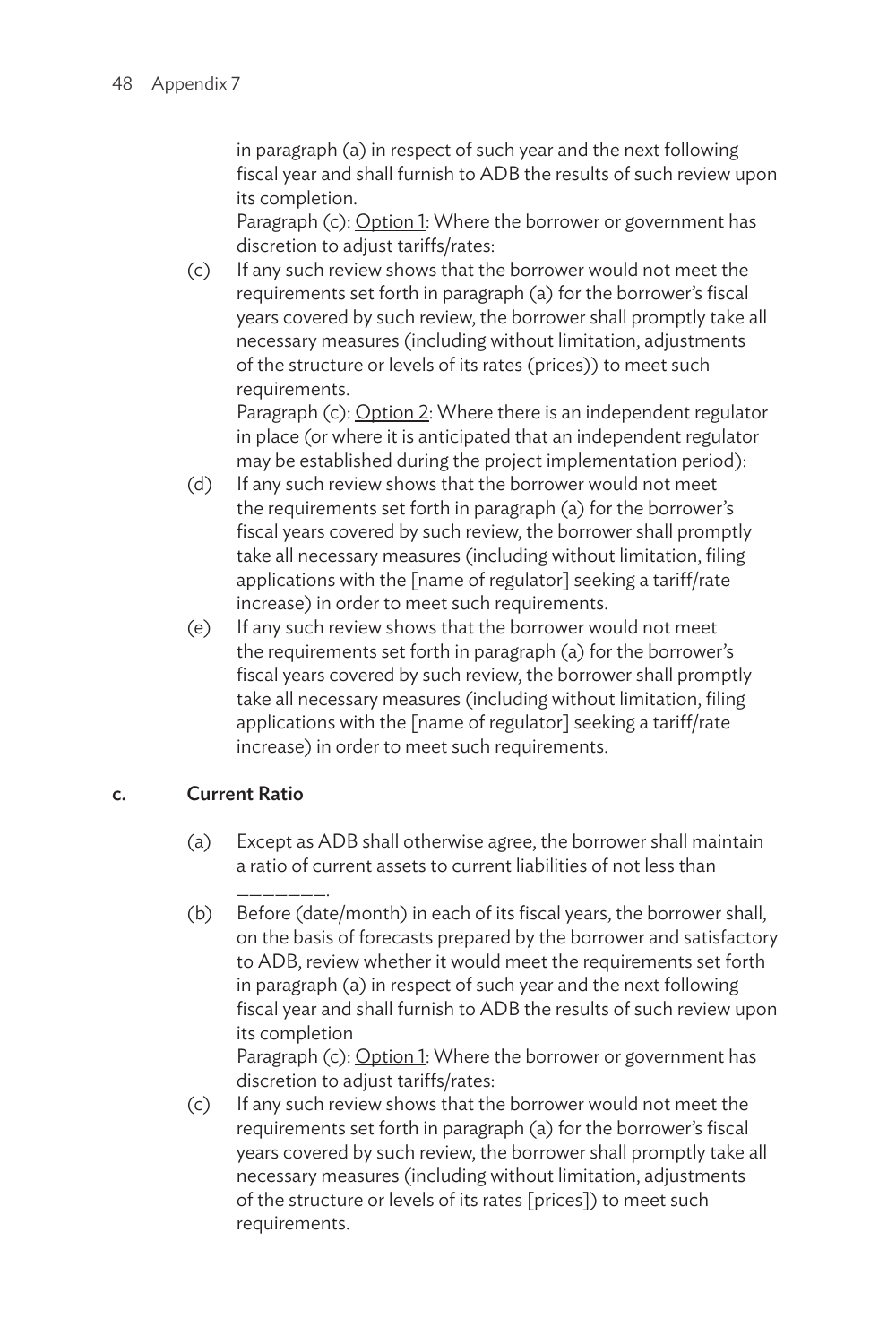Paragraph (c): Option 2: Where there is an independent regulator in place (or where it is anticipated that an independent regulator may be established during the project implementation period):

(d) If any such review shows that the borrower would not meet the requirements set forth in paragraph (a) for the borrower's fiscal years covered by such review, the borrower shall promptly take all necessary measures (including without limitation, filing applications with the [name of regulator] seeking a tariff/rate increase) in order to meet such requirements.

#### d. Debt–Equity Ratio

(a) Except as ADB shall otherwise agree, the borrower shall not incur any debt, if after the incurrence of such debt the ratio of debt-toequity shall be greater than  $\frac{1}{1}$  =  $\frac{1}{1}$  to  $\frac{1}{1}$  =  $\frac{1}{1}$ .

#### e. Debt Service Coverage Ratio (Historical)

(a) Except as ADB shall otherwise agree, the borrower shall not incur any debt, unless the free cash flows of the borrower for the twelve months prior to the date of such incurrence shall be at least \_\_\_\_ times the debt service requirements of the borrower for the same period on all debt.

#### f. Debt Service Coverage Ratio (Future-Oriented)

(a) Except as ADB shall otherwise agree, the borrower shall not incur any debt unless a reasonable forecast of the revenues and expenditures of the borrower shows that the estimated free cash flows of the borrower for each fiscal year during the term of the debt to be incurred shall be at least  $\frac{1}{1}$  times the estimated debt service requirements of the borrower in such year on all debt of the borrower including the debt to be incurred and no event has occurred since the date of the forecast which has, or may reasonably be expected in the future to have, a material adverse effect on the financial condition of future operating results of the borrower.

#### g. Operating Ratio

This covenant may be converted to a working ratio covenant by substituting a definition of working expenses for operating expenses, or a cash operating ratio covenant by revising the definition to exclude noncash revenues. This will normally require that depreciation be omitted from the definition of operating expenses.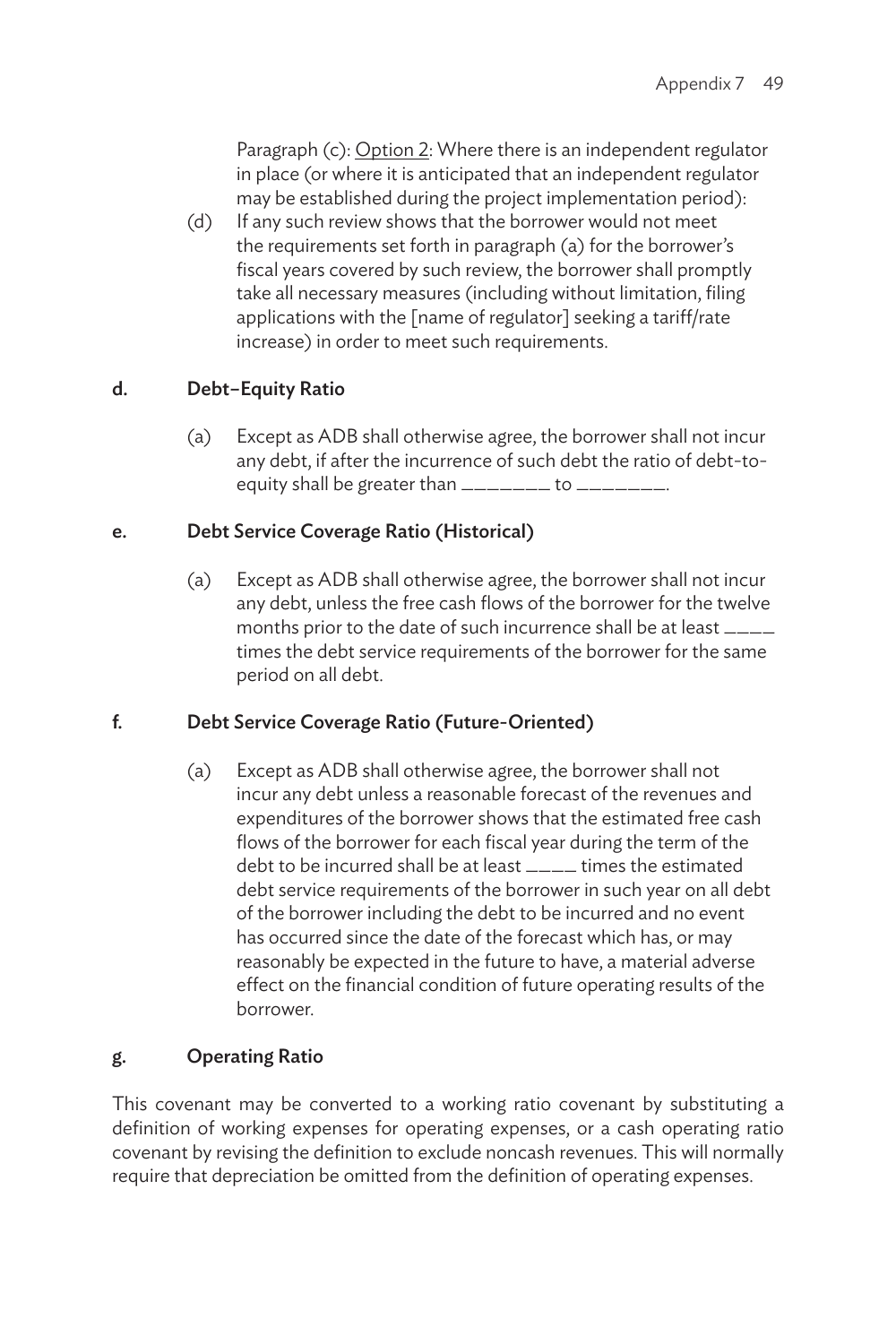- (a) Except as ADB shall otherwise agree, the borrower shall maintain, for each of its fiscal years after its fiscal year ending on \_\_\_\_\_\_\_\_\_, a ratio of total operating expenses to total operating revenue not higher than \_\_\_\_\_\_\_\_ (percent).
- (b) Before (date/month) in each of its fiscal years, the borrower shall, on the basis of forecasts prepared by the borrower and satisfactory to ADB, review whether it would meet the requirements set forth in paragraph (a) in respect of such year and the next following fiscal year, and shall furnish to ADB the results of such review upon its completion.

Paragraph (c): Option 1: Where the borrower or government has discretion to adjust tariffs/rates:

(c) If any such review shows that the borrower would not meet the requirements set forth in paragraph (a) for the borrower's fiscal years covered by such review, the borrower shall promptly take all necessary measures (including without limitation, adjustments of the structure or levels of its rates (prices)) in order to meet such requirements.

Paragraph (c): Option 2: Where there is an independent regulator in place (or where it is anticipated that an independent regulator may be established during the project implementation period):

(d) If any such review shows that the borrower would not meet the requirements set forth in paragraph (a) for the borrower's fiscal years covered by such review, the borrower shall promptly take all necessary measures (including without limitation, filing applications with the [name of regulator] seeking a tariff/rate increase) in order to meet such requirements.

#### h. Quick Ratio

- (a) Except as ADB shall otherwise agree, the borrower shall maintain a ratio of liquid current assets to current liabilities of not less than
- \_\_\_\_\_\_. (b) Before (date/month) in each of its fiscal years, the borrower shall, on the basis of forecasts prepared by the borrower and satisfactory to ADB, review whether it would meet the requirements set forth in paragraph (a) in respect of such year and the next following fiscal year and shall furnish to ADB the results of such review upon its completion.

Paragraph (c): Option 1: Where the borrower or government has discretion to adjust tariffs/rates:

(c) If any such review shows that the borrower would not meet the requirements set forth in paragraph (a) for the borrower's fiscal years covered by such review, the borrower shall promptly take all necessary measures (including without limitation, adjustments of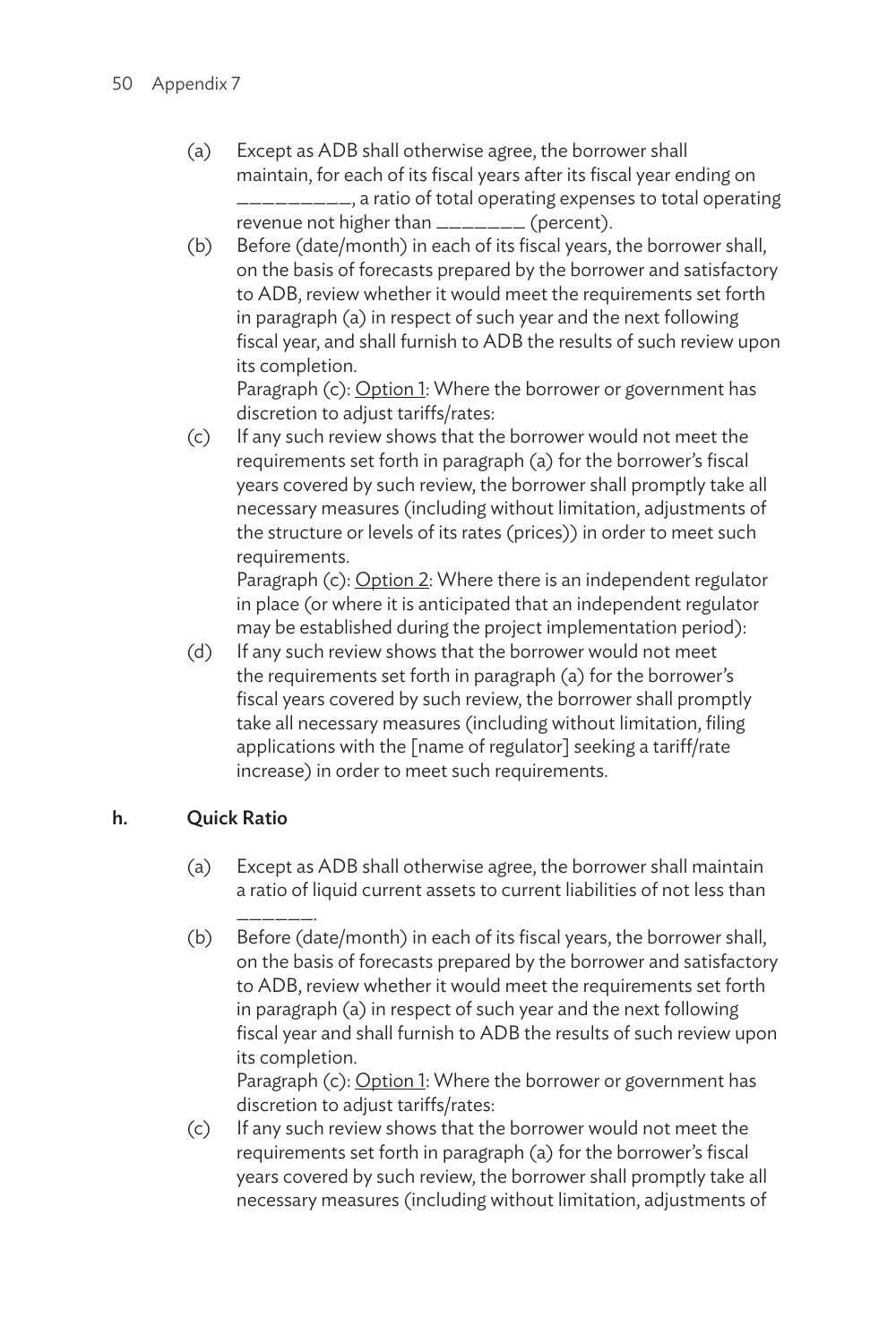the structure or levels of its rates (prices)) in order to meet such requirements.

Paragraph (c): Option 2: Where there is an independent regulator in place (or where it is anticipated that an independent regulator may be established during the project implementation period):

(d) If any such review shows that the borrower would not meet the requirements set forth in paragraph (a) for the borrower's fiscal years covered by such review, the borrower shall promptly take all necessary measures (including without limitation, filing applications with the [name of regulator] seeking a tariff/rate increase) in order to meet such requirements.

#### i. Self-Financing Ratio

- (a) Except as ADB shall otherwise agree, the borrower shall produce, for each of its fiscal years after its fiscal year ending on \_\_\_\_\_\_\_\_\_, cash from internal sources equivalent to not less than \_\_% of the annual average of the borrower's capital expenditures incurred, or expected to be incurred, for Remainder of paragraph (b): Option 1: that year, the previous fiscal year and the next \_\_\_\_\_\_\_ following fiscal years. Remainder of paragraph (b): Option 2: that year and the next \_\_\_\_\_\_ following fiscal years.
- (b) Before (date/month) in each of its fiscal years, the borrower shall, on the basis of forecasts prepared by the borrower and satisfactory to ADB, review whether it would meet the requirements set forth in paragraph (a) in respect of such year and the next following fiscal year and shall furnish to ADB a copy of such review, upon its completion.

Paragraph (c): Option 1: Where the borrower or government has discretion to adjust tariffs/rates:

(c) If any such review shows that the borrower would not meet the requirements set forth in paragraph … for the borrower's fiscal years covered by such review, the borrower shall promptly take all necessary measures (including without limitation, adjustments of the structure or levels of its rates (prices)) in order to meet such requirements.

Paragraph (c): Option 2: Where there is an independent regulator in place (or where it is anticipated that an independent regulator may be established during the project implementation period):

(d) If any such review shows that the borrower would not meet the requirements set forth in paragraph … for the borrower's fiscal years covered by such review, the borrower shall promptly take all necessary measures (including without limitation, filing applications with the [name of regulator] seeking a tariff/rate increase) to meet such requirements.